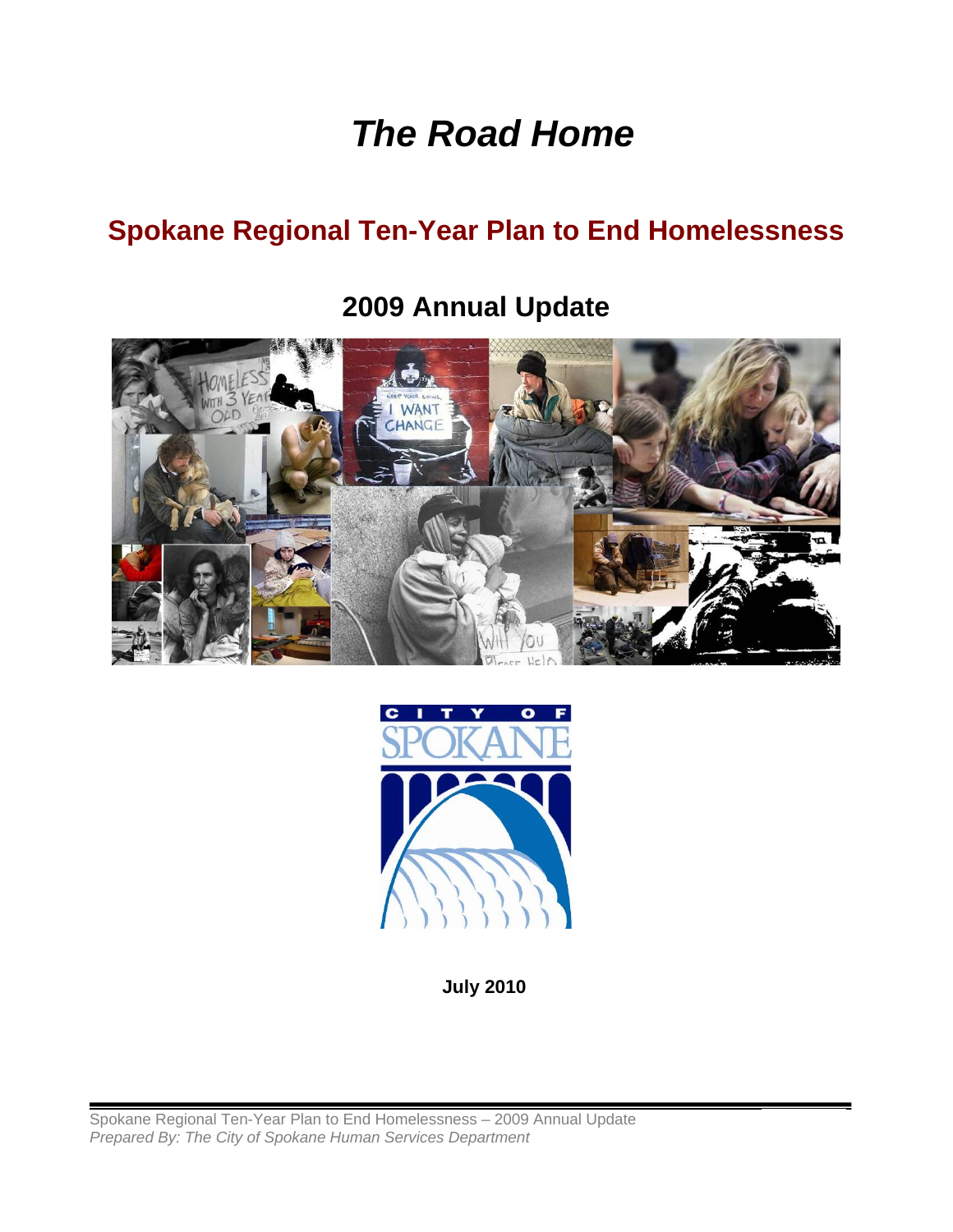## **EXECUTIVE SUMMARY**

This annual report for the calendar year of 2009 reflects an ongoing need and commitment to reduce homelessness by 50% by 2015 within the Spokane Regional Continuum of Care (CoC). Our first planning process took place in 2005 in response to the State requirement for local jurisdictions to establish Ten Year Plans to End Homelessness in their communities. Since that time, a task force composed of a broad range of community leaders met over the course of 2008 to update the Plan, resulting in *The Road Home, the Spokane Regional 10 Year Plan to End Homelessness.* This document represents our first annual report as a supplement to support the action steps and strategies outlined in *The Road Home*.

2009 was a very exciting year for our Regional CoC. During 2009 our Regional CoC worked together to envision a centralized intake system to provide greater assistance to our clients. Improved Homeless Management Information System (HMIS) training and technical assistance has been provided to partner agencies with an increased commitment by the City of Spokane Human Services Department. The American Recovery and Reinvestment Act provided funding to the City of Spokane and Spokane County to implement Homeless Prevention and Rapid Re-Housing (HPRP) programs that assist homeless households and households at risk of homelessness to achieve stabilize housing.

Spokane Low Income Housing Consortium (SLIHC) was awarded a grant from the Campion Foundation to assist in the planning efforts to reduce homelessness within the Spokane Regional CoC. In August, the Human Services Department and SLIHC partnered to sponsor an all-day training event with Data Systems International (DSI) to improve data quality and the use of HMIS as we move toward a centralized intake model. Additionally, several agency surveys were conducted to help shape what our local centralized intake model might look like. The result of our combined efforts was a drafting of a Spokane HMIS Partner Agency Agreement. Once finalized, this agreement will allow service provider agencies to share client data with other partner agencies (with client approval).

On January 29, 2009 the Spokane Regional CoC conducted the annual One Day Homeless Count. Data from the One Day Count reveals progress made toward reducing the number of homeless by 50% by 2015. Between 2006 and 2010 data indicates a reduction in the number of homeless persons counted by 23%. This measurement helps our regional CoC realize the progress being made toward our goal to reduce homelessness.

We hope that this annual update will provide a clear picture of the accomplishments made during 2009 and offer additional data from 2010 to illustrate our ongoing progress. We have made significant progress, but there remains work to be done to meet our desired objective to reduce homelessness by 50% by 2015.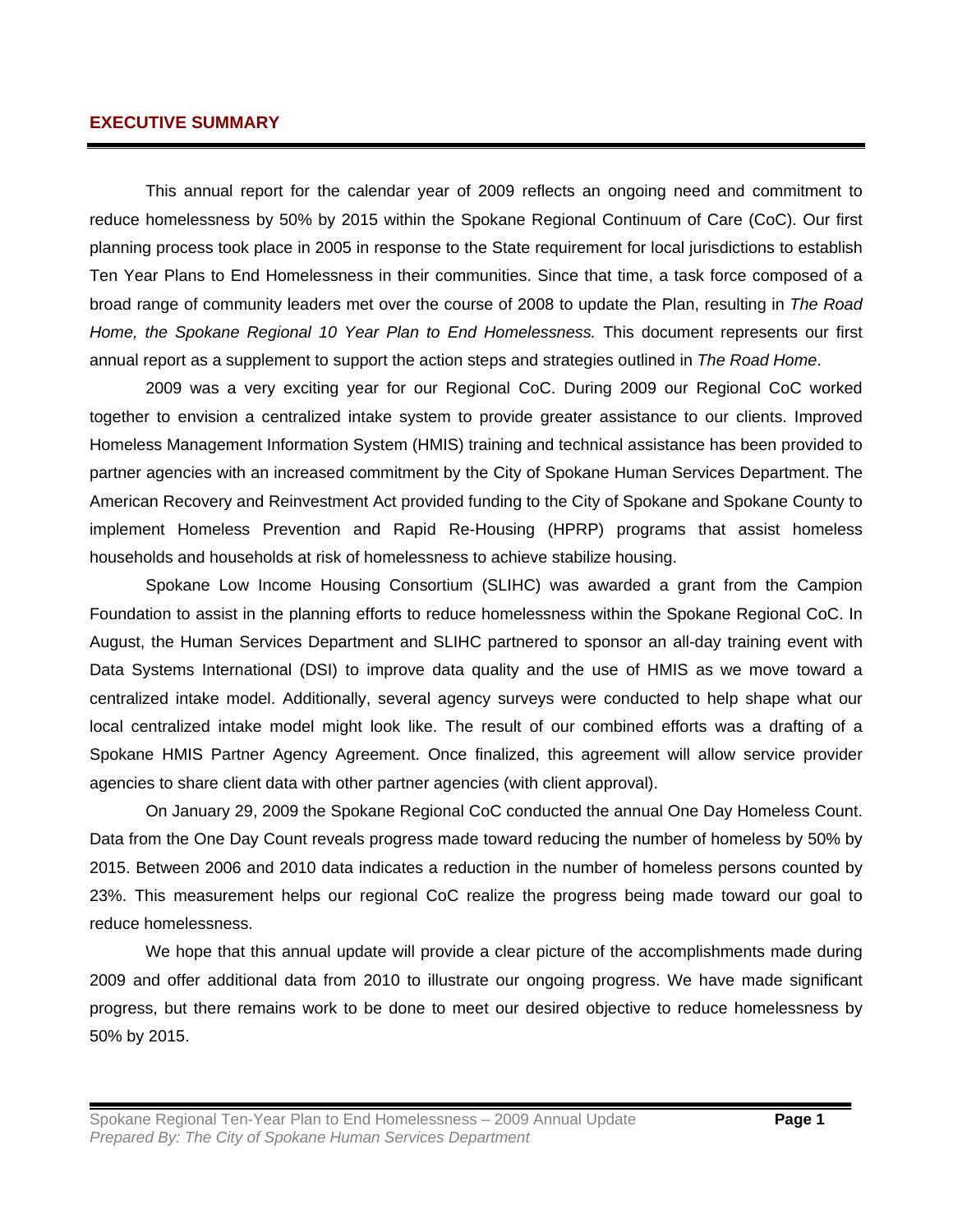## **TABLE OF CONTENTS**

|            | <b>EXECUTIVE SUMMARY</b>                                 |                         |
|------------|----------------------------------------------------------|-------------------------|
|            | <b>TABLES AND FIGURES</b>                                | 4                       |
| <u>1.0</u> | <b>TEN-YEAR PLAN BACKGROUND</b>                          | 4                       |
|            | 2005 Ten-Year Plan                                       | 5                       |
|            | 2005 Spokane Regional Strategies                         | 5                       |
|            | 2008 Ten-Year Plan Update                                | 6                       |
| 2.0        | <b>MEASURING OUR PROGRESS</b>                            | $\overline{\mathbf{8}}$ |
|            | <b>Strategies</b>                                        | 8                       |
|            | Measurements                                             | 8                       |
|            | Conclusion                                               | 10                      |
| 3.0        | <b>ACTION STEPS</b>                                      | 11                      |
|            | Ten-Year Plan Action Steps                               | 11                      |
|            | Continuum of Care - HUD Program Goals and Annual Actions | 17                      |
| <u>4.0</u> | <b>2010 ONE DAY COUNT</b>                                | 20                      |
|            | Historical Change in Homeless Population                 | 20                      |
|            | <b>Homeless Veterans</b>                                 | 21                      |
|            | Race                                                     | 23                      |
|            | Age                                                      | 24                      |
|            | Gender                                                   | 25                      |
|            | <b>Homeless Singles</b>                                  | 25                      |
|            | Homeless Families and Persons in Homeless Families       | 26                      |
|            | <b>Cause for Homelessness</b>                            | 27                      |
|            | Instances of Homelessness                                | 28                      |
|            | <b>Chronic Homelessness</b>                              | 28                      |
|            | Doubled Up                                               | 29                      |
|            | Conclusion                                               | 30                      |
| 5.0        | 2009 HMIS DATA REPORT                                    | 31                      |
|            | <b>Homeless Singles</b>                                  | 31                      |
|            | <b>Homeless Families</b>                                 | 31                      |
|            | <b>Domestic Violence</b>                                 | 31                      |
|            | <b>Homeless Veterans</b>                                 | 31                      |

Spokane Regional Ten-Year Plan to End Homelessness – 2009 Annual Update **Page 2** *Prepared By: The City of Spokane Human Services Department*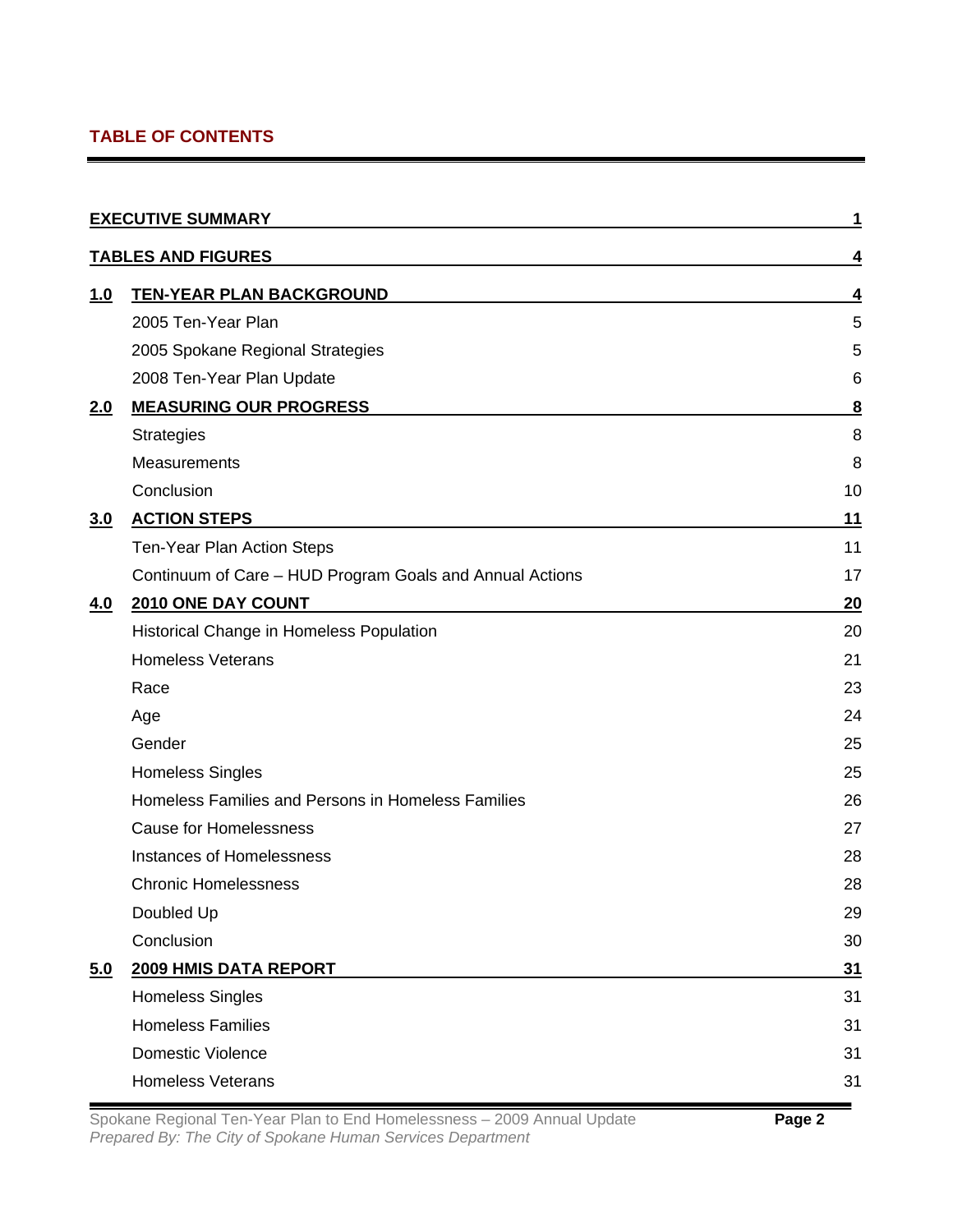| Independent Youth<br>Conclusion<br><b>CHANGING HOUSING NEEDS</b><br>6.0<br><b>Populations Served</b><br>Housing Inventory<br><b>Emergency Shelter</b><br><b>Transitional Housing</b><br><b>Permanent Housing</b> | 32<br>33<br>34<br>34<br>35<br>35<br>35<br>36<br>36<br>37 |
|------------------------------------------------------------------------------------------------------------------------------------------------------------------------------------------------------------------|----------------------------------------------------------|
|                                                                                                                                                                                                                  |                                                          |
|                                                                                                                                                                                                                  |                                                          |
|                                                                                                                                                                                                                  |                                                          |
|                                                                                                                                                                                                                  |                                                          |
|                                                                                                                                                                                                                  |                                                          |
|                                                                                                                                                                                                                  |                                                          |
|                                                                                                                                                                                                                  |                                                          |
|                                                                                                                                                                                                                  |                                                          |
| Conclusion                                                                                                                                                                                                       |                                                          |
| <b>SOURCE OF FUNDS</b><br><u>7.0</u>                                                                                                                                                                             |                                                          |
| 2009 Total Funding Allocation                                                                                                                                                                                    | 37                                                       |
| <b>Regional Funding Allocations</b>                                                                                                                                                                              | 38                                                       |
| <b>Federal Funding Sources</b>                                                                                                                                                                                   | 39                                                       |
| <b>Federal Stimulus Funds</b>                                                                                                                                                                                    | 40                                                       |
| <b>Washington State Funding Sources</b>                                                                                                                                                                          | 41                                                       |
| <b>Local Funding Sources</b>                                                                                                                                                                                     | 41                                                       |
| Conclusion                                                                                                                                                                                                       | 42                                                       |
| <b>PUTTING IT ALL TOGETHER</b><br>8.0                                                                                                                                                                            | 43                                                       |
| Conclusion                                                                                                                                                                                                       | 43                                                       |
| <b>APPENDIX: A</b>                                                                                                                                                                                               | 44                                                       |
| 2009 & 2010 Transitional/Permanent Housing Gap Analysis                                                                                                                                                          | 44                                                       |
| <b>APPENDIX: B</b>                                                                                                                                                                                               | 45                                                       |
| 2009 Funding Distribution by Source                                                                                                                                                                              | 45                                                       |
| <b>APPENDIX: C</b>                                                                                                                                                                                               | 46                                                       |
| 2009 FEDERAL STIMULUS FUNDS DISTRIBUTION MATRIX                                                                                                                                                                  | 46                                                       |
| <b>APPENDIX: D</b>                                                                                                                                                                                               | <u>47</u>                                                |
| <b>GRANTS AWARDED DEFINITIONS</b>                                                                                                                                                                                | 47                                                       |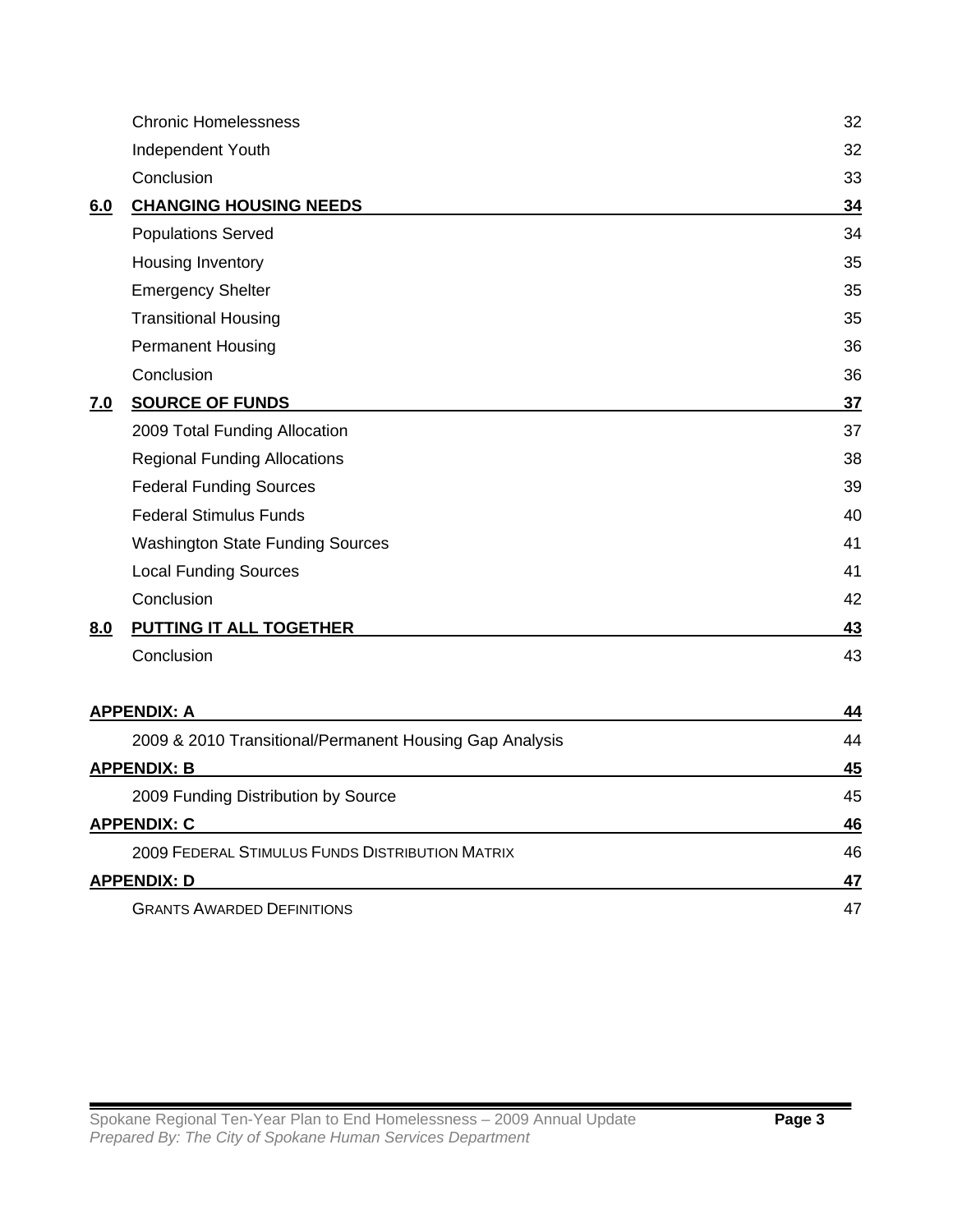## **TABLES AND FIGURES**

|                                                                                                                                                                                                                                      | <u>9</u>  |
|--------------------------------------------------------------------------------------------------------------------------------------------------------------------------------------------------------------------------------------|-----------|
| TABLE 4.1: Historical Change in Homeless Population (2007-2010)__________________                                                                                                                                                    | <u>21</u> |
| TABLE 4.5: 2010 One Day Count Statistics - Homeless Veterans                                                                                                                                                                         | 23        |
| TABLE 5.1: Annual HMIS Data Change in Subpopulations____________________________                                                                                                                                                     | 32        |
|                                                                                                                                                                                                                                      | 35        |
| FIGURE 2.2: Locally Created Indicators Trend line: 2006-2010                                                                                                                                                                         | <u>್ರ</u> |
| FIGURE 4.2: One Day Count Change in Population: 2006-2010________________________                                                                                                                                                    | 21        |
| FIGURE 4.3: Homeless Veteran Population: 2010 One Day Count                                                                                                                                                                          | <u>22</u> |
| FIGURE 4.4: Veterans Benefits: 2010 One Day Count________________________________                                                                                                                                                    | 23        |
| FIGURE 4.6: Homeless Population by Race: 2010 One Day Count______________________                                                                                                                                                    | 24        |
| FIGURE 4.7: Homeless Age Distribution: 2010 One Day Count_______________________                                                                                                                                                     | 24        |
| FIGURE 4.8: Homeless Population by Gender: 2010 One Day Count____________________                                                                                                                                                    | 25        |
| FIGURE 4.9: Homeless Singles by Gender: 2007-2010_______________________________                                                                                                                                                     | <u>26</u> |
| FIGURE 4.10: Homeless Families and persons in homeless families: 2007-2010                                                                                                                                                           | 27        |
| FIGURE 4.11: Reported Cause for Homelessness: 2010 One Day Count________________                                                                                                                                                     | 27        |
| FIGURE 4.12: Reported Instances of Homelessness: 2010 One Day Count                                                                                                                                                                  | 28        |
|                                                                                                                                                                                                                                      | <u>29</u> |
|                                                                                                                                                                                                                                      | 30        |
| FIGURE 5.2: HMIS Data Comparison 2008 and 2009 [19] Data Control Control Control of The Control of The Control O                                                                                                                     | <u>33</u> |
| FIGURE 6.1: 2009 - Year-Round Beds/Units <b>Contract Contract Contract Contract Contract Contract Contract Contract Contract Contract Contract Contract Contract Contract Contract Contract Contract Contract Contract Contract </b> | <u>34</u> |
| FIGURE 6.3: Historical Change in Total Year-Round Beds/Units: 2007-2009_____________________________                                                                                                                                 | 36        |
|                                                                                                                                                                                                                                      | <u>37</u> |
| FIGURE 7.2: Total Funding Allocations for Regional CoC___________________________                                                                                                                                                    | <u>38</u> |
| FIGURE 7.3: Total Funding Allocations by Funding Source - 2009                                                                                                                                                                       | <u>39</u> |
| FIGURE 7.4: Total Federal Funds: Allocation by Grant Type                                                                                                                                                                            | 39        |
| FIGURE 7.5: Total Stimulus Funds Awarded News Art 2014 19:00 12:00 12:00 12:00 12:00 12:00 12:00 12:00 12:00 1                                                                                                                       | <u>40</u> |
| FIGURE 7.6: Stimulus Funds Awarded for use in 2009 <b>FIGURE 7.6: Stimulus Figure 2.6: Stimulus Funds</b>                                                                                                                            | 40        |
| FIGURE 7.7: Total Washington State Funds - Allocation by Grant Type______________                                                                                                                                                    | 41        |
| FIGURE 7.8: Total Local Funds - Allocation by Grant Type________________________                                                                                                                                                     | 42        |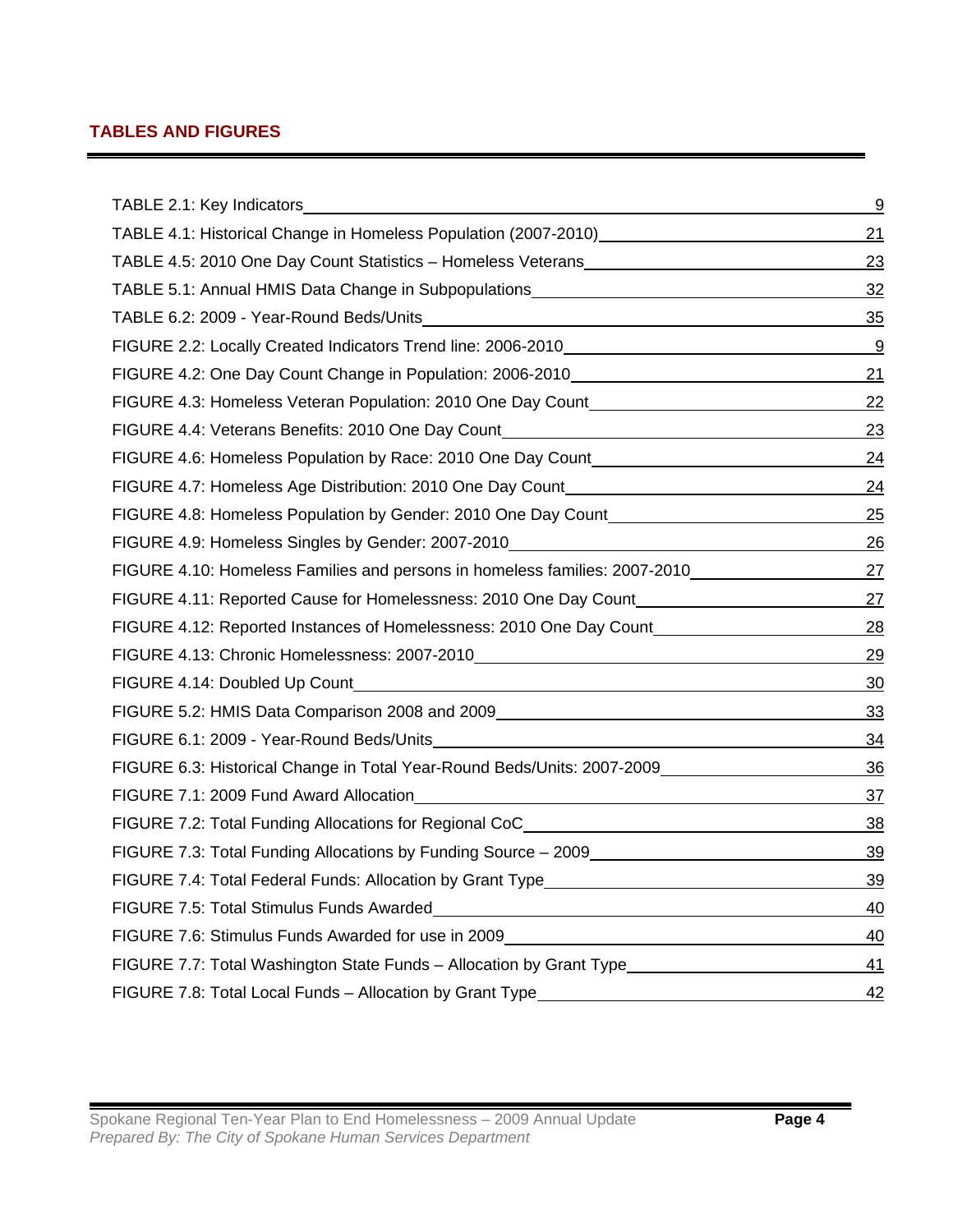## **1.0 TEN-YEAR PLAN BACKGROUND**

The development of a Ten-Year Plan to reduce Homelessness by 50% by 2015 was enacted by the Washington State legislature in 2005. RCW 43.185C, was written to provide guidance to communities in support of their efforts to reduce homelessness. The Homelessness Housing and Assistance Act was designed to coordinate a statewide planning effort by allocating resources toward the issues relating to homelessness. Moreover, the Act requires the implementation of Homeless Management Information Systems (HMIS) and the annual One Day Count of homeless persons as a means to monitor our progress made toward reducing homelessness by 50% by 2015.

 The origin of the Ten Year Plan to End Homelessness came from the National Alliance to End Homelessness. In 2000, the National Alliance to End Homelessness published *A Plan: Not a Dream How to End Homelessness in Ten Years.* This publication was endorsed during 2001 by the secretary of HUD as a means for communities to begin drafting local plans to end homelessness.

#### *2005 Ten-Year Plan*

Planning efforts began in 2004 with the development of our regions first cooperative plan to address homelessness. This relationship between the City of Spokane and Spokane County was an effort to improve services and resources offered to the regions homeless population. The plan was directed to accomplish one central goal to significantly reduce the number of homeless persons in the Spokane region by 2015.

During the initial planning process there was significant discussion surrounding what this plan should look like. The consensus was to combine both City and County Continuums of Care and begin issuing annual homeless data reports to update the plan. Prior to the development of this plan (2005), the County and City were generating separate annual Continuum of Care reports. This aggregate planning approach lacked a robustness that inhibited some of the coordination and data analysis between local government and partner agencies.

Additional efforts were made to develop a list of action steps that would help direct the plan. Two action steps were identified to isolate a direction for future planning efforts. First, develop a Memorandum of Understanding between the City of Spokane and Spokane County; second, establish a Citizen Oversight Committee. These action steps were intended to monitor regional progress of the strategies to reduce homelessness.

## *2005 Spokane Regional Strategies*

- Move people into appropriate housing with appropriate supportive services
- Fully utilize existing resources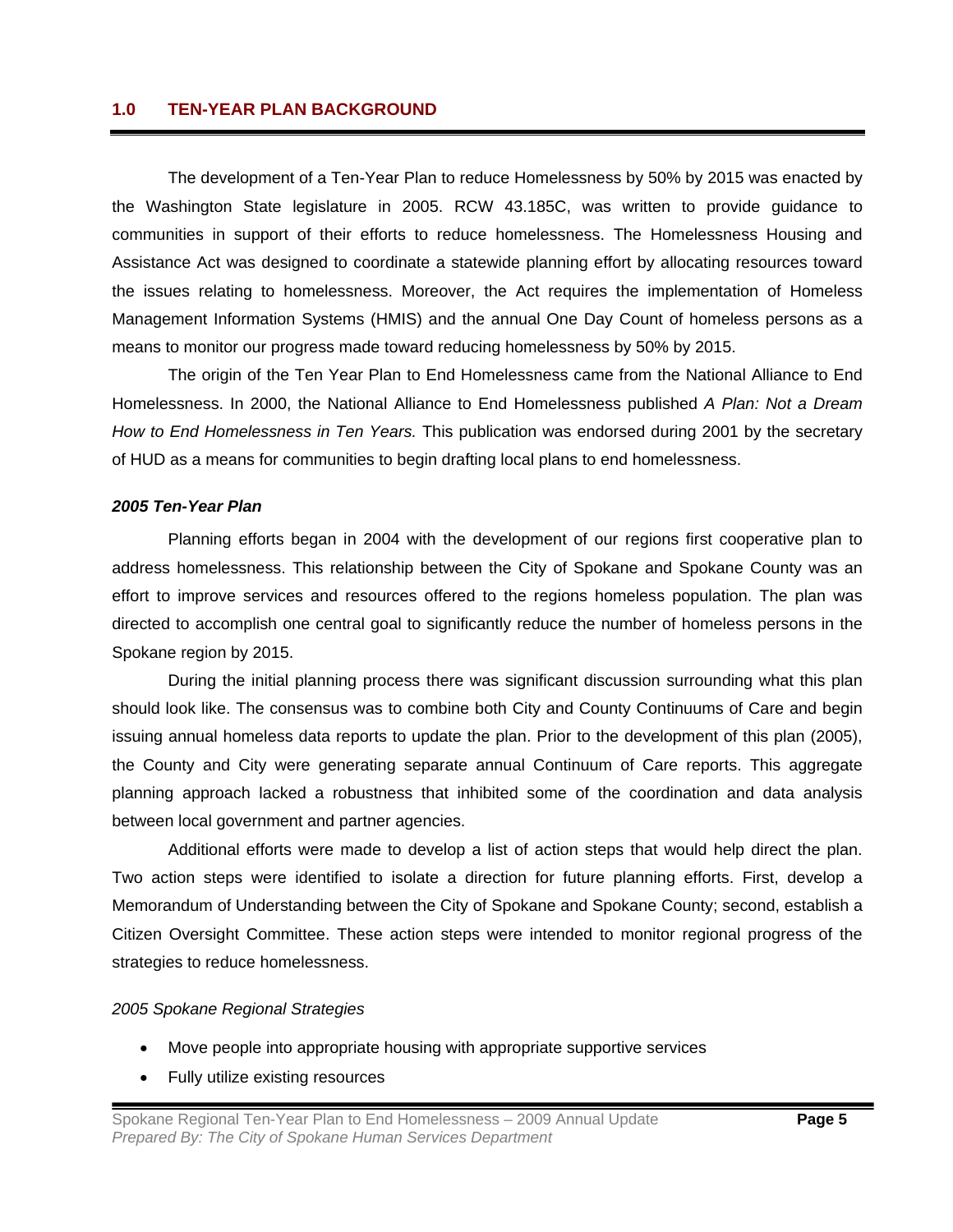- Prevent homelessness
- Develop new funding sources
- Coordinate among regional jurisdictions
- Develop a communitywide response to homelessness
- Advocate for changes in public policy that inhibit the community's ability to address issues of chronic homelessness

## *2008 Ten-Year Plan Update*

Throughout 2008, a taskforce composed of a broad range of community leaders met to update and re-invigorate Spokane's 10 Year Plan to End Homelessness. In December of 2008, the Spokane County Board of Commissioners along with Mayor Mary Verner and the Spokane City Council, adopted and endorsed *The Road Home, the Spokane Regional 10 Year Plan to End Homelessness* as our updated plan. *The Road Home* is a comprehensive planning document that outlines the overall plan and action steps to achieve a 50% reduction in the number of persons facing homelessness in the Spokane region by 2015. In addition to strategies and action steps to guide our progress, *The Road Home* includes a set of guiding principles that are the tenants of the National Alliance to End Homelessness' America's Road Home Initiative, which were adopted by political leaders in both the City and the County of Spokane.

## **Guiding Principles**

- Our primary goal is to end homelessness for all homelessness populations in our region
- Partnerships are essential to the effort to end homelessness and include government at all levels, the business community, schools, philanthropic organizations, non-profit organizations and faith-based organizations
- Local government accepts the responsibility of a leadership role in developing regional solutions to resolving homelessness
- All levels of government and our system of care must work cooperatively to end homelessness in our region
- Solutions must be outcome-based and sustainable

The Road Home envisioned 2009 as a year of transition from what was the current homeless planning and funding system to a more coordinated and consolidated approach. The first action step listed in the plan called for the creation and implementation of a Regional Homeless Coordinating Council to oversee the implementation and progress of the plan.

At the same time, the City of Spokane and Spokane County, (previously operated independently in planning and implementing homeless programs) consolidated their efforts into one Regional Continuum of Care. The City of Spokane was identified as the lead agency and administrator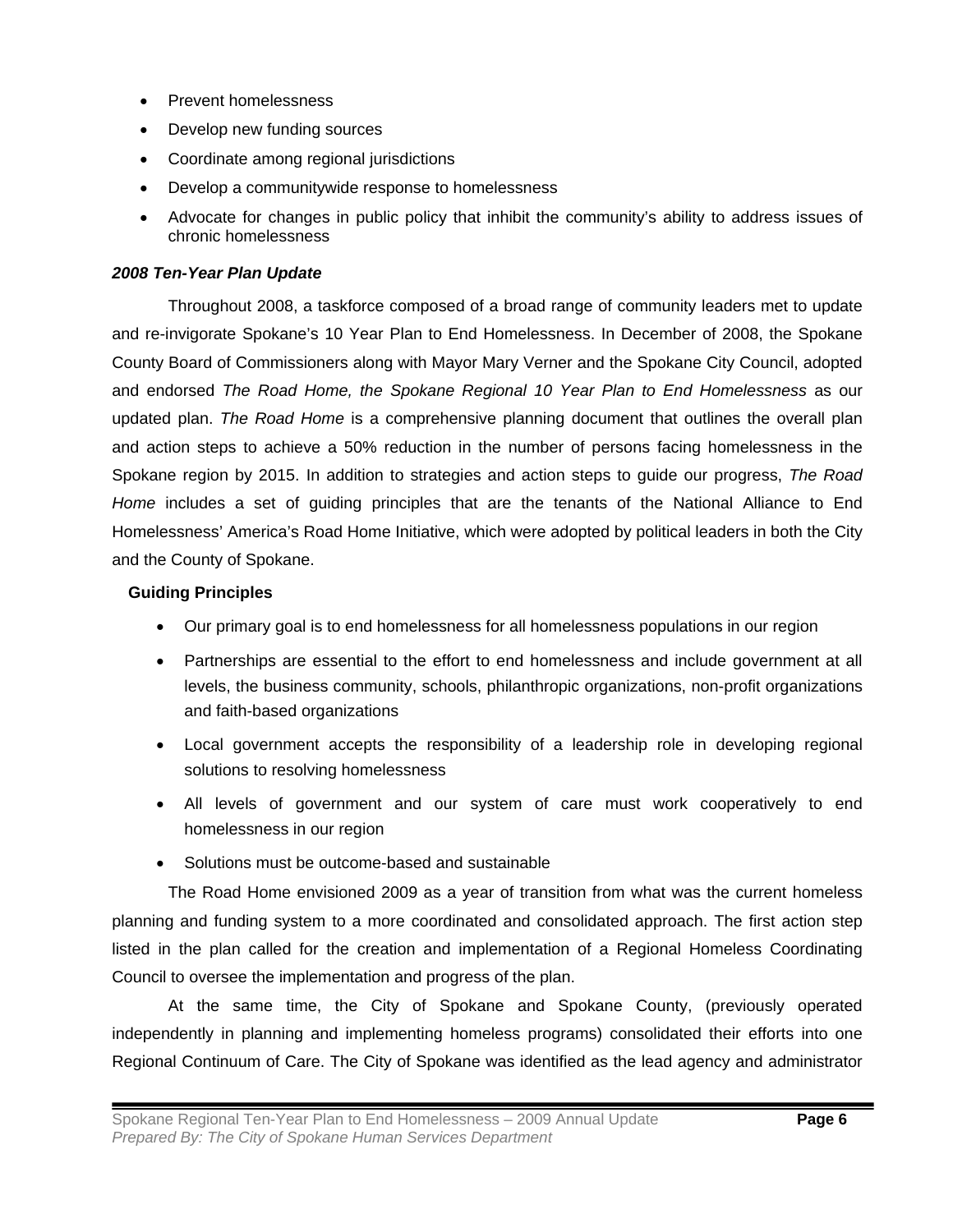of the annual Housing and Urban Development (HUD) McKinney Vento Homeless Grant Program for the region. The goal of this combined regional CoC was to eliminate duplication, coordinate the allocation of resources, and systematically look at our system of care and housing for homeless household and individuals. An Interim CoC Steering Committee was formed until such time as the Regional Homeless Coordinating Council was place. Our region continues to struggle with developing a governance model that is not only regional but encompasses the various local, state and federal resources and requirements. While there seems to be agreement that approaching strategic efforts to reduce homelessness from a regional perspective is desired, work is to be done in creating what that would look like for the Spokane Region.

This report is a reflection of the commitment to ongoing updates and annual reporting of the progress being made within the CoC. Progress will be evaluated using data collected throughout the year through the HMIS database, and from data collected during the annual Point-in-Time Counts (One Day Count of homeless persons and Housing Inventory Chart). The report includes an annual update as to the progress being made toward the achievement of each action step outlined in *The Road Home* along with our progress in meeting the performance objectives as mandated by HUD for the continuation and expansion of our HUD McKinney Vento homeless assistance programs.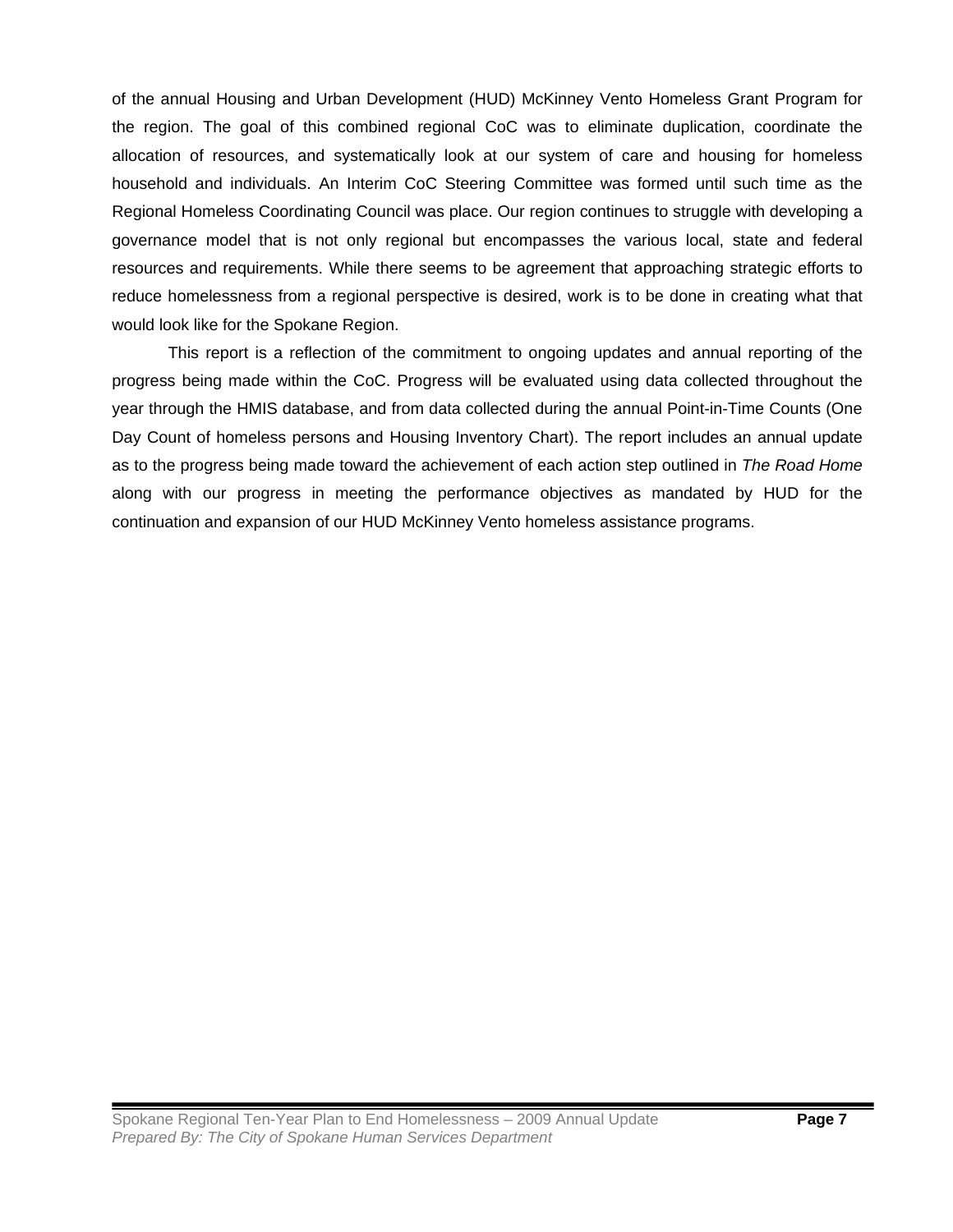## **2.0 MEASURING OUR PROGRESS**

In addition to the Guiding Principles outlined on page seven, the revised plan includes regional strategies to end homelessness and action steps for 2009. These revisions make up the framework for *The Road Home* and our regional approach to ending homelessness. The action steps are used to measure our progress and areas that require additional attention.

## *Strategies*

- Prevention Reduce the incidence of homelessness by providing tools to families and single persons at-risk of becoming homeless.
- Reduce the period of time that families and single persons are homeless.
- Increase the capacity to assist homeless families and single persons to return quickly to selfsufficiency.
- Improve access to services and housing for families and single persons experiencing homelessness.
- End Homelessness for our most vulnerable populations (including chronic homeless persons) by providing permanent supportive housing to disabled homeless persons.
- Develop coordinated, multi-system responses to end homelessness.
- Enhance coordinated solutions through regional planning and expanded funding capacity.

## *Measurements*

 In an effort to track our annual progress, the following indicator model was developed. This indicator tracking model identifies our annual progress using two primary data sources; the 2006 Pointin-Time Count and Housing Inventory Chart. 2009 represented a shift in how data was collected and reported; as such, please be advised that this data set should be used with caution. Table 2.1, indicates a decline in the number of homeless persons counted, chronic homeless individuals, total sheltered persons and permanent supportive housing gap (2009). There was an increase in the number of homeless family's counted, total unsheltered persons and transitional housing gap (see table 2.1).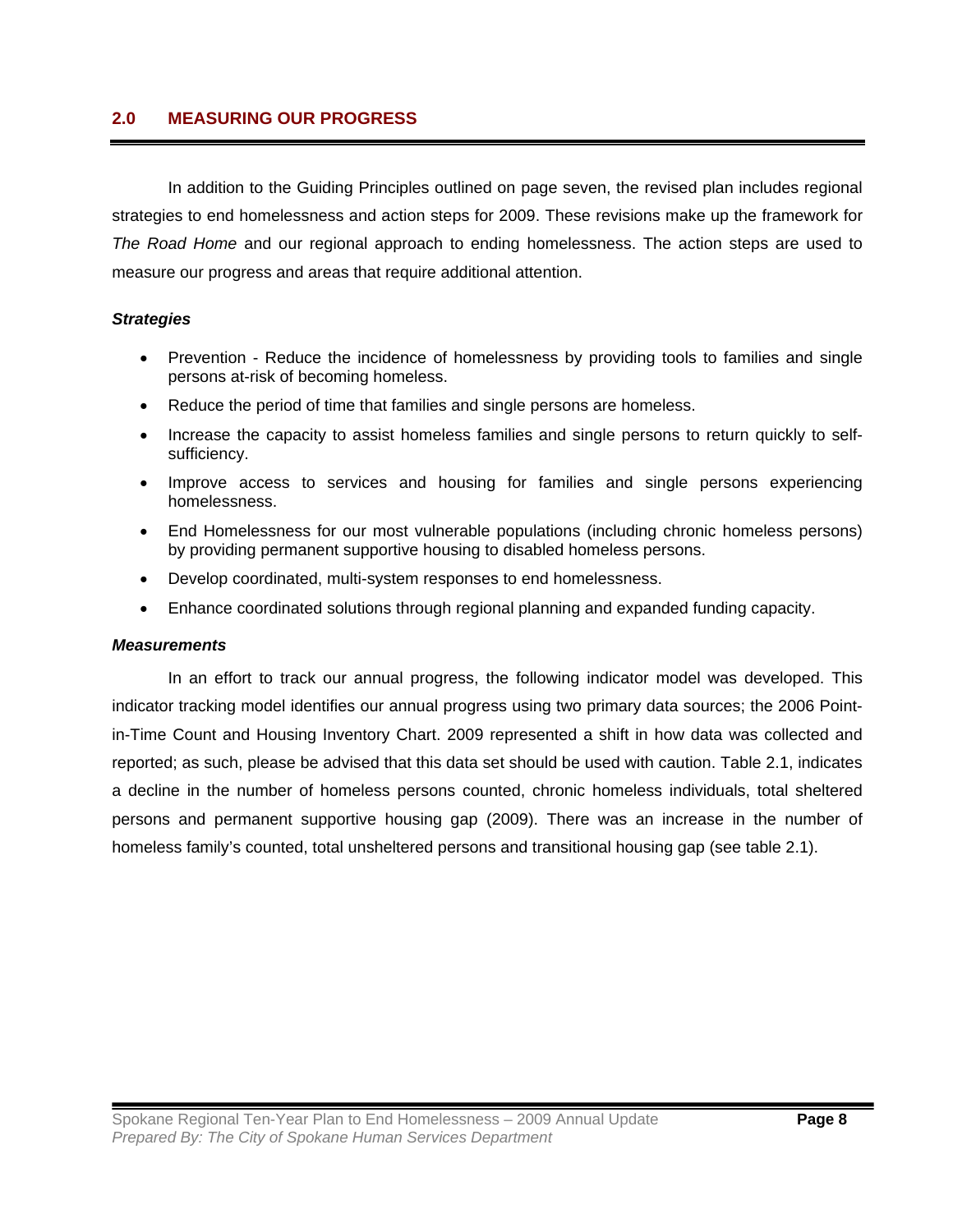## **TABLE 2.1: KEY INDICATORS**

| Indicators                          | <b>Data</b><br><b>Source</b> | 2006  | 2007  | 2008  | 2009  | 2010  | 2015<br><b>Target</b> |
|-------------------------------------|------------------------------|-------|-------|-------|-------|-------|-----------------------|
| <b>Total Homeless Persons</b>       | <b>ODC</b>                   | 1,592 | 1,187 | 1,370 | 1,229 | 1,224 | 796                   |
| <b>Total Chronic Homeless</b>       | <b>ODC</b>                   | 125   | 259   | 206   | 63    | 88    | 63                    |
| <b>Total Homeless Families</b>      | <b>ODC</b>                   | 201   | 137   | 129   | 174   | 156   | 101                   |
| <b>Total Sheltered Persons</b>      | <b>HIC</b>                   | 1,073 | 965   | 1,080 | 693   | 1,310 | 537                   |
| <b>Total Unsheltered Persons</b>    | <b>ODC</b>                   | 519   | 222   | 290   | 536   | 172   | 260                   |
| <b>Transitional Housing Gap</b>     | ODC/HIC                      | 137   | 114   | 91    | 454   | 62    | 69                    |
| <b>Permanent Supportive Housing</b> |                              |       |       |       |       |       |                       |
| Gap                                 | ODC/HIC                      | 465   | 388   | 311   | 198   | 65    | 233                   |

The historical trend between 2006 and 2009 indicate a continued reduction in the total homeless population, chronic homeless, total homeless families, total unsheltered persons, transitional housing gap and permanent housing gap. The only indicator that has demonstrated a sustained increase was the *total number of sheltered persons*; based on information collected during the annual sheltered point-in-time count (see figure 2.2). Although 2010 is not the emphasis of this report, please note the vast differences between 2009 and 2010 (see appendix A). The data indicates some significant variances in how data was reported (see table 2.1). Overall, these key indicators are illustrating an increased regional effort to reduce homelessness by providing necessary services to meet the housing needs of homeless families and individuals in our region.



## **FIGURE 2.2: KEY INDICATORS TREND LINE: 2006-2010**

**2006 2007 2008 2009 2010**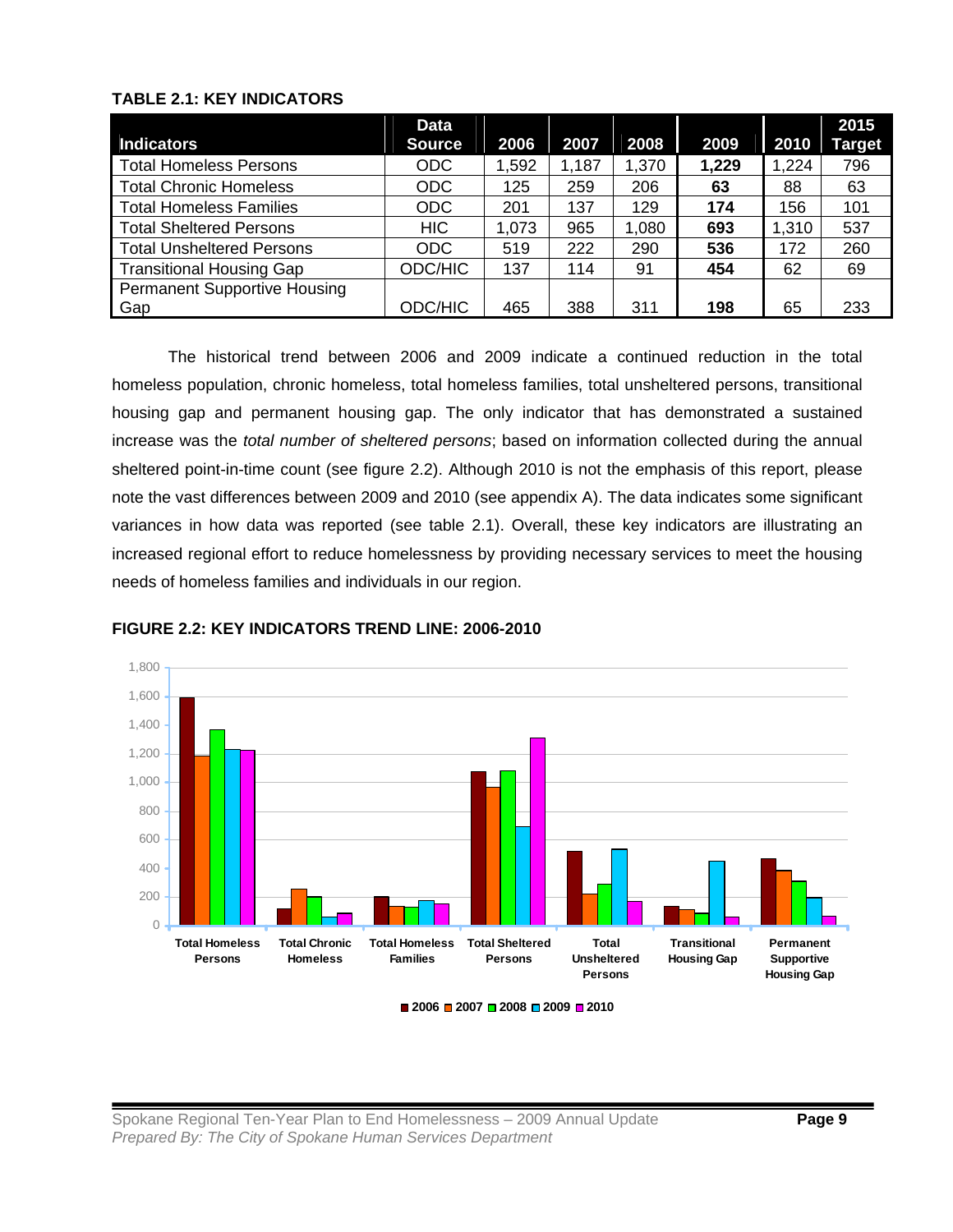## *Conclusion*

 Our regional progress to reduce homelessness will be guided by these principles and strategies. In an effort to maintain the good work that has taken place during 2009, we must continue to embrace our regional approach to reduce homelessness. Further analysis will identify trends and action steps to correct areas where we are not making our desired progress. Several data categories indicate specific subpopulations that are reporting fewer instances of homelessness. These examples can offer viable action steps to address homeless subpopulations in future annual updates.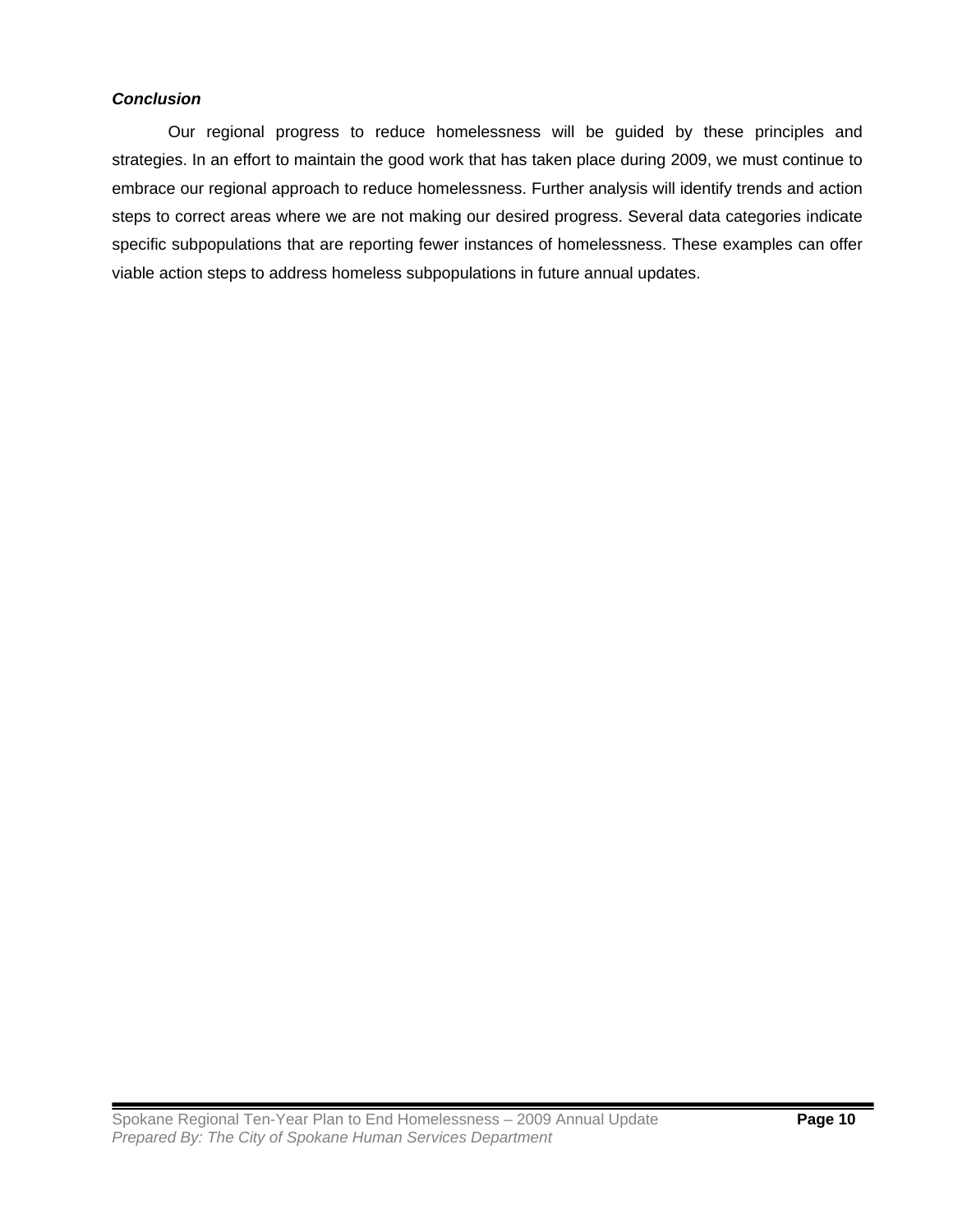## **3.0 ACTION STEPS**

*The Road Home* includes a list of thirteen different action steps to ensure our attainment of the 2015 goal to reduce homelessness by 50%. The plan identifies annual reporting as an evaluation tool to access progress over the preceding year. In this (2009) annual report there will be a brief description of each action step and an evaluation of the actions taken during 2009. Moreover, this chapter will conclude with a reflection on the progress made toward achieving CoC action steps as part of the McKinney Vento application for 2009.

## *Ten-Year Plan Action Steps*

**1. Establish a Regional Homeless Coordinating Council to oversee the implementation and monitoring of progress towards reaching our goals.** 

*Outcome: Our goal to establish a Regional Homeless Coordinating Council was delayed in 2009. In its place we maintained the Spokane regional CoC Interim Steering Committee to oversee implementation and monitoring of progress towards reaching our regional goals.*

- **2. Explore the establishment of a single regional advisory group to coordinate regional priorities and funding recommendations for homelessness and affordable housing.** 
	- a. Form a committee to develop a set of recommendations (to be presented to elected officials) on the role and composition of a consolidated regional advisory group on housing and homeless programs.

*Outcome: A task force was convened by Mayor Verner to look at various different models of regional governance around the county. At this time, no formal set of recommendations have been developed.* 

#### **3. Initiate the development of an Allocation/Financing Plan to support the Ten-Year Plan priorities.**

- a. Form a committee to establish the parameters of the financing plan and the criteria to be used.
- b. Draft a one-year financing plan to support the strategies and actions in the plan.
- c. Take steps to assure that the community is prepared to take advantage of federal, state and local funding opportunities by leveraging local funds.

*Outcome: The first step of developing an allocation/financing plan was to compile information on the multiple sources of funding that currently comes to our region that supports the strategies in the 10 Year Plan. A matrix of these funds is included in this report.*  The development of a committee to establish a financing plan is somewhat problematic until *such time as a regional oversight body is established. We are however in discussion around the idea of convening the multiple funders identified to discuss opportunities for coordination and leverage of the various sources of funds.* 

**4. Expand the number of affordable housing and homeless housing beds available to homeless persons and persons at risk of homelessness and assure the continued viability of existing housing.**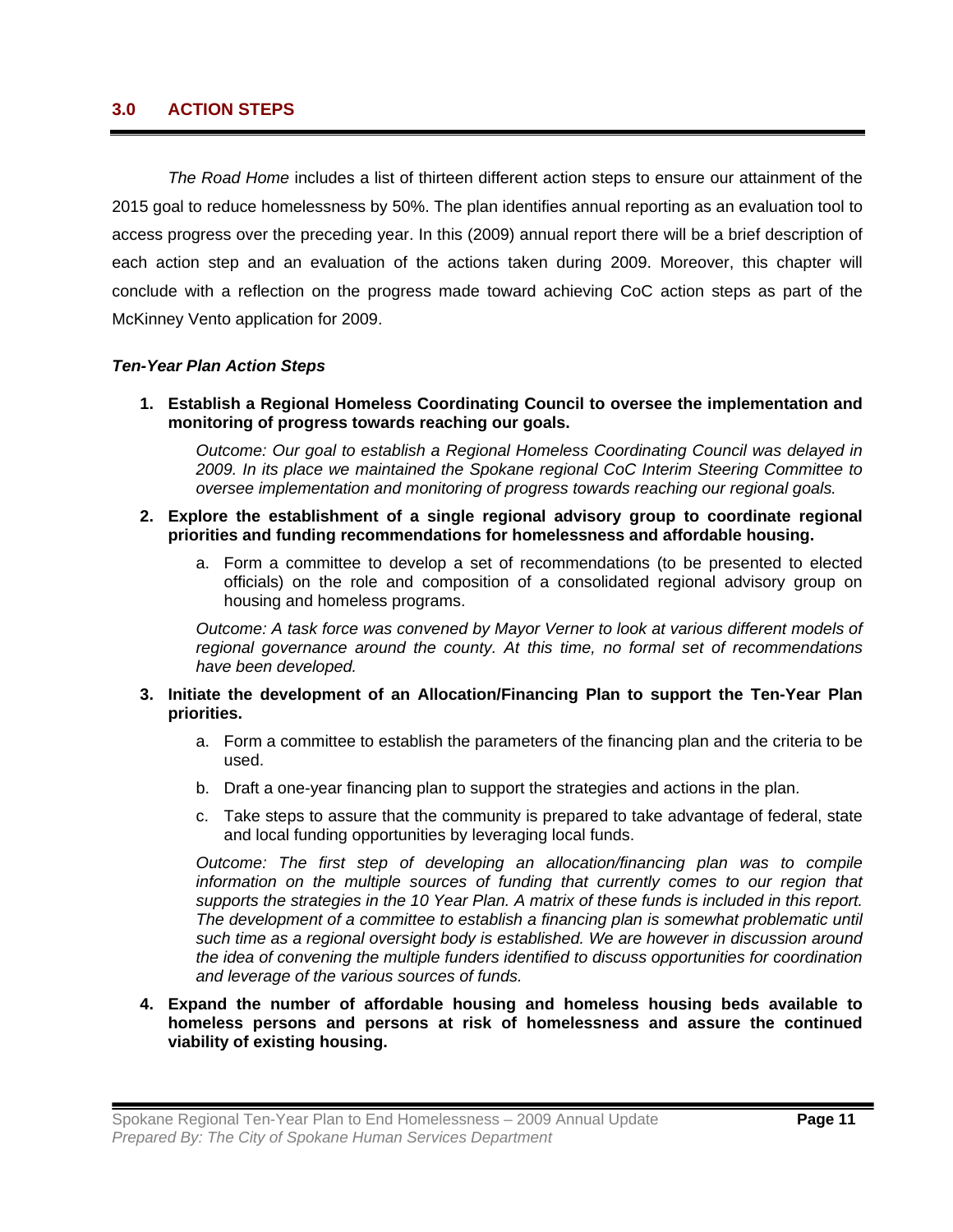a. Increase housing resources for homeless households by at least 24 units through new development and leasing activities.

*Outcome: Nearly 400 low-income rental units opened for occupancy in 2009. More than 50 units were set-aside for people who are homeless: 7 units at the Pearl on Adams; 8 units at the Elm St. Apartments; 8 units at the Bel Franklin; and 28 units at Walnut Corners. Additionally, 10 beds in two single-family homes became available through VOA for homeless veterans and persons being released from jail.* 

b. Study the status of the existing inventory of low-and moderate-income affordable housing and homeless housing to determine the need for 1) restructuring operational budgets and 2) for rehabilitation to maintain viability and functionality.

*Outcome: A few community agencies have been able to access Operations and Maintenance funds through the Dept. of Commerce's Housing Trust Fund.*

c. Develop a list of priority needs for assistance and seek funding resources to fill the identified needs.

*Outcome: The availability of funds to finance the development of affordable housing and funds to maintain affordable housing properties—especially developments and properties that serve households with 30 percent of the Area Median Income (AMI) or below remains slim. There are, however a few low-income properties that will become available in 2010- 2011: 33 units at the Market Street Station in the Hillyard neighborhood; 51 units at the Martindale Apartments in Hillyard; 38 Sec. 202 senior rentals in Spokane Valley; and 17 Sec. 811 units—for persons with disabilities—on two sites in the West Central neighborhood.* 

## **5. Expand cooperative efforts between service providers and landlords.**

a. Develop and seek funding for a program to provide a Landlord Incentives Program for increased housing availability and housing stability for persons at risk of homelessness and homeless persons.

*Outcome: Originally there was hope for funding through Transitions Responsible Renter program to provide monetary incentives for landlords who rent to people with challenging backgrounds. That has not happened. Currently, landlords are asked to refer tenants who are behind on their rent to SNAP's Home Run program, or to the City and County HPRP programs prior to eviction. This seems to be working for those that are qualified for those programs.*

b. Conduct outreach to enlist the participation of landlords in stabilizing tenants in housing. Meet with local landlord associations to 1) establish methods of increasing the amount of housing available to the homeless and to 2) develop mechanisms to improve coordination between landlords and case managers so that a rapid community response to a tenant's crisis can be effectively taken to prevent eviction and the loss of housing.

*Outcome: SLIHC OneStopHousing staff has met either directly or indirectly with 716 landlords throughout the inland northwest that use the housing locator. There are currently 243 landlords that will rent to applicants with challenging backgrounds. The following are suggestions that landlords have shared with case managers to help tenants to locate suitable housing:* 

- *Use a protective payee for tenants with bad credit issues.*
- *Get a copy of an offenders screening report at date of release and any certificates they may have received while incarcerated that document changed behavior patterns.*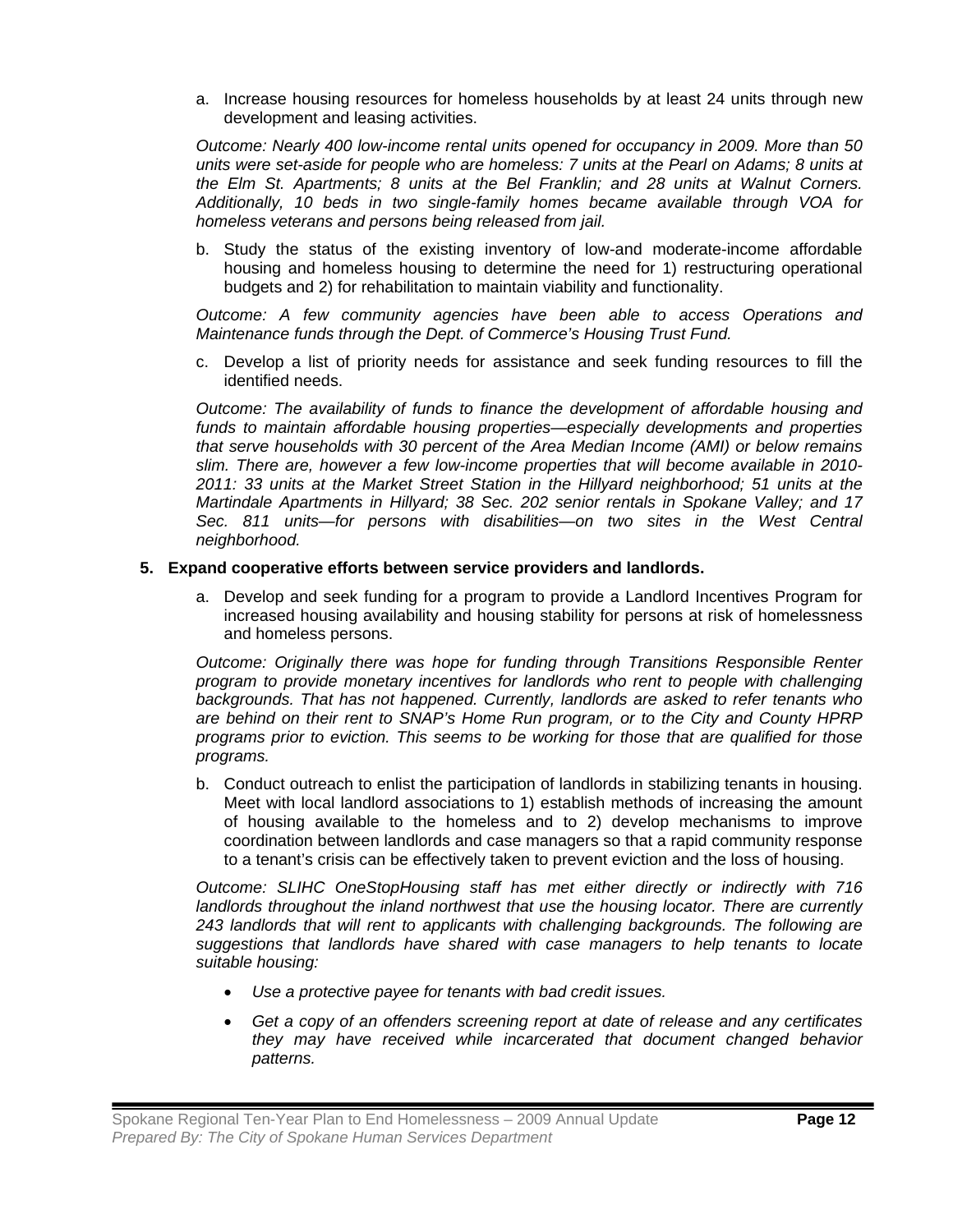- *Ensure honesty, no matter how bad their past may have been*
- *Case workers must be willing to work with landlords in a "teamed case management" approach to housing unstable households.*
- *Be willing to assist with damage and security deposits and provide ongoing access (awareness to educational resources for the tenant.*

#### **6. Work with agencies and staff at all levels to reduce potential homelessness caused by institutions releasing persons without adequate services and housing.**

a. Work with state level staff to improve formal policies and protocols for releasing persons from correction facilities, state mental health institutions and foster care.

*Outcome: Formal discharge planning protocols to prevent homelessness have not been established at the state level. However, many state departments have established programs to help vulnerable people access mainstream benefits; such as the 1290 program between*  DSHS and Department of Corrections, and the 1088 program between DSHS and juvenile *detention facilities.* 

b. Work with local institutions such as hospitals, jails, detention, courts, detox facilities, crisis clinics, etc., and establish formal policies and protocols to decrease the number of persons exiting to homelessness. Establish working relationships to plan for release and re-integration into the community.

*Outcome: In 2008, Spokane County was awarded HGAP funding that created the Spokane Homeless Assistance Response and Prevention Partnership (SHARPP) a project aimed at housing and assisting former offenders exiting County incarceration facilities with community reentry services. Volunteers of America, Transitions and Goodwill Industries contract with the County for the provision of housing and direct client services in the SHARPP project which served offenders by the end of 2009. The SHARPP program funding will expire in the spring of 2011.*

c. Support the stabilization of homeless persons by targeting provider services for use in implementing new procedures of improved discharge planning policies.

*Outcome: SLIHC has offered the following recommendations for successful reentry of former offender populations include:* 

- *A 6-month advance discharge planning process prior to release from the incarceration facility:*
- *Work with DOC personnel to issue 3-month housing vouchers to offenders as appropriate/eligible before their earned release date.*
- *Coordinate mainstream benefits and services with DSHS 1290 and 1088 reentry teams 45 days prior to release date.*
- *Assign case workers from non-profit/community based organizations to each client to assist with reentry services coordinating with DOC supervisor and assigned Community Corrections Officer.*
- *Provide referral to and help from legal services such as child support, help with education and life skills/parenting classes, legal financial obligations, applications to*  waivers (as appropriate) until a job is secured, obtain ID, SS card, drivers license, *marriage and drug counseling.*
- *Have successful reentry clients mentor other offenders exiting incarceration as part of their probation requirements.*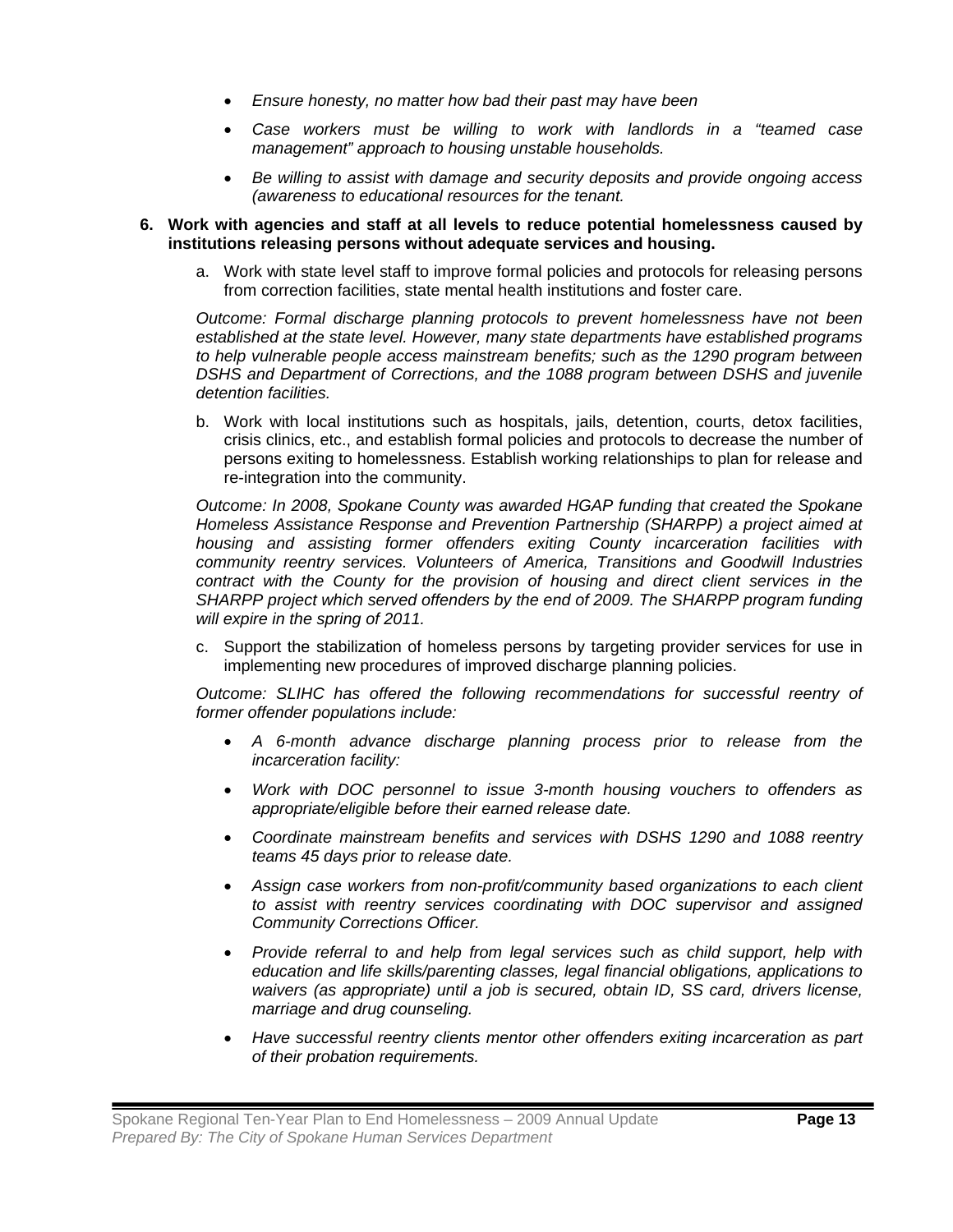- *Funding a program in which case managers work one-on-one with homeless offender populations and DOC personnel to develop a reentry plan six months before the earned release date and to provide post-exit care for six months. After six months of reentry/transition services, there should be a person that could be called upon for further service/counseling as needed. There are approximately 50 adults exiting incarceration monthly from Airway Heights and Pine Lodge. The Department of Corrections should fund this as part of a money saving strategy. The savings would be approximately \$1,500 per offender per month. With 50 offenders being released/served each month that would equal \$75,000.00 or \$900,000.00 per year. This savings would be a huge benefit to our community.*
- *SLIHC is currently working with the Department of Corrections, Volunteers of America, Catholic Charities, SNAP, Center for Justice, Northwest Justice Project, Health for All, Consumer Credit Counseling, and Goodwill Industries, as all these agencies provide direct client services in the form of case management, treatment or counseling to the people they serve.*

## **7. Improve preventative tactics, outreach and service delivery model to homeless persons.**

a. Increase training of homeless persons on the use of computers.

*Outcome: In 2009, The Salvation Army partnered with Spokane Public Schools to set up a computer lab at their Family Resource Campus. High school students provide technical assistance and support to homeless families in the use of the computers. The computer lab is open to homeless families staying at The Salvation Army's emergency shelter or transitional housing units located at the campus.* 

b. Explore methods of increasing homeless persons' awareness of available services through methods such as websites, kiosks, etc.

*Outcome: The City of Spokane convened several stakeholder meetings in 2009 to discuss and share information on ARRA-funded stimulus programs designed to support low-income households during the economic downturn. The result was the development of a comprehensive matrix of support programs –from housing assistance to workforce training and job placement services– which is updated quarterly and distributed to housing and service provider agencies to help inform homeless people of community resources and services.* 

c. Enhance client-centered case management (based on needs assessment) after-care and follow-up services through increased funding and on-going provider training.

*Outcome: In 2009, HUD released it stimulus-funded programs to cities and counties to help*  families at-risk of homelessness due to the economic downturn. The City of Spokane and *Spokane County received approximately \$2.1 million for 36 months of Homelessness Prevention and Rapid Re-housing (HPRP) funding after amending their respective consolidated plans. Nationally, HPRP funding was established to provide short- to mid-term homelessness prevention services in the form of rental subsidies, utility and security deposit payments, and other forms of preventative services. Locally, the City of Spokane determined to use HPRP funding for both homelessness prevention and rapid re-housing services in addition to creating a new homeless services delivery model called Moving Forward – a partnership between Spokane Neighborhood Action Partners, Volunteers of America, Catholic Charities of Spokane and the Spokane Low-income Housing Consortium. It is the intent that successful outcomes of the Moving Forward project will provide learning community forums to become the foundation for a new homeless services delivery model throughout the Spokane Regional Continuum of Care network. Additionally, Spokane County Community Services, Housing, and Community Development Department*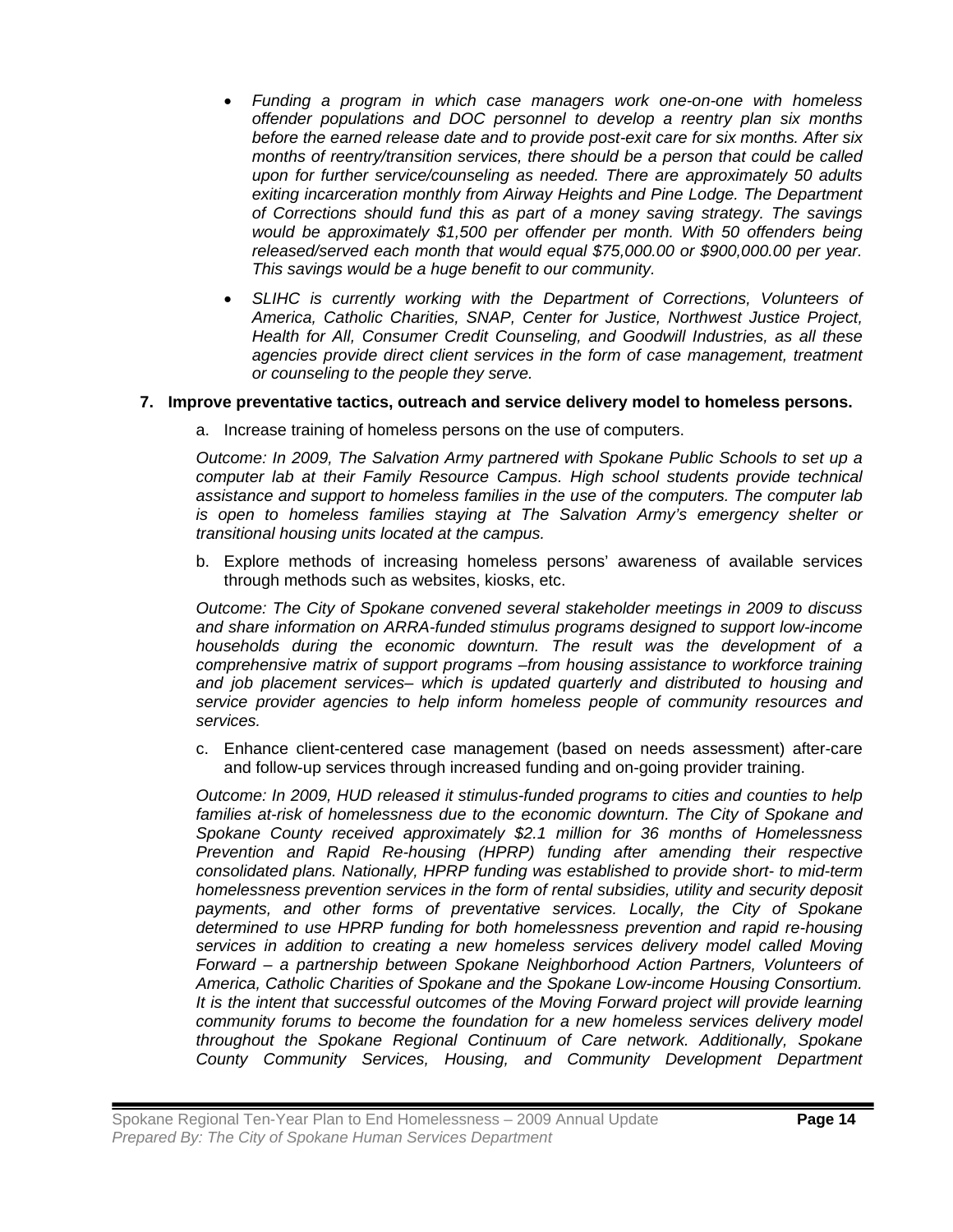*administers HPRP funds for residents in 12 cities, towns and unincorporated areas outside the City of Spokane. These funds are used exclusively for homeless prevention.* 

#### **8. Focus efforts on meeting the needs of homeless persons who are mentally ill and/or chronic substance abusers.**

- a. Support the Mental Health Plan by increasing the number of units available in the region for persons with mental illness, including the provision of vouchers for mentally ill persons.
- b. Promote the increase of assistance to homeless veterans by aggressive enrollment in VASH Voucher Program and the use of the Veteran's Per-Diem Program.

*Outcome: In 2009, the Veterans Administration and Northeast Washington Housing Solutions (NEWHS) utilized 70 VASH vouchers for homeless veterans. Volunteers of America partnered with the VA and opened their second housing program designated for homeless veterans called the Eagle's Rest, located in the Hillyard community.* 

c. Increase the focus on case management and services in permanent supportive housing programs.

*Outcome:* G*oodwill Industries of the Inland Northwest applied for a Department of Labor grant to provide counseling and therapeutic services to offenders diagnosed with cooccurring disorders who are in the process of transitioning (re-entering) the community into permanent supportive housing programs.*

d. Continue to develop cooperative relationships between the Regional Support Network (RSN), local government, nonprofits, for-profits and funders.

*Outcome: Several Continuum service providers are leveraging resources beyond McKinney Vento programs to provide the case management and supportive services necessary to help chronic homeless households remain in stable suitable housing for as long as is possible. One such source of funding for this hard-to-serve population is provided through the Substance Abuse Mental Health Services Administration (SAMHSA) Center for Substance Abuse Treatment (CSAT) called Treatment for Homeless program. In 2009, Catholic Charities of Spokane convened a group of Continuum partners to submit an*  application to SAMHSA for this grant. If funded, the Treatment for Homeless grant will *provide up to 5 years of direct client services (case management) to more than 55 mentally ill and/or chronic substance abusers annually.*

#### **9. Improve outreach to the media and the community to inform on issues, needs and solutions to combat homelessness.**

- a. Establish a uniform message on homeless issues, incorporating national, state survey and local data.
- b. Train provider and key leader staff to deliver single message talks.
- c. Obtain financial support to strengthen messaging and community outreach during Hunger and Homeless Awareness Week, and the Annual One Day Count of Homeless.
- d. Explore feasibility and community support to conduct an Annual Homeless Connect in Spokane.
- e. Improve communication with public and private schools to identify resources to assist families in crisis.

*Outcome: Each year, the City of Spokane leads the implementation of the annual One Day Count of Homeless Persons as mandated by federal and state housing governmental entities. In order to conduct this count, hundreds of volunteers and the media were engaged*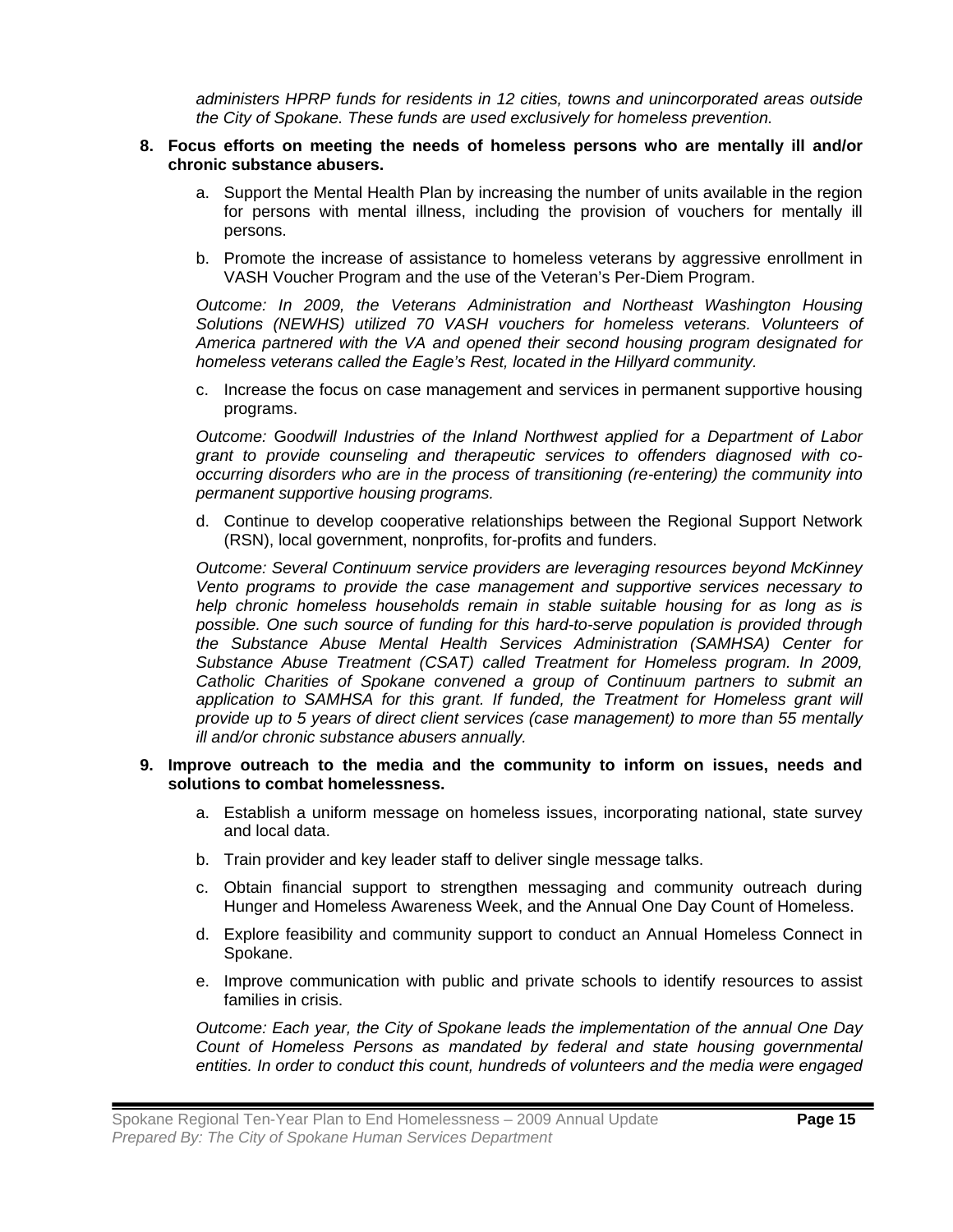*in bringing a greater awareness of the impact of homelessness upon the community. This past year, more than 90 college students enrolled in sociology classes volunteered to help with the One Day Count. This also helped raise the awareness of homelessness to a whole new audience of learners.* 

*Additionally, the Spokane Homeless Coalition conducts a week-long campaign on hunger and homelessness. In 2009, this event included a City Proclamation from the Mayor's office and the opportunity for homeless advocates to address the City Council and County Commissioners. The 2009 hunger and homelessness awareness campaign also featured numerous community-wide media events throughout the week.* 

*In 2009 the City of Spokane and Spokane County updated their respective Consolidated Housing and Community Development Plans. The plans are used to identify each respective jurisdictions priority housing and non-housing needs and strategies, including homeless populations.* 

#### **10. Increase understanding and awareness of legislation and State Plans and the interrelatedness of the City and the County Consolidated Plans, including their homeless and anti-poverty planning sections.**

- a. Inform homeless providers on the proposed sections of the City, County and State Consolidated Plans relating to homeless needs and activities and opportunities for commenting on draft plans.
- b. Increase agency awareness and understanding of State plans and legislation affecting affordable housing and homelessness.

*Outcome: More than a dozen persons from Spokane area agencies attended Housing and Homeless Advocacy Day in February 2010. With guidance from SLIHC and the Spokane Homeless Coalition, the group prepared a list of four legislative priorities that were presented to 15 Spokane area legislators in Olympia: 1) increase funding for the Housing Trust Fund; 2) increase state revenue to mitigate cuts to social service programs; 3) renew*  funding for the Washington Families Fund; and 4) retain all benefits in the General *Assistance-Unemployable (GAU) program.* 

## **11. Move toward the creation of a centralized intake system and Rapid Re-housing Model.**

- a. Conduct a one-year planning process to develop a centralized intake system for Spokane.
- b. Identify the funding of a centralized intake system serving the Spokane Region as a priority in the funding plans of the region.
- c. Establish a working group to explore the development of a rapid re-housing program in conjunction with a flexible funding source to meet individual needs.

*Outcome: During 2009, Spokane Low Income Housing Consortium (SLIHC) was awarded a grant to research approaches to centralize intake. SLIHC conducted a survey that identified examples of effective and developing centralized intake programs across the state and country. This has lead to the draft of a local partner agency agreement that will allow for interagency data sharing (with client consent).* 

## **12. Establish a common and simple set of community outcomes for measuring progress in ending homelessness in the region.**

- a. Adopt and communicate common measures to homeless providers and housing developers.
- b. Strengthen data collection methods to assure that data on specific priority measures is valid and reliable.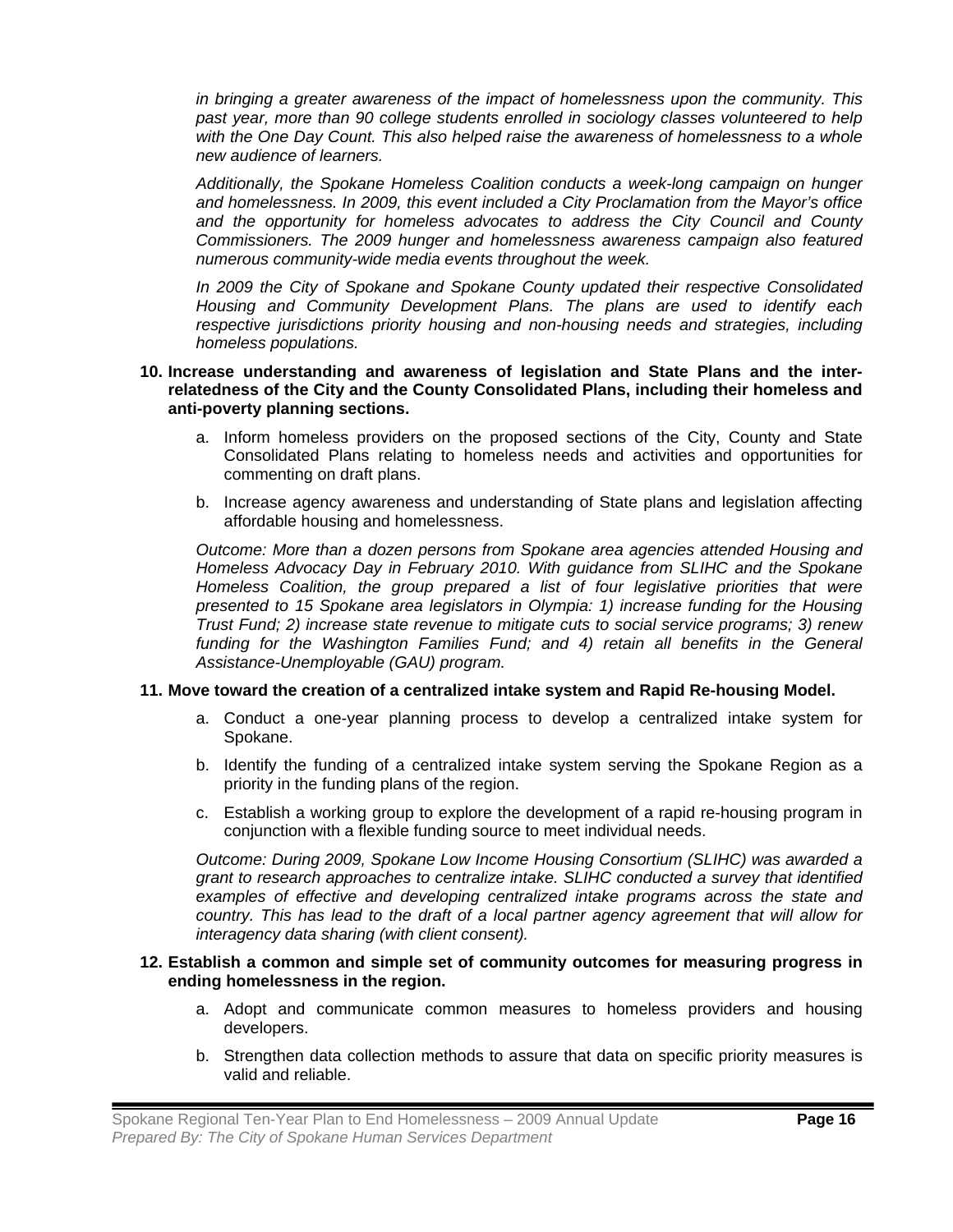*Outcome: the City of Spokane strengthened technical assistance to CoC agencies entering client and program data into the Homeless Management Information System (HMIS) database through the provision of group training sessions and onsite one-to-one training support. The result has been a dramatic increase in data quality and consistency by the 60 HMIS users located in the Spokane regional Continuum of Care network.* 

c. Review progress in obtaining results, and prepare and convey to the community and elected officials, an annual report on achievements.

*Outcome: A list of indicators has been established to monitor our regional progress toward reducing homelessness. The selected indicators include total homeless persons, total chronic homeless, total homeless families, total sheltered persons, total unsheltered persons, transitional housing gap and permanent supportive housing. Each of these indicators are reported on annually and used as a benchmark to monitor our progress toward the goal to reduce homelessness by 50% by 2015.*

**13. In an effort to improve our competitiveness in the annual HUD Homeless Assistance Grant Program, McKinney Vento, and ensure ongoing funding through this grant program, ensure the following local, annual actions are implemented, tracked and reported for inclusion in our annual McKinney grant application to HUD.**

*Outcome: Each year, HUD presents five objectives in its McKinney Vento application for Continuum of Care networks to address by devising action steps that are aimed at quantifying and reducing homelessness within their respective service delivery areas. In Spokane, an interim steering committee for the Continuum of Care was established to strategically plan action steps around the annual objectives set forth by HUD. These action steps are reviewed and monitored quarterly at Continuum of Care meetings and updated throughout the year – as needed – to ensure ongoing McKinney Vento funding.*

## *Continuum of Care – HUD Program Goals and Annual Actions*

 As part of the Regional Continuum of Care agreement between the city and county an Interim Steering Committee was created to advise the CoC network of housing and service provider agencies. The Interim Steering Committee assisted in the development of the following actions steps as part of the 2009 HUD Homeless Assistance Grant application. The following action steps are intended to be reevaluated annually to ensure that we are meeting the goals established as part of the annual grant application.

## **1. Create new Permanent Housing beds for chronically homeless persons.**

- a. Apply to Spokane County for acquisition funding to support 9 permanent supportive housing units of housing for chronically homeless individuals.
- b. Create a set aside of 8 permanent supportive housing units for chronically homeless individuals.
- c. Spokane Homeless Assistance Response and Prevention Partnership (SHARPP) will create 7 permanent supportive housing units for chronically homeless persons that have a history of incarceration and are chronic homeless persons. All individuals will have completed the Responsible Renter Program and Vocational Assessment and Training.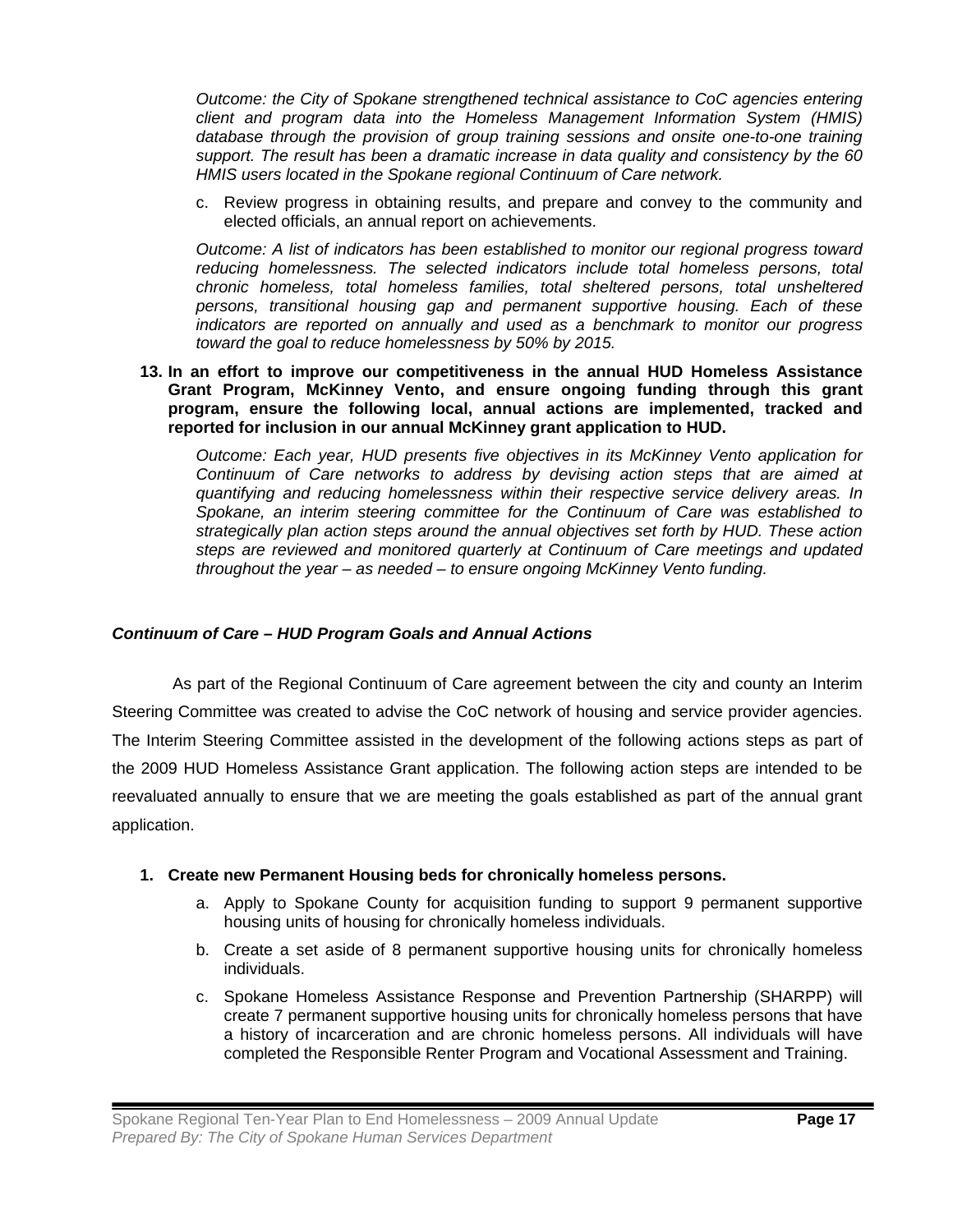*Outcome: The Continuum began 2009 with 111 beds designated for chronic homeless persons, with a goal to increase the number of those beds up to 135. Proposed action steps created new permanent housing beds for the chronically homeless. However, over the course of the year, more permanent housing beds designated for chronically homeless individuals were lost than gained for a net loss of two beds.* 

#### **2. Increase percentage of homeless persons staying in Permanent Housing over 6 months to at least 71.5%**.

- a. Utilize County funds to provide additional leasing resources to reduce units in existing McKinney Vento permanent supportive housing projects as a result of rent increases.
- b. Analyze performance of all permanent supportive housing grantees (HUD McKinney Vento) to improve performance and will provide technical assistance to 3 lowest performers with the goal of improving their performance by 10%.
- c. Develop new case management position to assist Supportive Housing and Shelter Plus Care clients to access mainstream resources in order to maintain housing and prevent individuals from homelessness.

*Outcome: The Spokane Regional Continuum of Care has surpassed this objective for the past few years, having attained a 79% housing stability outcome in 2008 for homeless persons staying in permanent housing over 6 months. The permanent housing stability goal in 2009 was set at 80%, based upon the assurance and provision of more tenant-based rental vouchers and more intensive case management services. Over the course of the year, the Continuum attained a 77% permanent housing stability rate at 6 months due to an unforeseen freeze on TBRA and section 8 housing vouchers.*

#### **3. Increase percentage of homeless persons [households] moving from Transitional Housing to Permanent Housing to at least 63.5%**.

a. Provide staff and curriculum for Responsible Renter Program to 30 McKinney Vento Transitional Housing clients to improve budgeting skills, assist with housing search and removal of barriers.

*Outcome: Transitions (Transitional Programs for Woman) provided the Responsible Renters program training to 62 transitional housing clients in 2009.* 

b. Offer 100% of transitional housing, Shelter Plus Care and Supportive Housing Program clients budget life skills classes, and provide permanent supportive housing to 12 graduates upon completion of program.

*Outcome: Spokane Neighborhood Action Partners provided budgeting skills classes along with other life-skills training programs to 42 households served in SNAP's transitional housing programs.* 

c. Analyze performance of all McKinney Vento transitional housing projects in regards to moving clients into permanent housing and provide technical assistance to 3 lowest performing agencies to improve their performance by 10%.

*Outcome: The 2008 percentage of homeless persons moving from transitional housing to permanent housing in Spokane was 62%, with a goal of increasing that percentage to 64% during 2009. Action steps included convening monthly meetings with transitional housing program managers to discuss barriers to permanent housing accessibly and provide technical assistance as needed. 2009 data from Annual Progress Reports (APRs) sent to HUD indicate that we attained 66% of homeless persons moving from transitional into permanent housing.*

**4. Increase percentage of homeless persons employed at exit to at least 19%**.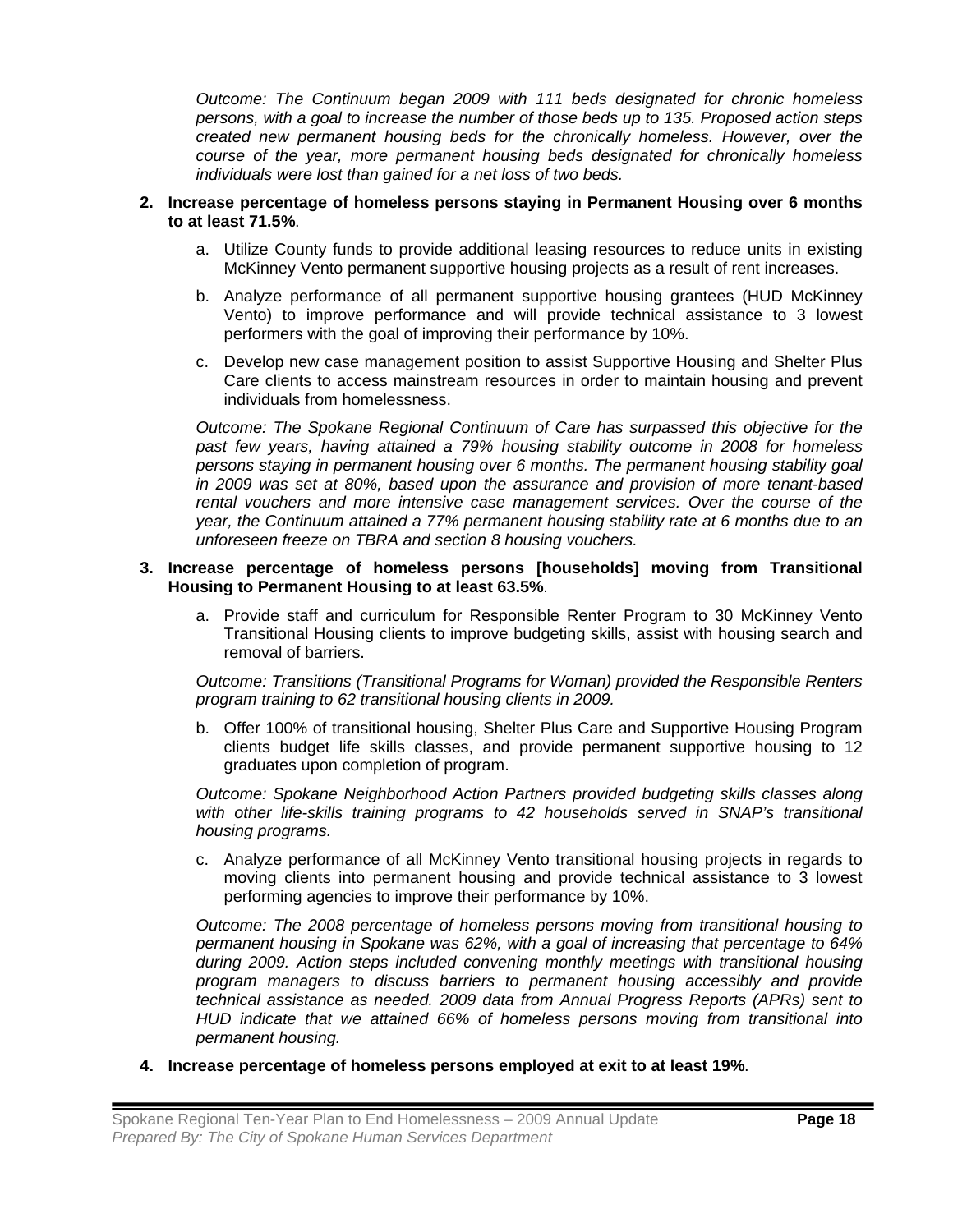- a. Employment Committee will provide one-on-one technical assistance and consultation to staff of 2 McKinney Vento projects to improve their employment performance by 10% within 12 months after technical assistance.
- b. Seek local funding to hire and additional employment specialist to serve an additional 35 McKinney Vento homeless participants in Continuum Shelter Plus Care or Supportive Housing programs.
- c. Employment Committee of Homeless Coalition will design and offer technical assistance workshops to McKinney Vento sponsors on how to streamline resources to expand job training, jib readiness skills and secure employment.

*Outcome: According to 2008 data, 17% of Spokane's homeless persons were employed at program exit. The 2009 objective was to increase employment outcomes to 19% of those exiting housing programs through action steps that included the provision of technical support and assistance with job search and increasing access to job skills development and assessment. 12-month outcomes indicated that the Continuum had attained 14% of homeless persons employed at program exit.* 

## **5. Decrease the number of homeless households with children**.

- a. Apply to Washington State Department of Trade and Economic Development Transitional Housing, Rental Assistance (THOR) Expansion of funding (\$250,000) to provide rent subsidies for 38 homeless households with children through that funding.
- b. Apply to local community foundations for a \$30,000 grant to support a one year planning effort to transform the area's scattered homeless mainstream services into a centralized service center and promote rapid re-housing for households with children who are homeless.
- c. Distribute to households with children: 60 long term rental assistance Homeless Preference Vouchers through a partnership between the Housing Authority and the Homeless Coalition.

*Outcome: 2008 data from the One Day Count reported 129 households with children who were homeless. The 2009 objective and related action steps were to decrease this number to 115 homeless households with children. 2009 One Day Count data revealed 149 households in the City of Spokane and 25 households in Spokane County (174 total households) with children were homeless. Certainly several factors, including the economic downturn across America and in Eastern Washington, impacted this outcome. However, it should also be noted that there was a freeze locally on section eight housing vouchers from the public housing authority for eight months during 2009 which severely restricted accessibility to housing for many low-income families.*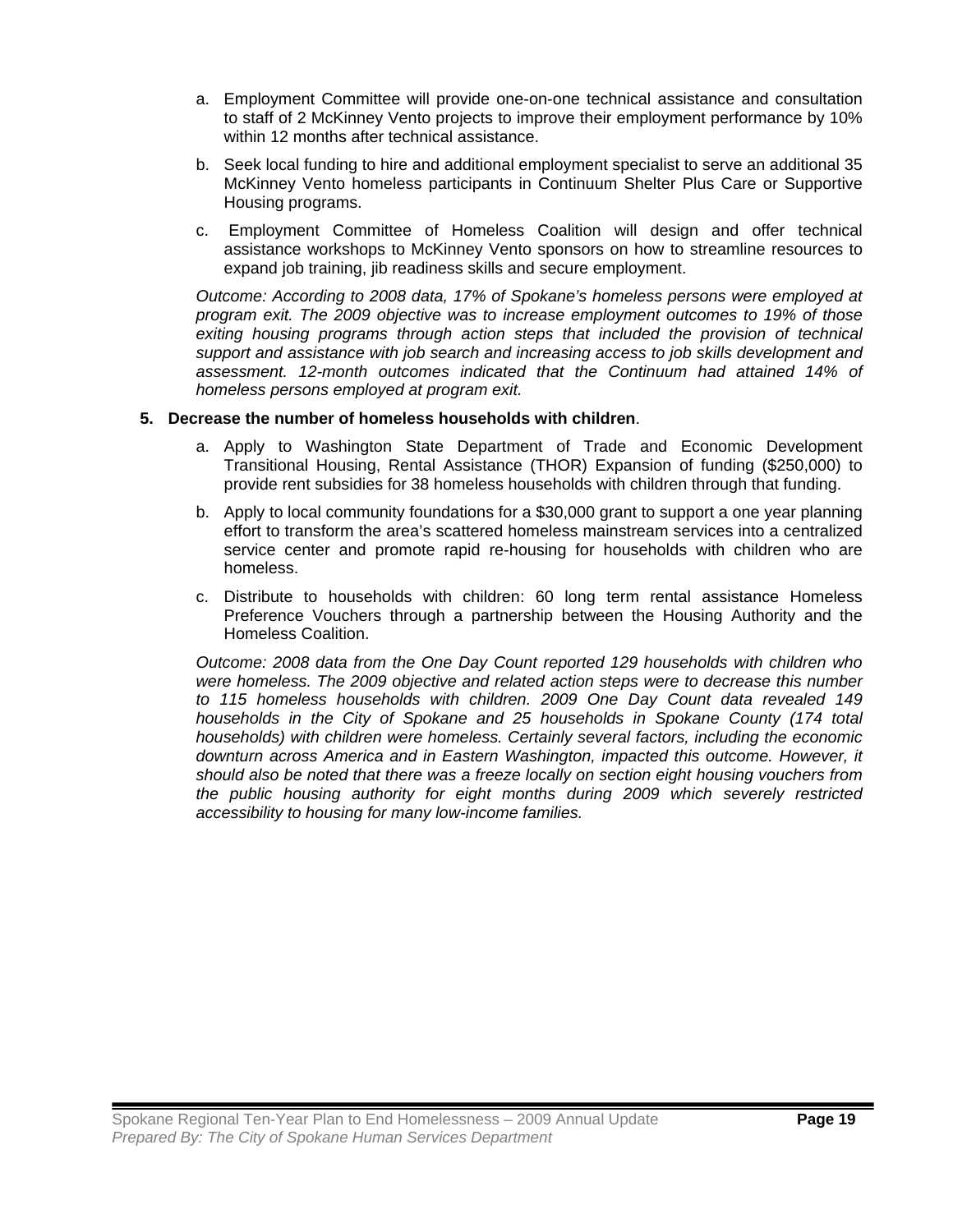## **4.0 2010 ONE DAY COUNT**

The annual point-in-time count has been part of our regional effort to reduce homelessness since 2006. Each year we conduct an annual One Day Count during the final week of January. Statistical reports from previous years have shown a reduction in the overall number of Homeless persons since our first regional count was conducted. The annual change is a representation of positive regional efforts made toward reducing homelessness.

 Multiple factors can influence the accuracy of the count; however, using a basic data analysis we can affirm a reduction in the number of homeless persons counted between 2006 and 2010. The total number of homeless persons counted during the 2006 One Day Count was 1,592. This year (2010) we counted 1,224 homeless persons; a reduction of 23% in a four year period.

 Although we are reporting an overall reduction in the number of homeless persons counted during 2010; there remains a great deal of work to meet the needs of homeless persons. While some data indicates a reduction in the total number of homeless persons, other data shows an increase in areas like the number of single homeless males. This data will help our future planning efforts to focus on specific subpopulations and explore methods for a sustainable reduction of homelessness in our region.

 One important note to make in this report is that all One Day Count data is based on surveys. This data is intended to provide a basic snapshot of the regional homeless population. We can develop some basic assumptions from this data, but the reader should be informed that this data represents what we were able to count during one specific point-in-time count. Ongoing data analysis through the Homeless Management Information System (HMIS) will provide a more detailed description of how successfully we are addressing homelessness as a region as detailed in the next chapter.

#### *Historical Change in Homeless Population*

 The first regional One Day Count was conducted January 26, 2006. This first attempt to gain an accurate point-in-time count was part of the Washington State's Homelessness Housing and Assistance Act (RCW 43.185C). This 2005 legislative mandate called for communities throughout Washington State to plan for reducing the total number of persons experiencing homelessness by 50% by 2015. As noted above, our regional action plan has proven effective based on the number of individuals counted during this point-in-time survey; even with the unforeseen economic downturn.

 Our 2006 One Day Count identified 1,592 homeless individuals. Between 2006 and 2010 there has been one increase, followed by two successive declines in the total number of homeless persons counted. Between 2006 and 2007 there was a reduction in the number of homeless persons counted by 25.4%. During 2007 and 2008 annual point-in-time counts there was a sharp increase (13.46%) in the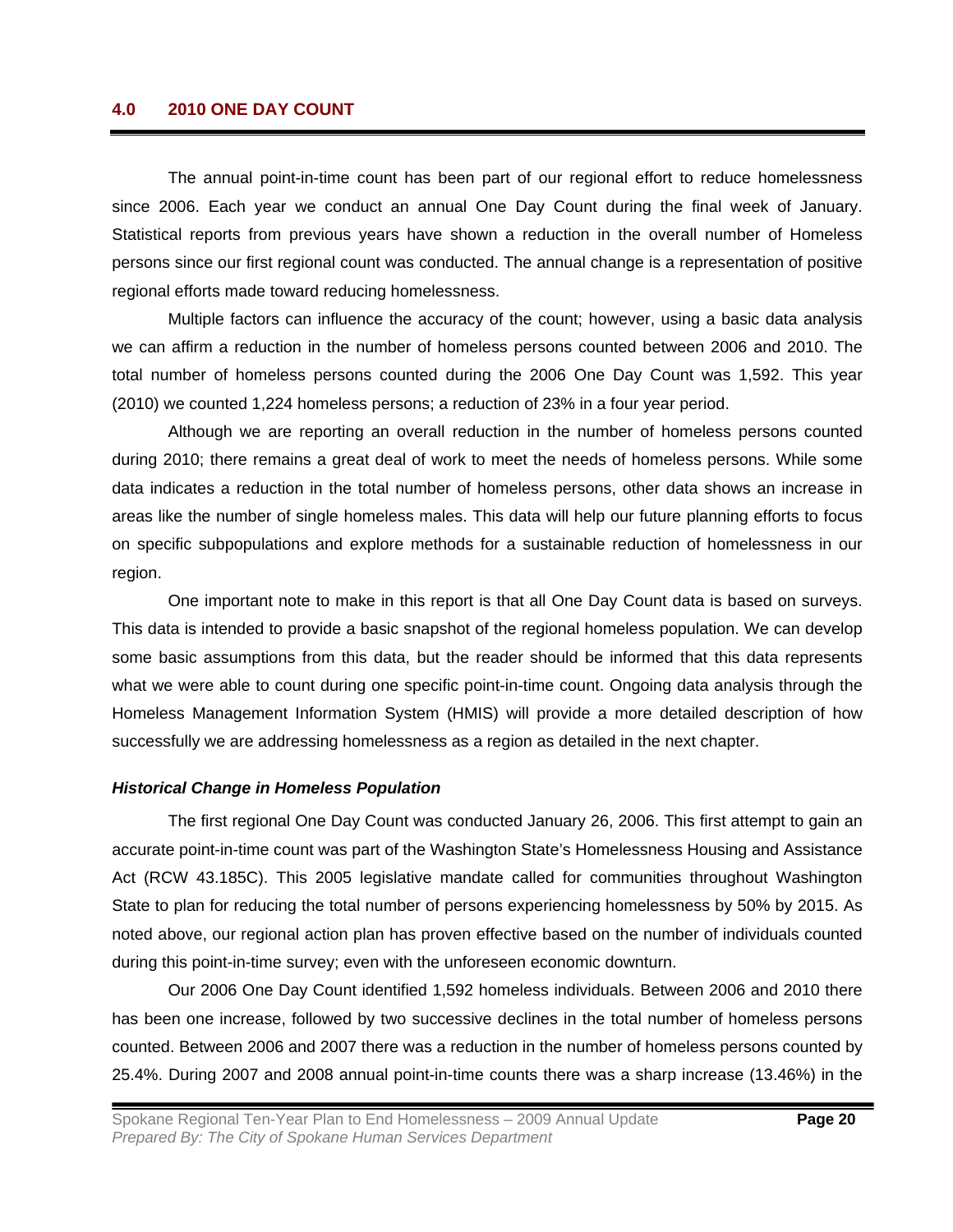number of homeless persons counted; followed by a sizable reduction (10.3%) in the number of homeless persons counted between 2008 and 2009. The reduction between 2009 and 2010 was less significant with a 0.4% reduction over 2009 (see table 4.1).

|             | <b>Change 2007-2008</b><br><b>Change 2008-2009</b><br><b>Change 2006-2007</b><br>Decrease<br><i>Decrease</i><br>Increase |      | <b>Change 2009-2010</b><br><i>Decrease</i> |       |           |      |          |
|-------------|--------------------------------------------------------------------------------------------------------------------------|------|--------------------------------------------|-------|-----------|------|----------|
| 2006        | 2007                                                                                                                     | 2007 | 2008                                       | 2008  | 2009      | 2009 | 2010     |
| 1.592       | .187                                                                                                                     | 187  | .370                                       | 1.370 | .229      | .229 | 1.224    |
| $(-)25.44%$ |                                                                                                                          |      | $(+)13.36\%$                               |       | (-)10.29% |      | (-)0.41% |

**TABLE 4.1: HISTORICAL CHANGE IN HOMELESS POPULATION (2007-2010)** 

*Data Source: Spokane Regional One Day Count* 

The figure below provides a graphic illustration to show our progress between 2006 and 2010 in reducing the total number of homeless persons counted in our region (see figure 4.2).





*Data Source: Spokane Regional One Day Count* 

## *Homeless Veterans*

The total number of homeless veterans that were counted during the 2010 One Day Count was 93. This figure (93) represents 7% of the total homeless population (1,224) counted in January 2010 (see figure 4.3). We believe this number does not capture the complete picture of homeless veterans and speculate that the number is significantly higher. That being said, based on the surveys collected during our point-in-time count, the number of homeless individuals that reported themselves as veterans was significantly lower than national averages.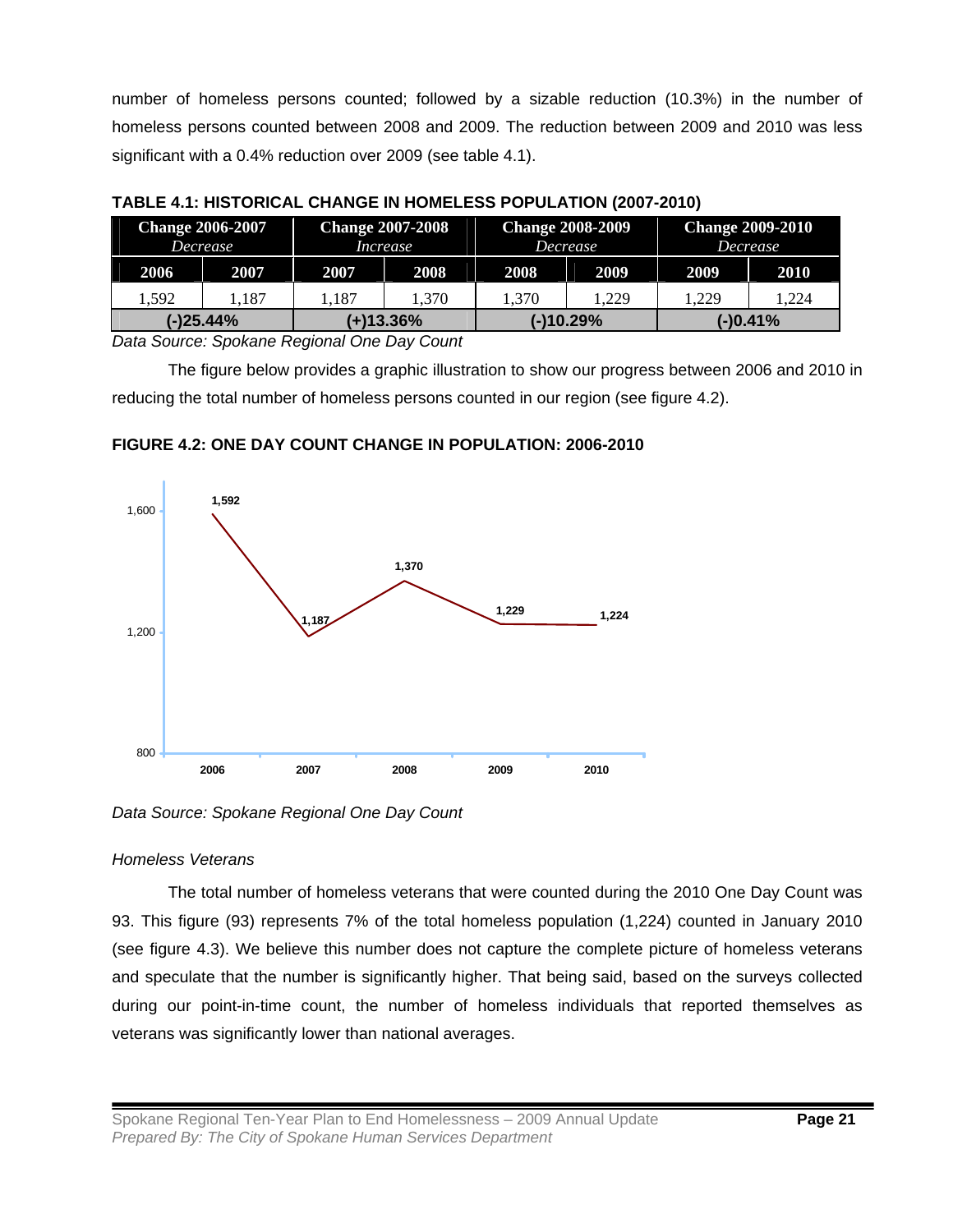## **FIGURE 4.3: HOMELESS VETERAN POPULATION: 2010 ONE DAY COUNT**



*Data Source: Spokane Regional One Day Count* 

Of the total homeless veterans counted (93), we found some encouraging information about the services they receive. Veterans Administration (VA) Medical Service provided the greatest number of services to homeless veterans with 47 (50.5%) individuals reporting that they received VA medical services (see figure 4.4). The second most reported benefit was Veterans Disability Payment; 25 (26.88%) individuals reported receiving disability payments.

The final benefit reported during the count was veterans pension; a total of 4 (4.3%) identified veterans reported receiving a veteran pension. These statistics represent an increased level of services that are being offered to homeless veterans in our region (see table 4.5). Improved service levels could have a direct correlation between the number of homeless veterans that receive benefits and a reduction in the total number of counted homeless veterans. It is important to note that this data consists of duplicated counts based on the information filled out during the One Day Count Survey; therefore these numbers may reflect an individual being counted in more than one category.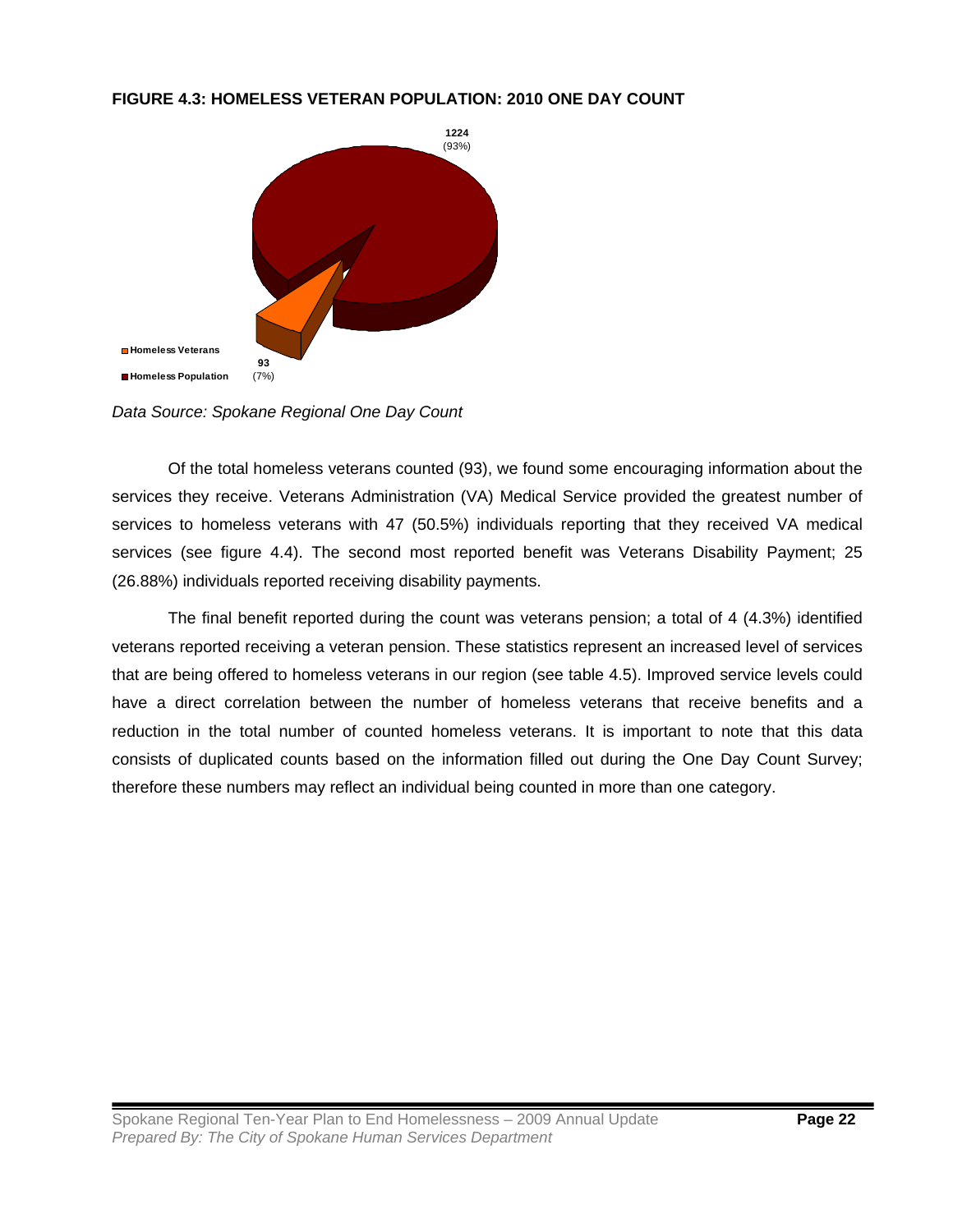## **FIGURE 4.4: VETERANS BENEFITS: 2010 ONE DAY COUNT**



*Data Source: Spokane Regional One Day Count* 

| <b>Comparison</b>                                | <b>Total</b> | $\%$    |
|--------------------------------------------------|--------------|---------|
| Homeless Veterans - Total (N=)                   | 93           | 7.60%   |
| Homeless Population - Total                      | 1,224        | 100.00% |
| <b>Veteran Benefits</b>                          | <b>Total</b> | $\%$    |
| <b>Veteran's Administration Medical Services</b> | 47           | 50.54%  |
| Veteran's Disability Payment                     | 25           | 26.88%  |
| Veteran's Pension                                | 4            | 4.30%   |
| <b>Total % of Veterans Receiving Benefits</b>    | 76           | 81.72%  |
| $N=$                                             | 93           |         |

## **TABLE 4.5: 2010 ONE DAY COUNT STATISTICS – HOMELESS VETERANS**

*Data Source: Spokane Regional One Day Count* 

## *Race*

Individuals surveyed during the One Day Count were asked to identify a race that best represents them. A racial breakdown of the homeless population indicates that a majority of our homeless population identifies themselves as white, followed by African American, American Indian, and so forth (see figure 4.6).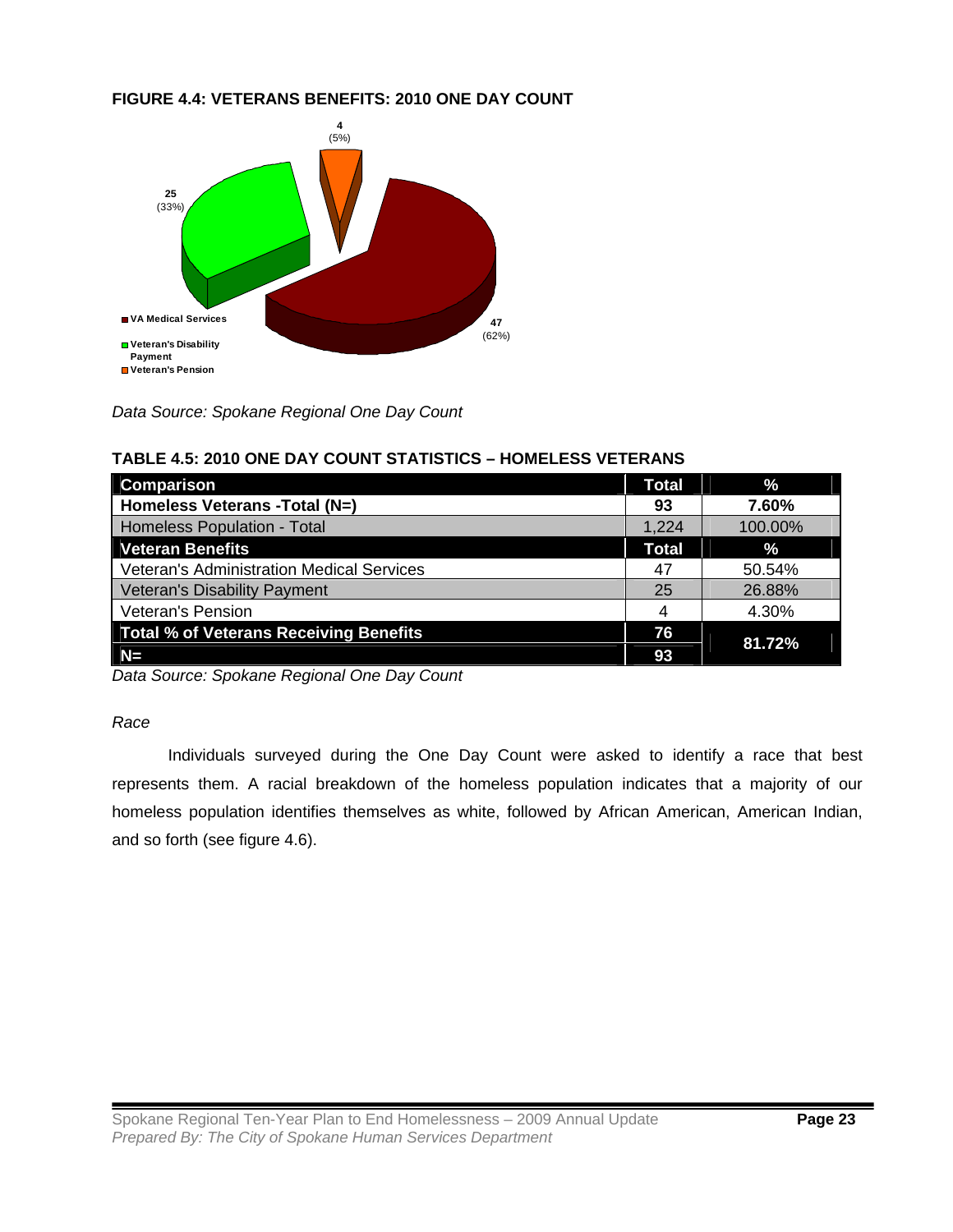

## **FIGURE 4.6: HOMELESS POPULATION BY RACE: 2010 ONE DAY COUNT**

*Data Source: Spokane Regional One Day Count* 

## *Age*

Age distribution provides a greater understanding of the age groups experiencing the greatest frequency of homelessness. Based on our unduplicated One Day Count data, the greatest population experiencing homelessness is the 18-39 age group (see figure 4.7). 45% of the regional homeless population that was counted reported their age within the 18-39 range. The homeless youth figure presented in this graphic does not account for the total number of doubled up youth experiencing homelessness. Based on our point-in-time count we can report that 260 youth under the age of 17 were homeless during this count, but the reader should be aware that this number is likely much higher.



**FIGURE 4.7: HOMELESS AGE DISTRIBUTION: 2010 ONE DAY COUNT** 

*Data Source: Spokane Regional One Day Count*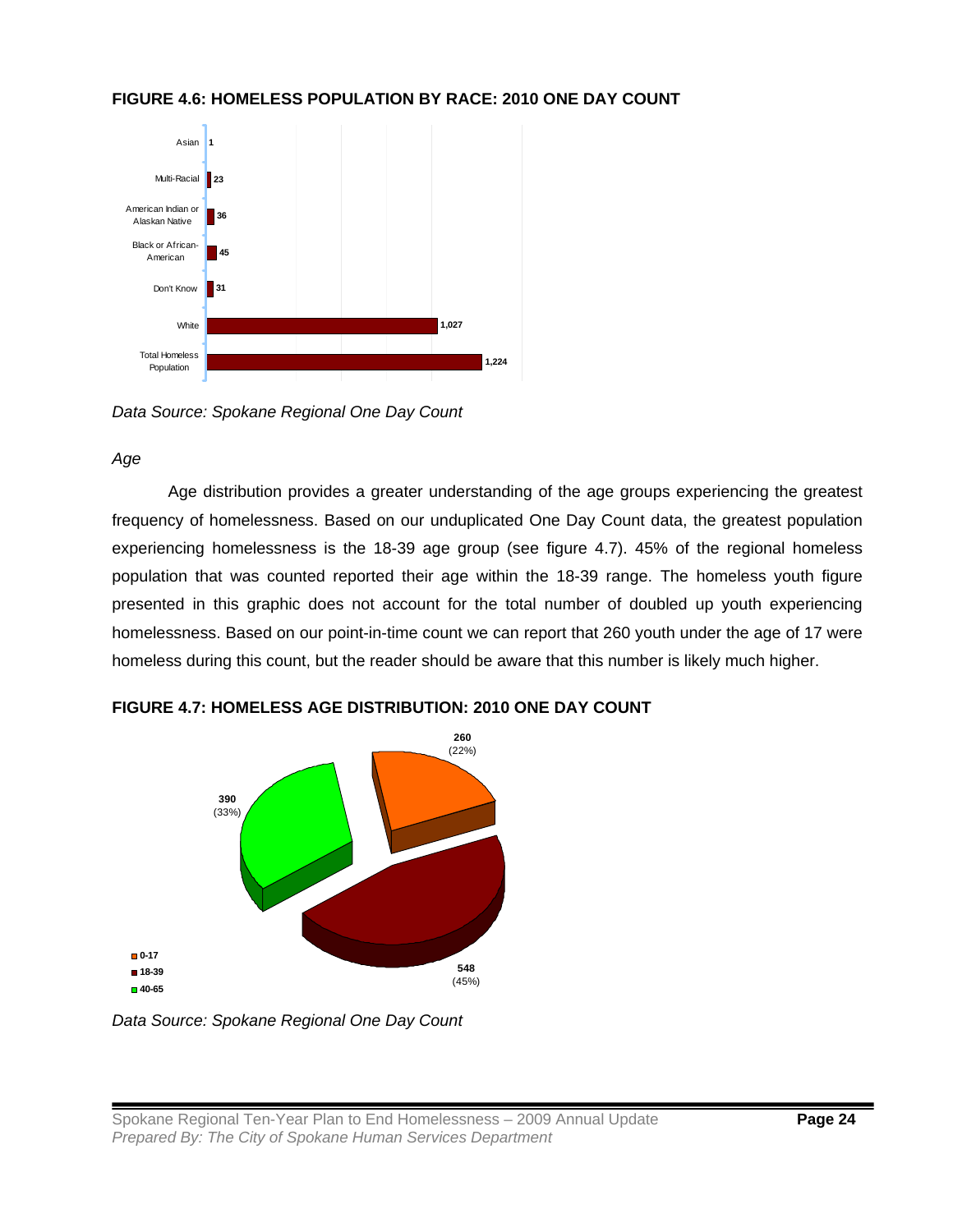## *Gender*

 Of the 1,224 total homeless persons counted, 809 individuals identified themselves as male; while 412 identified themselves as female (see figure 4.8). The remaining 3 individuals selected unknown for their gender classification, due to the small data sample we have not included this subpopulation in the graph. This data illustrates a need for more male focused supportive services within our region.



**FIGURE 4.8: HOMELESS POPULATION BY GENDER: 2010 ONE DAY COUNT** 

## *Homeless Singles*

 Homeless singles by gender reflects the total gender classifications discussed above. During 2008, both male and female homeless singles peeked with a sharp decline the following two years for single females based on our point-in-time data (see figure 4.9). The homeless male population followed the downward trend in 2009, but significantly increased in 2010. The gap between homeless male and female singles continues to widen, suggesting a need for more attention on methods to reduce the number of homeless single males. There is some local factor working to reduce the number of homeless single females that should be explored as a method to reduce the number of homeless single males.

 Regionally, we are seeing a reduction in the total number of homeless subpopulations. The sustained reduction in single homeless females indicates some local factor that is contributing to the overall reduction. Our challenge is to identify the positive and negative factors that are attributing to these statistical trends in homeless single populations.

*Data Source: Spokane Regional One Day Count*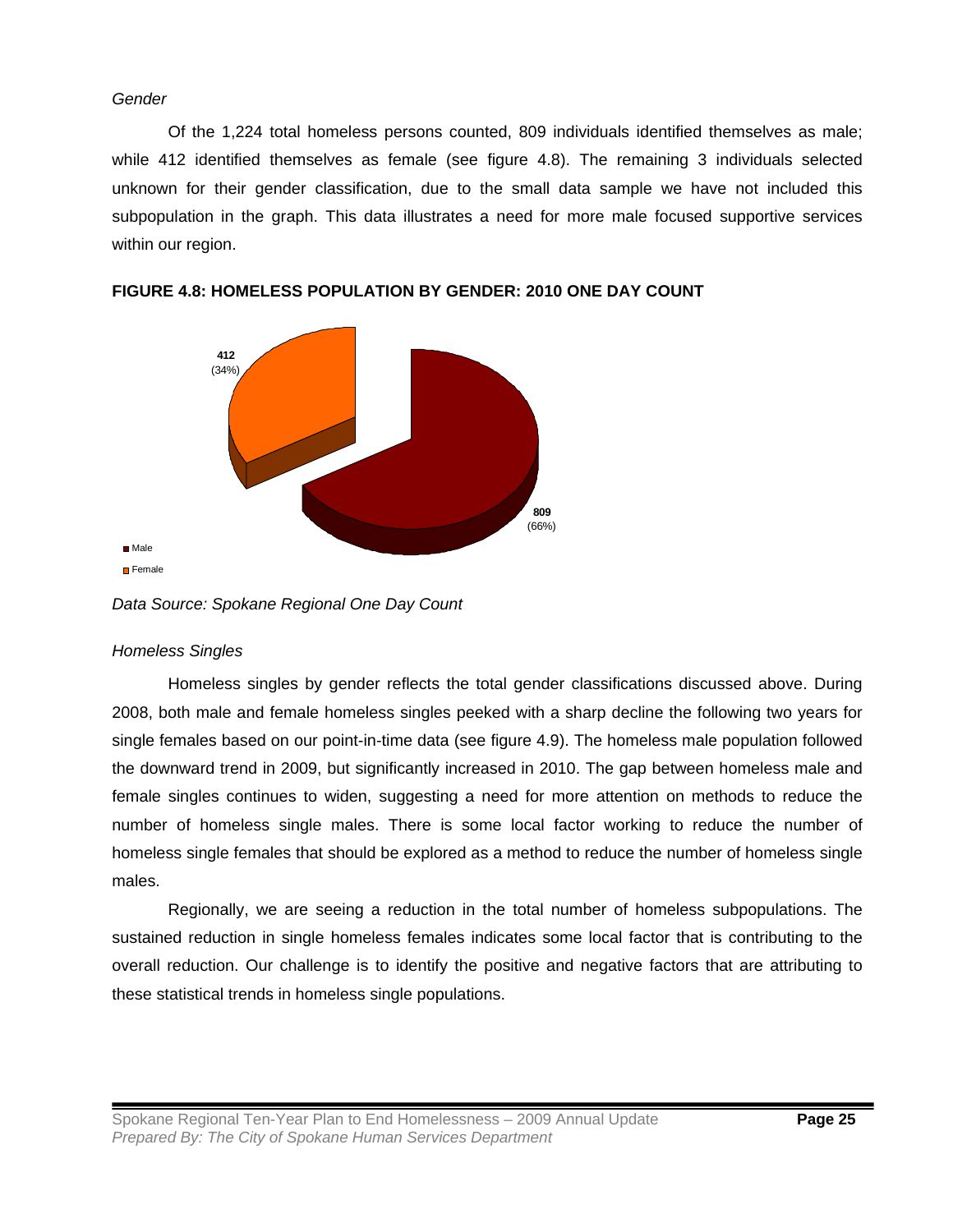#### **FIGURE 4.9: HOMELESS SINGLES BY GENDER: 2007-2010**



*Data Source: Spokane Regional One Day Count* 

## *Homeless Families and Persons in Homeless Families*

 Homeless families are a representation of the total identified homeless families, including those doubled up during the 2010 One Day Count. Historical trends between 2006 and 2010 illustrate an elevated number of homeless families in 2009 and 2010 (see figure 4.10). The increase in homeless families is likely a reflection of our economic downturn as more people have become unemployed during these two years. One interesting finding from the data is the differences between 2006 and 2010. The difference between the total number of homeless persons in families between 2006 and 2010 is 2; however, the difference in the total number of homeless families is 19 (see figure 4.10). The number of homeless families is a primary indicator in our regional focus to reduce homelessness. This data can offer additional strategies and action steps to focus on this subpopulation in future reports and planning efforts.

The number of persons living in homeless families has followed a similar pattern to the number of homeless families. One reason to make note of the number of persons living in homeless families is to emphasize the need for affordable housing units set aside for this particular subpopulation. Another reason to focus on homeless families and the persons living in those families is break recidivism rates and instances of domestic violence. Homeless families face tremendous stress levels in their effort to find shelter, raise children and provide basic necessities to their families.

The number of persons living in homeless families has not been reflected in the overall reduction of regional homelessness. Between 2006 and 2010 we have seen a 23% reduction in the number of homeless persons counted. Using the same time period, the overall reduction of persons living in homeless families has been 2 persons (see figure 4.10).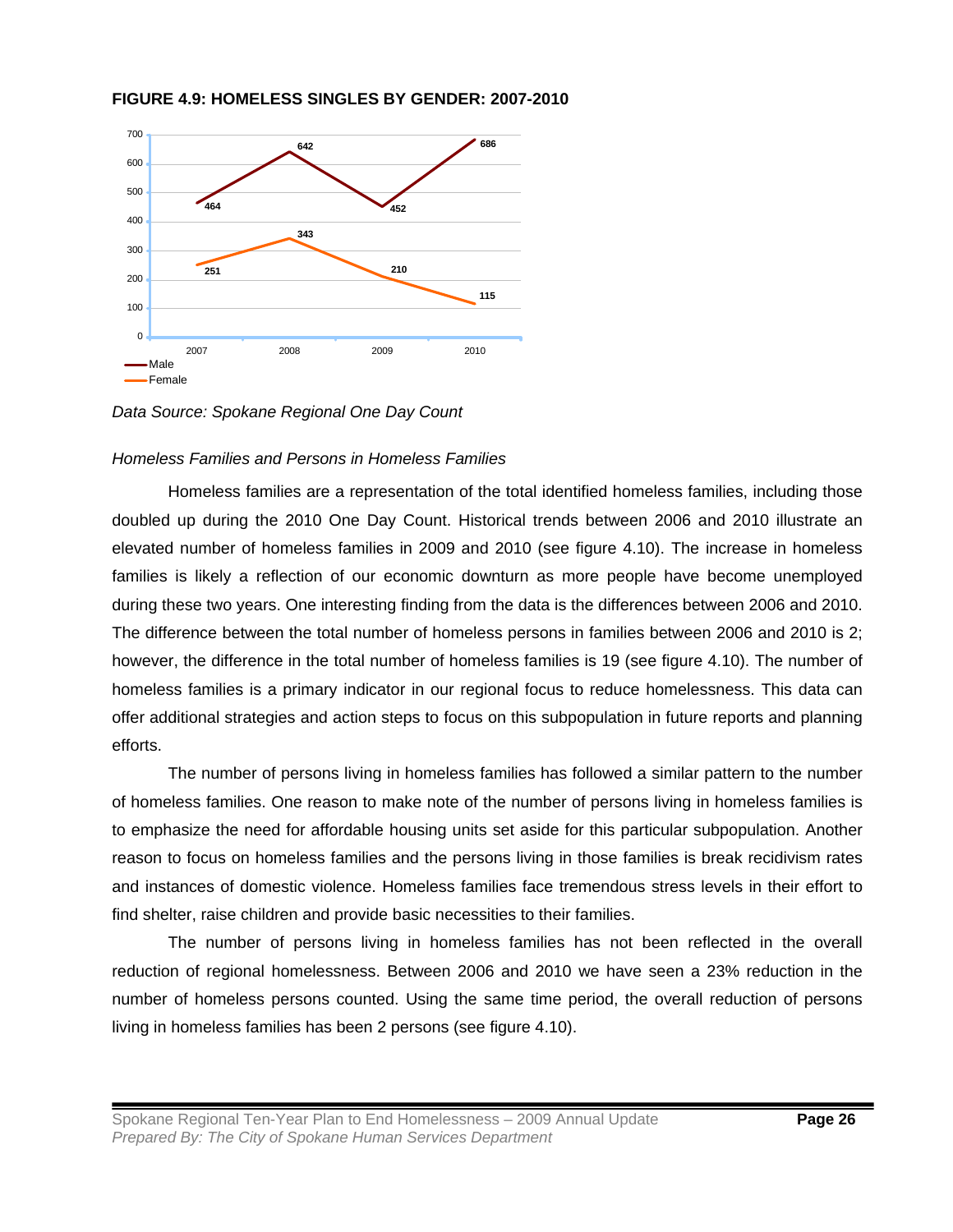

## **FIGURE 4.10: HOMELESS FAMILIES AND PERSONS IN HOMELESS FAMILIES: 2007-2010**

**Homeless Families Total Persons in Families**

*Data Source: Spokane Regional One Day Count* 

## *Cause for Homelessness*

 One of the survey questions asked individuals to report their cause for homelessness. The total number of responses to this question is greater than the total number of homeless persons counted (1,224), due to multiple responses on one form. The survey asked individuals to identify all available responses for homelessness as presented in the survey. The three most commonly reported instances were lost job, family break-up and eviction for non-payment of rent (see figure 4.11).



## **FIGURE 4.11: REPORTED CAUSE FOR HOMELESSNESS: 2010 ONE DAY COUNT**

*Data Source: Spokane Regional One Day Count*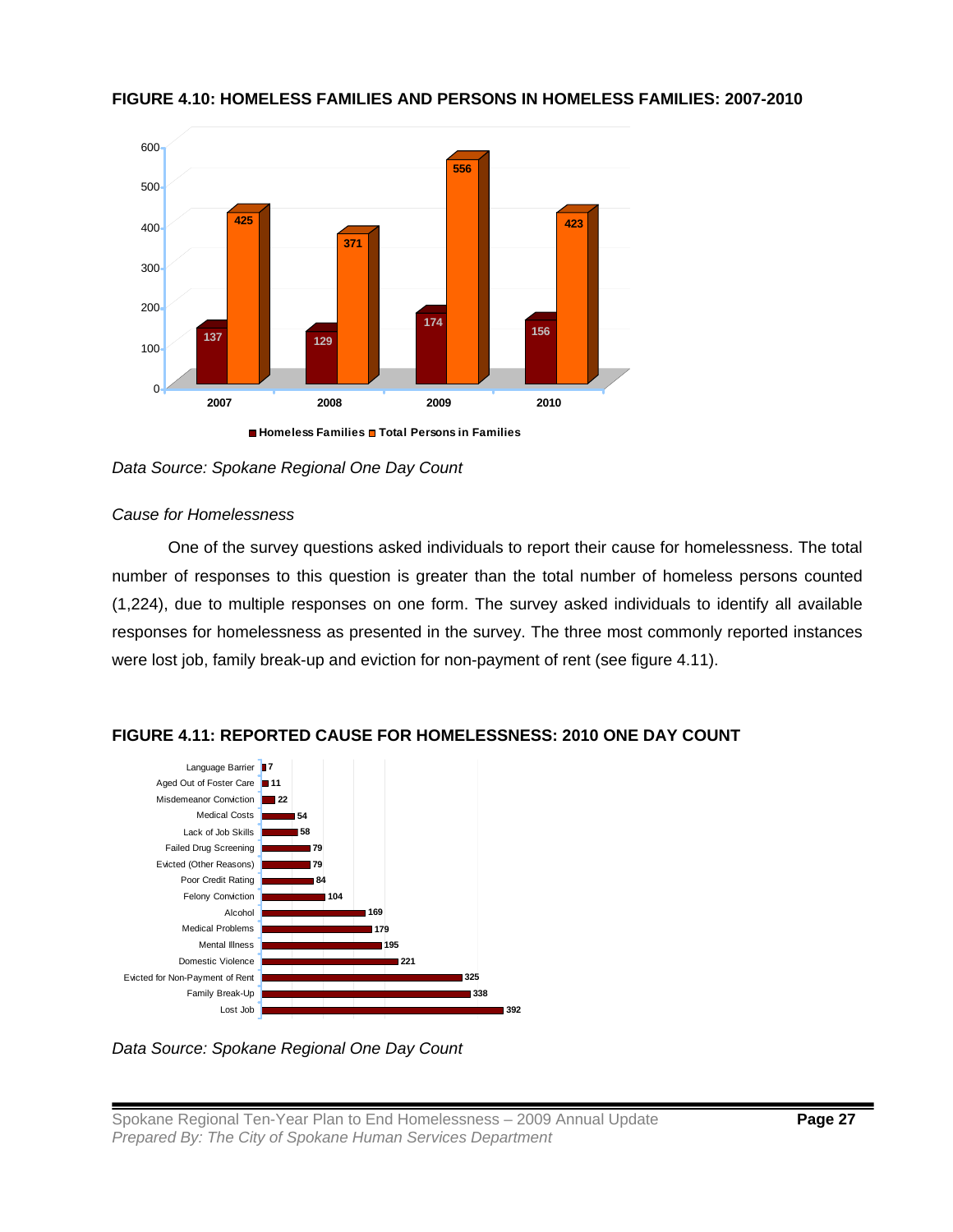## *Instances of Homelessness*

 The reported instance of homelessness was a new data element that was collected during the 2010 One Day Count. This data helps frame issues related to chronic and repeat instances of homelessness in our region. The most common responses to our survey were The majority of our homeless population indicated having experienced homelessness 1, 2 and three times that individuals experienced homelessness (see figure 4.12). This information indicates an elevated number of first time homeless persons during the final week of January 2010.



**FIGURE 4.12: REPORTED INSTANCES OF HOMELESSNESS: 2010 ONE DAY COUNT** 

*Data Source: Spokane Regional One Day Count* 

## *Chronic Homelessness*

 Our regional approach to reducing the number of individuals experiencing chronic homelessness seems to be working. More than any other statistic; chronic homelessness has demonstrated a sharp and sustained decline between 2007 and 2009 with a slight elevation in the number of chronic homeless persons counted in 2010 (see figure 4.13). This suggests a reduction in services available to chronic homeless populations or some other local factor that can be attributed to the increase. The reader should be aware that this subpopulation is one of the most difficult to identify and define. The survey does not ask the individual to identify themselves as chronic homeless; rather a determination is made based on a criterion to determine if an individual is chronically homeless.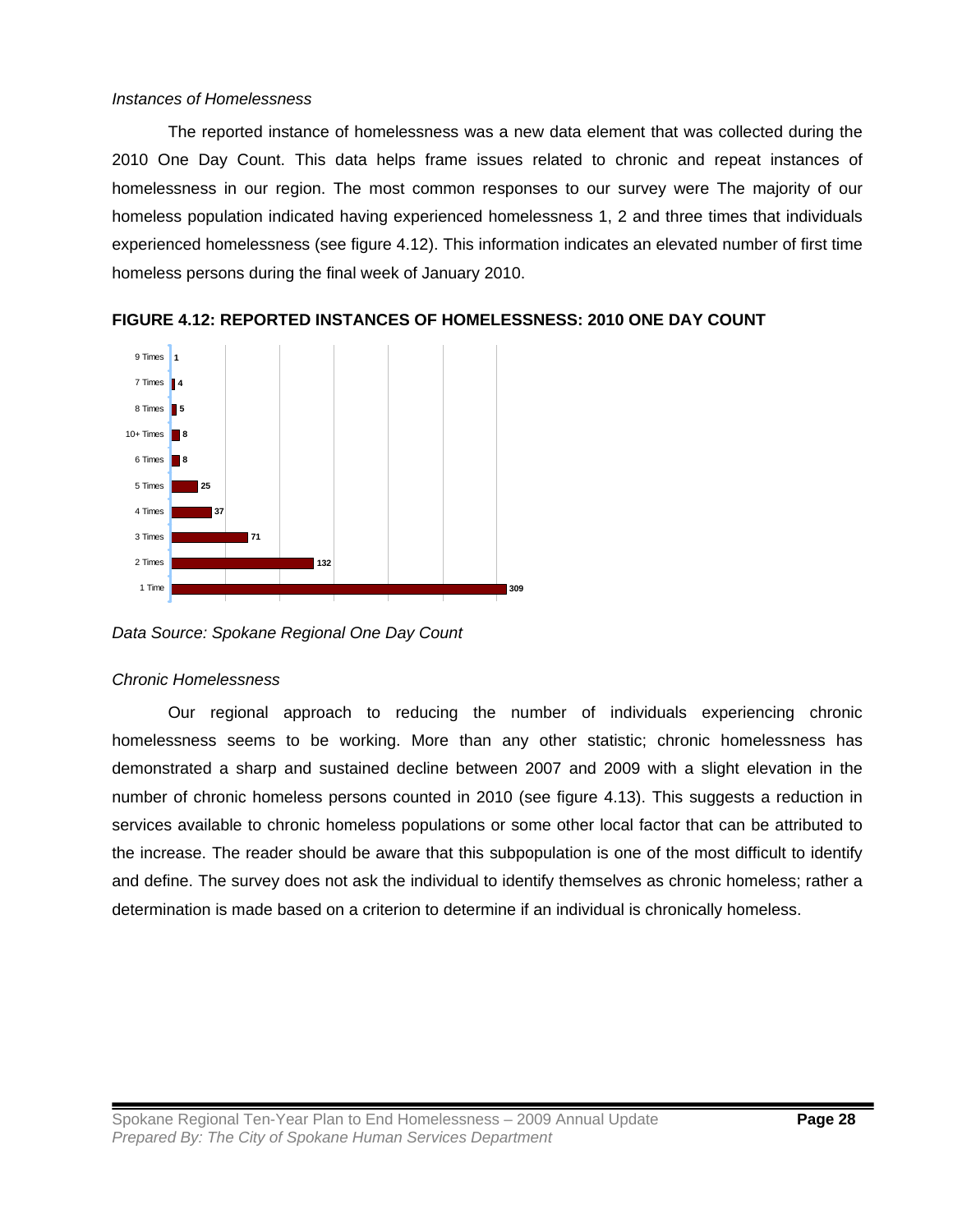

## **FIGURE 4.13: CHRONIC HOMELESSNESS: 2007-2010**

*Data Source: Spokane Regional One Day Count* 

## *Doubled Up*

 The total number of persons that identified themselves as doubled up increased significantly over 2009. Our 2010 survey form was a change from the one historically used, therefore the data presented in this section should signify a shift in data collection and results over the previous years. Past surveys collected the total number of doubled up persons, single households and family households. This year we collected the number of doubled up families by gender, youth by gender and veterans by gender. The following analysis will provide an overview of the persons reported as doubled up during the 2010 One Day Count.

 Due to the differences in how data was collected this analysis will not compare with previous years results. The total number of doubled up families that were counted was 232. Of that total 83 males and 149 females reported being doubled up. A combined 78 total youth reported being doubled up; 67 male youth and 11 female youth. A new data set that was collected during the One Day Count was the total number of doubled up veterans. The total number of doubled up veterans was 46, with 45 males reported being doubled up and 1 female (see figure 4.14).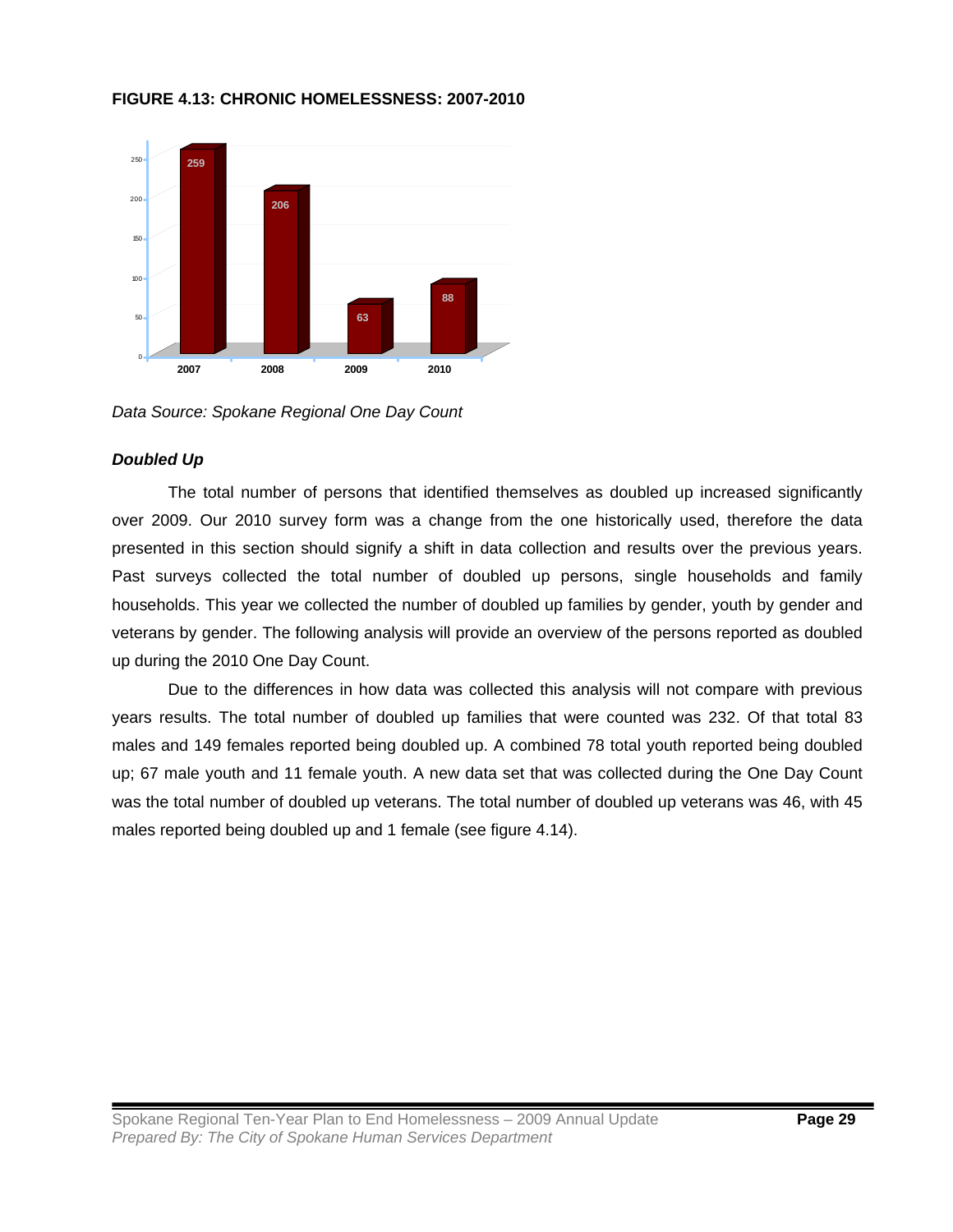## **FIGURE 4.14: DOUBLED UP COUNT**



*Data Source: Spokane Regional One Day Count* 

## *Conclusion*

 The data presented in this report is intended to provide a basic snapshot of the regional homeless population for 2010. Historical data has been used to identify progress made and better inform our efforts to isolate regional issues and develop action plans that will address trends in homelessness. As a region we have made significant progress toward reducing homelessness. Statistically, we are reporting a 23% reduction in the number of homeless persons counted between 2006 and 2010. This regional report on homelessness is one of many steps that will lead a community wide effort to reduce regional homelessness as stated in our ten-year plan to end homelessness.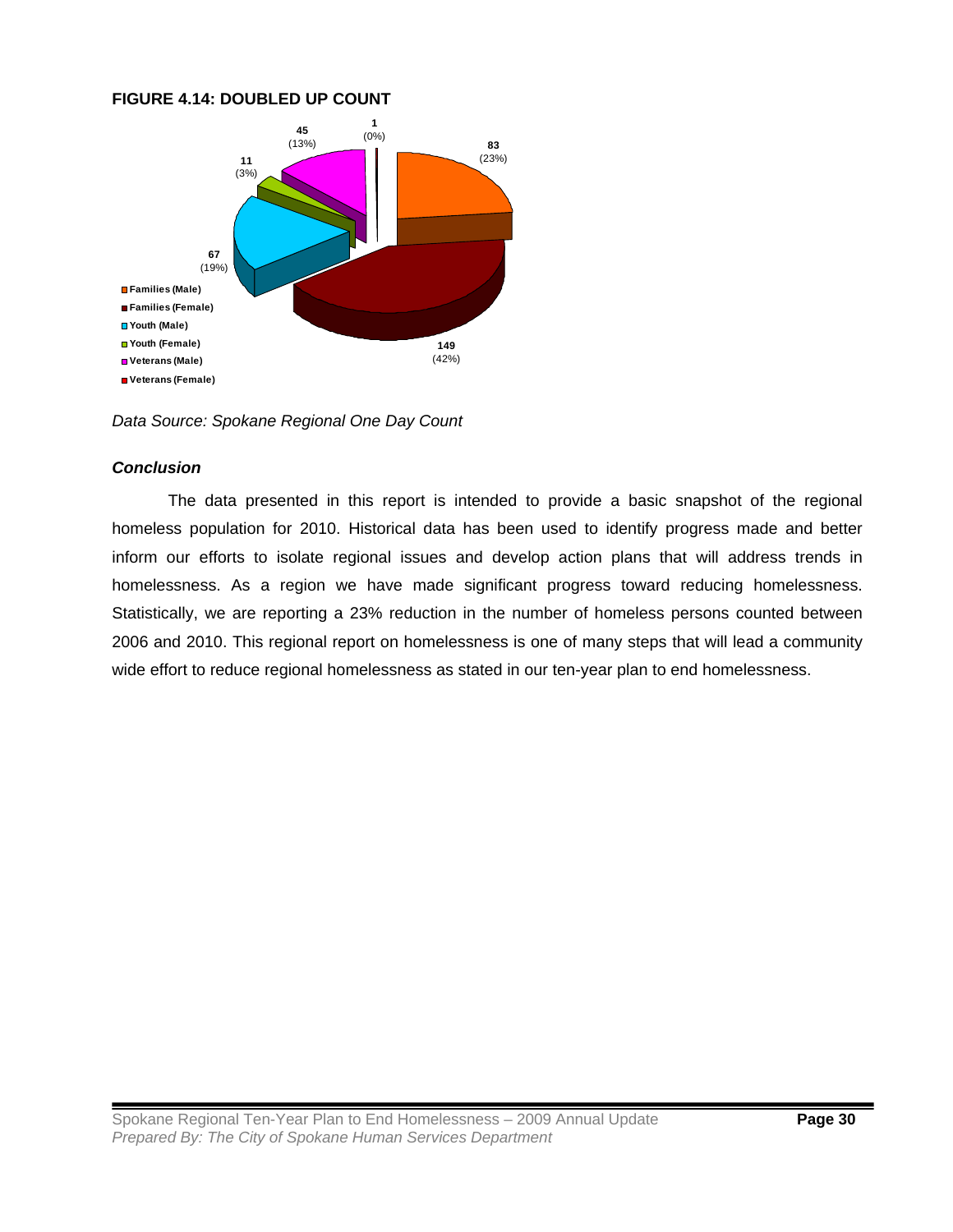## **5.0 2009 HMIS DATA REPORT**

This chapter will provide a more detailed illustration of the changes in homeless populations between 2008 and 2009. The One Day Count provides a point-in-time account of the individuals experiencing homelessness. This report provides a more robust representation of the total number of homeless persons entered into the HMIS database. These individuals and families are entered by case workers who provide supportive services to homeless families and individuals. This chapter will focus on six primary homeless subpopulations; they include homeless singles, homeless families, domestic violence, homeless veterans, chronic homeless and independent youth.

#### *Homeless Singles*

 The number of homeless singles entered into HMIS during 2009 increased by 147. This represents an 84% increase in the number of homeless singles that sought supportive services through HMIS partner agencies (see table 5.1). This data supports our ability to identify specific needs for specific homeless singles in our region and revise our action steps to address changing needs.

#### *Homeless Families*

 The number of families entered into HMIS during 2009 increased by 125. This represents a 67.5% increase between 2008 and 2009. When comparing the data from HMIS and the One Day Count it becomes clearer how essential our supportive service providers are at reducing the number of homeless individuals in our region. While there was an increase in the number of families entered into HMIS, there was a reduction in the number of homeless families counted during the 2010 One Day Count (see figure 4.10).

## *Domestic Violence*

 Instances of domestic violence increased during 2009. Based on the data entered into HMIS during 2008 and 2009, there was an increase of 49 (a 79% increase) individuals who sought supportive services. Domestic violence is a significant indicator that can be used to measure additional causes for homelessness. Often domestic violence is attributed to elevated stresses in the home; such stress can correlate to loss of job, increased living costs, and other related domestic difficulties.

## *Homeless Veterans*

 The change in homeless subpopulations entered into HMIS during 2009 was elevated in all but one subpopulation. Homeless veterans were the only subpopulation to decline during 2009. The total reduction in homeless veterans between 2008 and 2009 was 47 (see table 5.1). This data provides an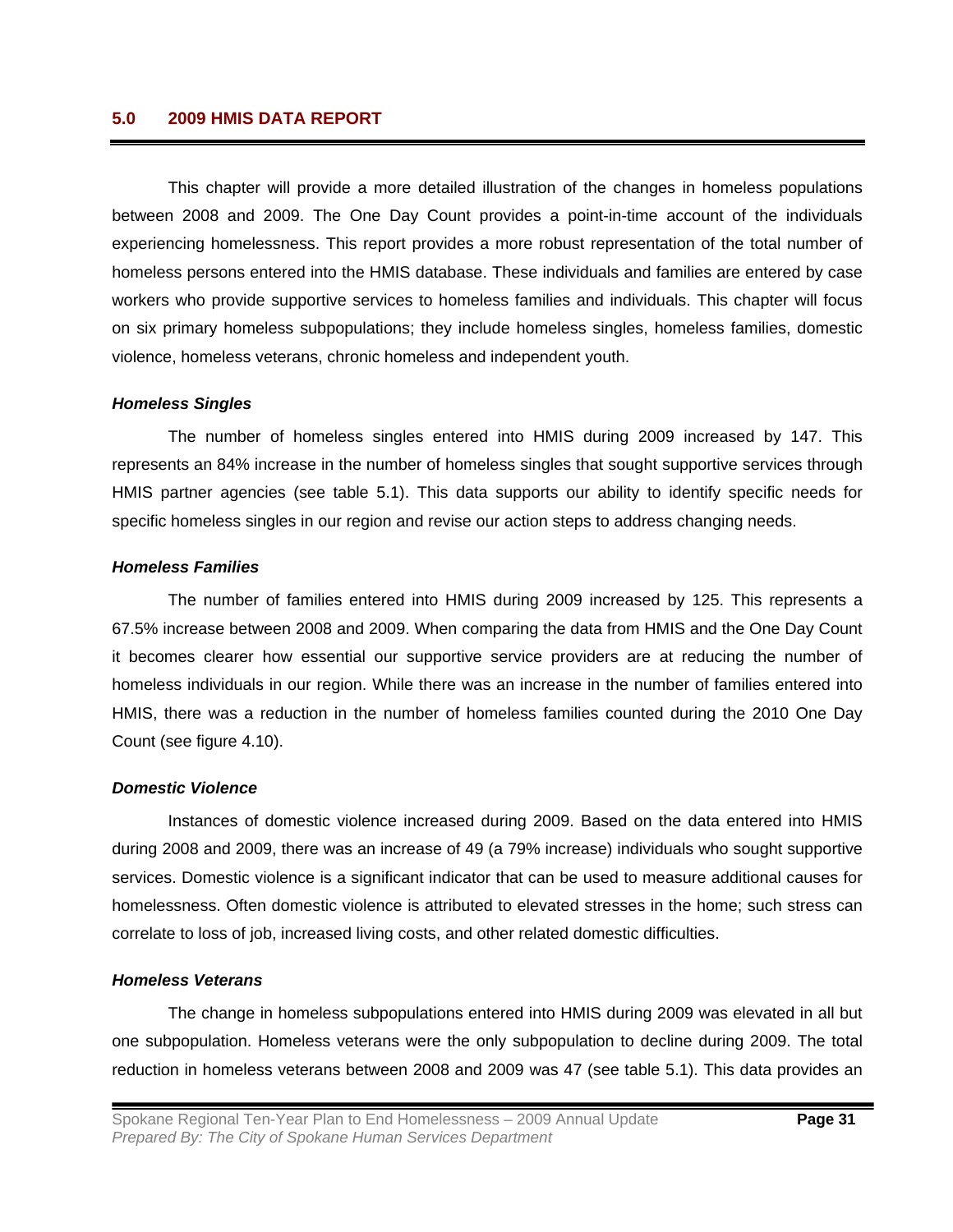indication that some local service factor (improved access to supportive services) has contributed to the reduction in the number of homeless veterans that were entered into HMIS during 2009.

Based on our One Day Count statistics, there were 93 total homeless veterans counted in 2010. During 2009, 111 veterans were recorded as seeking supportive services through HMIS. This represents a significant reduction in the total number of veterans entered into HMIS during 2008 (see table 5.1). Our most difficult challenge when gathering data on homeless populations is the inconsistency in how homeless individuals report their personal information. These disparities between data signify the importance of multiple data collection sources to establish identifiable trends in homeless subpopulations. Additionally, this data represents a duplication of veterans entered into HMIS. There are instances where one individual may have been entered into HMIS more than once through multiple partner agencies.

| <b>HMIS Annual Data Comparison</b> |      |      |        |             |  |  |  |  |  |
|------------------------------------|------|------|--------|-------------|--|--|--|--|--|
|                                    |      |      |        |             |  |  |  |  |  |
| Population                         | 2008 | 2009 | Change | % of Change |  |  |  |  |  |
| Singles                            | 785  | 932  | 147    | 15.77%      |  |  |  |  |  |
| Families                           | 260  | 385  | 125    | 32.47%      |  |  |  |  |  |
| <b>Domestic Violence</b>           | 186  | 235  | 49     | 20.85%      |  |  |  |  |  |
| <b>Homeless Veterans</b>           | 158  | 111  | -47    | 29.75%      |  |  |  |  |  |
| <b>Chronic Homeless</b>            | 70   | 110  | 40     | 36.36%      |  |  |  |  |  |
| Independent Youth                  | 35   | 45   | 10     | 22.22%      |  |  |  |  |  |

**TABLE 5.1: ANNUAL HMIS DATA CHANGE IN SUBPOPULATIONS** 

*Data Source: City of Spokane Human Services Department: HMIS* 

## *Chronic Homelessness*

 The total number of chronic homeless individuals reported in HMIS during 2009 increased significantly over 2008. This data illustrates the need for multiple data collection sources. Based on data reported from the One Day Count our region has witnessed a decline in the number of chronic homeless individuals. This may be attributed how data is collected and the case worker/surveyors understanding of what qualifies an individual as being chronically homeless. Overall there was an increase of 40 chronic homeless individuals reported into the HMIS database between 2008 and 2009.

## *Independent Youth*

 The number of independent youth increased according to data entered into the HMIS database in 2009 (see table 5.1). Our HMIS data query reported 35 independent youth that received supportive services. During 2009 the total number of independent youth increased from 35 to 45, an increase of 77.8% independent youth receiving supportive services as recorded in HMIS.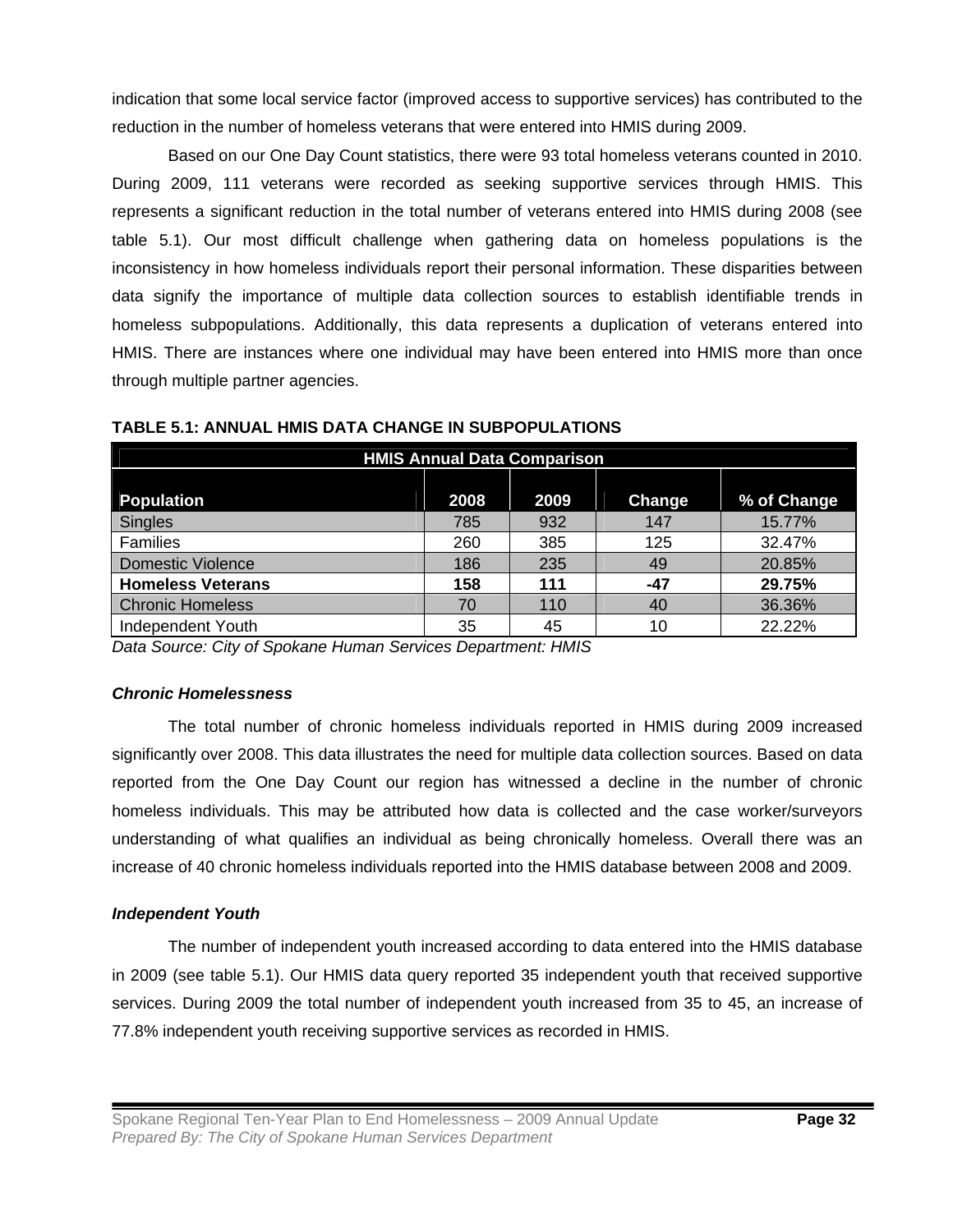## *Conclusion*

 The correlation between homelessness and domestic violence is evidenced by the increased number of families and individuals who experienced homelessness in 2009 (see figure 5.2). This data can be used to monitor our progress toward reducing the total number of persons experiencing homelessness in our region. The data contained in this report will assist future efforts to isolate causes for homelessness and develop improved action steps to address how we will achieve our goal of reducing homelessness by 50% by 2015.



## **FIGURE 5.2: HMIS DATA COMPARISON 2008 AND 2009**

*Data Source: City of Spokane Human Services Department: HMIS*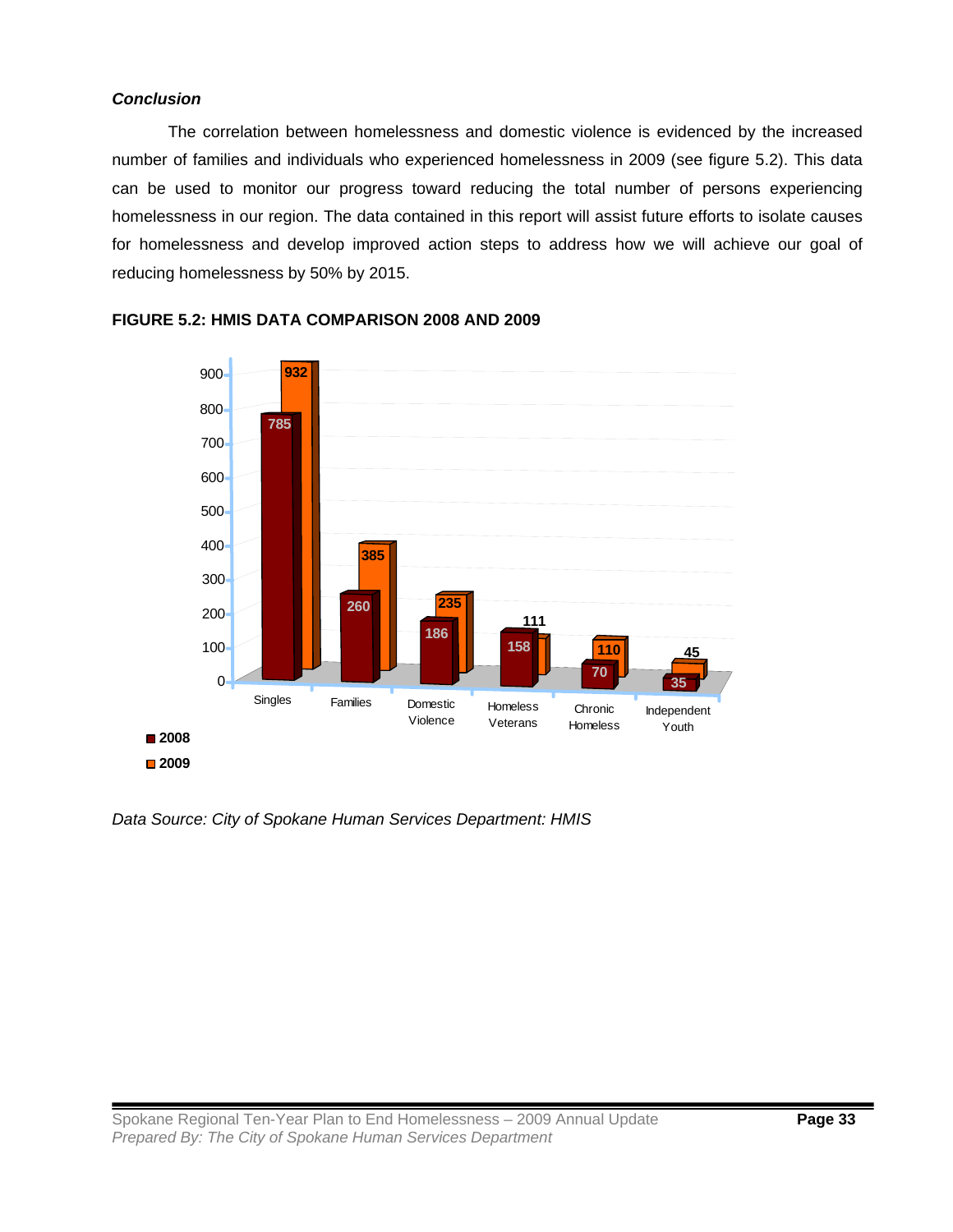## **6.0 CHANGING HOUSING NEEDS**

The number of housing and shelter beds available has increased steadily since 2007. Annually the Department of Housing and Urban Development (HUD) requires a census of the total beds/units available for homeless populations in our region. The Housing Inventory Chart (HIC) is used to monitor our progress and track the net loss, or gain in beds/units available for homeless individuals. This portion of the report will illustrate how housing has changed from 2007 to 2009, using data collected through annual Housing Inventory Charts.

#### *Populations Served*

 Primary service populations include households with children, households without children and chronic homeless. Based on data collected through the 2009 Housing Inventory Chart, the populations with the greatest amount of housing availability are *Households without Children* (see figure 6.1). One of the most telling examples of our regional commitment toward reducing the number of persons experiencing homelessness is the number of affordable permanent housing units. Figure 6.1 illustrates an elevated number of permanent supportive housing available to household without children and chronic homelessness. Future reports will provide a more detailed historical analysis of the total housing available to each subpopulation.





*Data Source: City of Spokane Human Services Department: Housing Inventory Chart*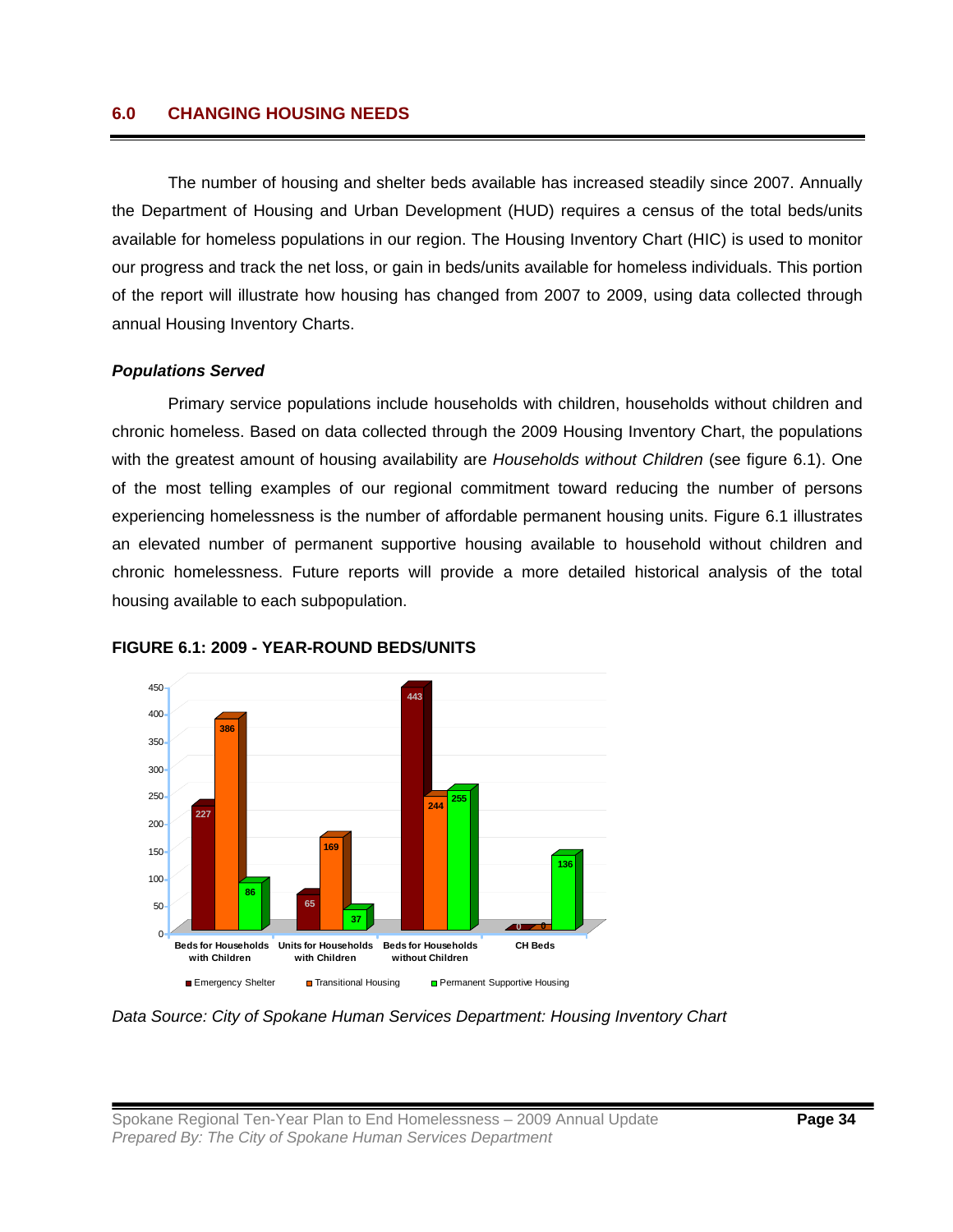## *Housing Inventory*

 The Housing Inventory Chart is a tool used by HUD to monitor changing housing needs in our region. The total bed/unit inventory has increased for emergency shelters, transitional housing and permanent housing. This reveals our regional commitment to reduce and end homelessness by providing beds/units and housing for specific subpopulations.

## *Emergency Shelter*

 Between 2007 and 2009 there was an increase of 205 emergency shelter beds available for homeless individuals, a 31% increase. Based on data reported in 2007 the total number of emergency shelter beds was 465; that number increased to 624 in 2008 and again to 670 in 2009 (see table 6.2). Emergency shelter is an important element in our battle against homelessness, but not the most effective tool. Emergency shelters offer temporary relief for one or more nights, but they do not provide a sustainable housing alternative for individuals experiencing homelessness.

|                               |      | <b>Change 2007-2008</b> | <b>Change 2008-2009</b> |      |                            |                            |
|-------------------------------|------|-------------------------|-------------------------|------|----------------------------|----------------------------|
| <b>Housing</b><br><b>Type</b> | 2007 | 2008                    | 2008                    | 2009 | Total #<br><b>Increase</b> | Total %<br><b>Increase</b> |
| Emergency                     | 465  | 624                     | 624                     | 670  | 205                        | 31%                        |
| <b>Transitional</b>           | 489  | 244                     | 244                     | 630  | 141                        | 22%                        |
| Permanent                     | 217  | 390                     | 390                     | 341  | 124                        | 36%                        |

## **TABLE 6.2: 2009 - YEAR-ROUND BEDS/UNITS**

*Data Source: City of Spokane Human Services Department: Housing Inventory Chart* 

## *Transitional Housing*

 The total number of transitional housing beds/units increased from 489 in 2007 to 630 in 2009, a 22% increase (see figure 6.3). This increase reflects an increased emphasis on helping homeless individuals transition from shelters into more stable housing. One important note to make is the dramatic decline in 2008; this is likely the result of poor data reporting and not a reflection of the total transitional housing available in 2008.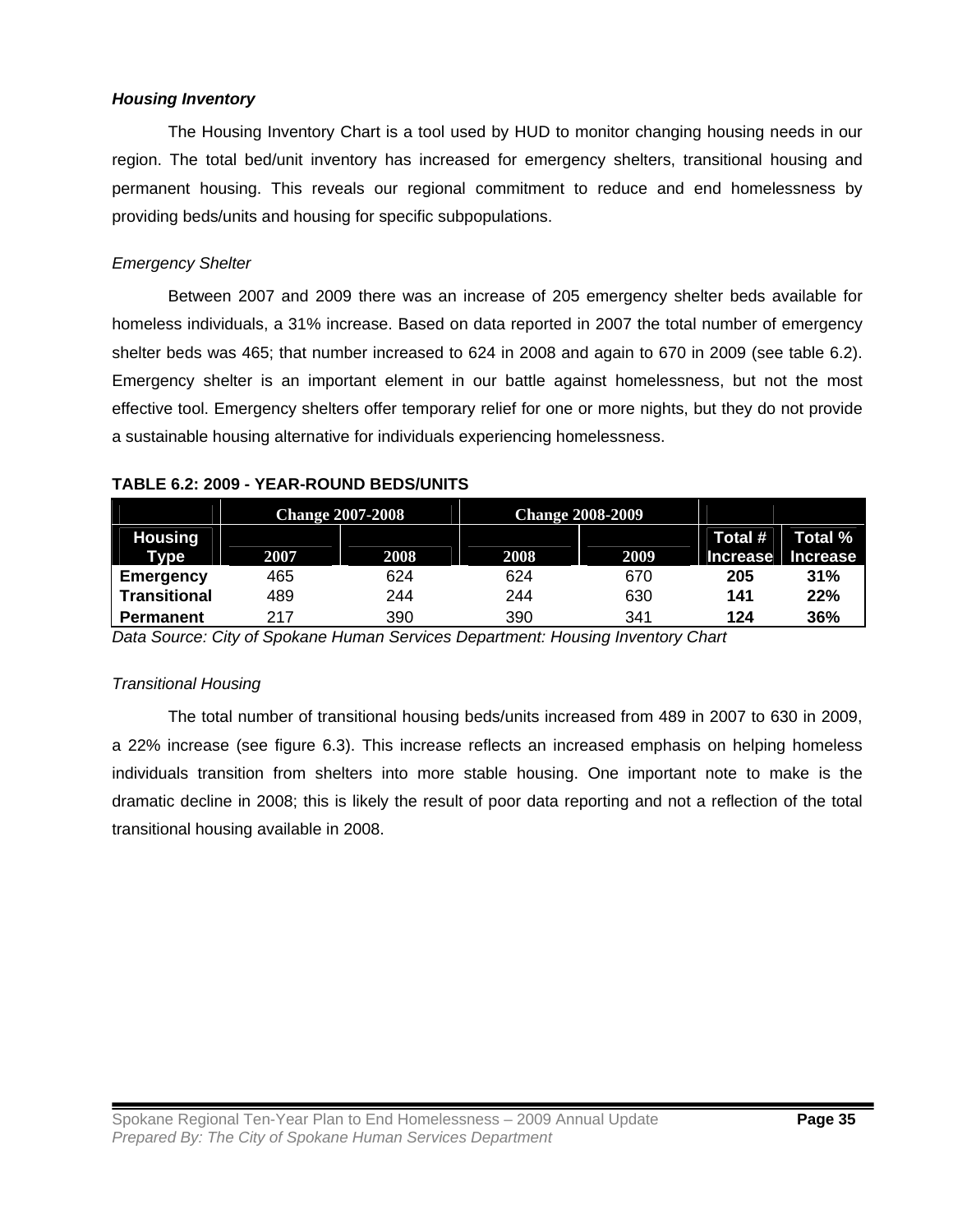

## **FIGURE 6.3: HISTORICAL CHANGE IN TOTAL YEAR-ROUND BEDS/UNITS: 2007-2009**

*Data Source: City of Spokane Human Services Department: Housing Inventory Chart* 

## *Permanent Housing*

 Permanent supportive housing has increased by 124 total beds/units between 2007 and 2009, a 36% increase. In addition to transitional housing, permanent supportive housing is essential to assist our efforts to reduce regional homelessness. Permanent supportive housing provides homeless individuals and families with stable affordable housing. Permanent housing is the gateway to ending homelessness and breaking recidivism rates in homeless families. Regionally, we are in need of additional permanent housing beds/units to provide the necessary support for households with children (see figure 6.3).

## *Conclusion*

 Regionally, we are making significant advances to address and reduce homelessness. Housing is our most critical element to achieve the goal of reducing homelessness by 50% by 2015. There is a direct correlation between a 23% reduction in the number of homeless individuals counted and the overall increase in housing. Regionally, we must continue our pursuit toward addressing and increasing the number of available beds/units to help reduce regional homelessness.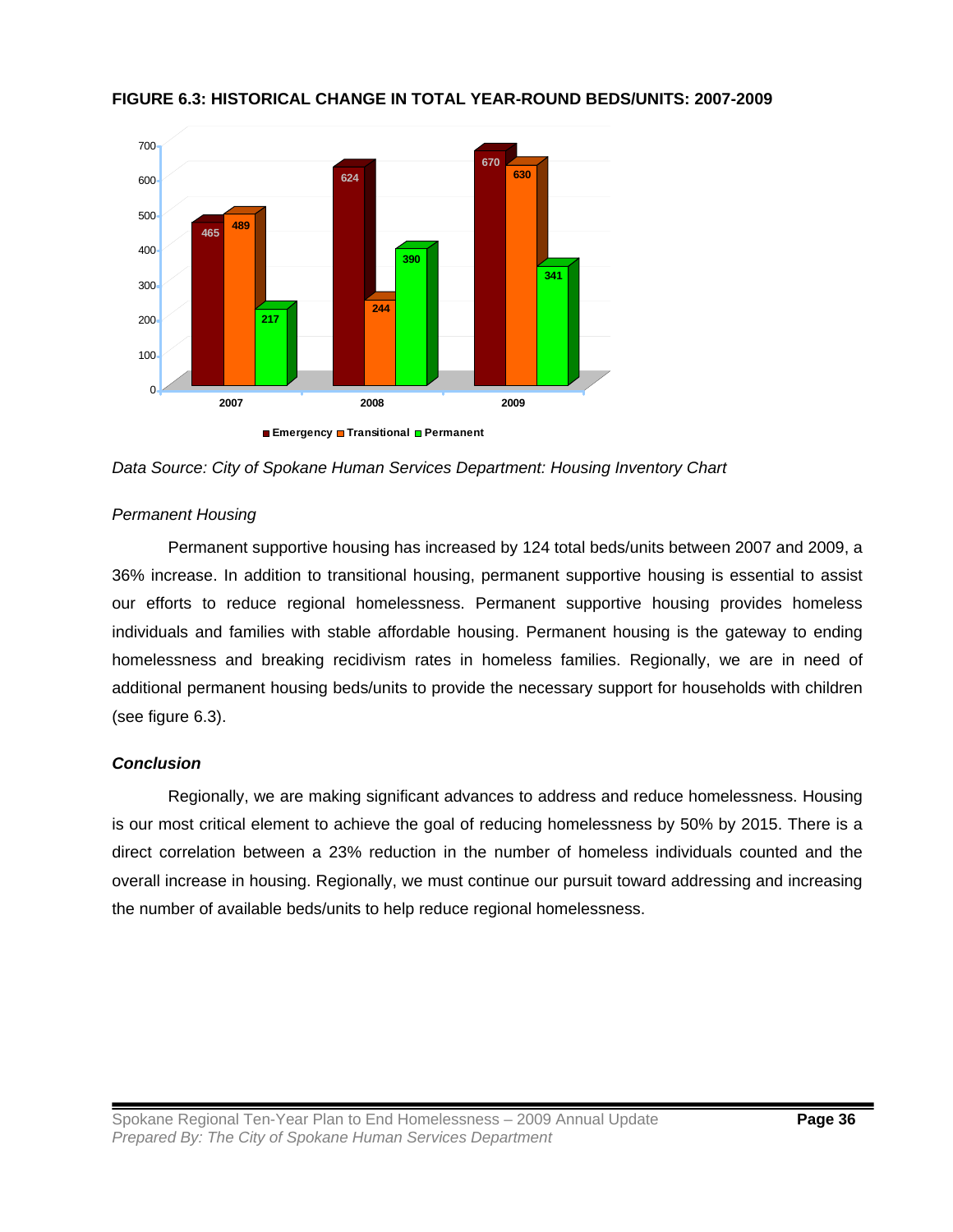## **7.0 SOURCE OF FUNDS**

The Spokane Regional Continuum of Care receives funding from multiple sources to assist our efforts to reduce homelessness. This section provides a snapshot of the regional funds allocated during the 2009 calendar year. Data sources for this analysis were retrieved from our regional Department of Housing and Urban Development (HUD) Spokane office, Spokane County Community Services, Housing and Community Development Department, Spokane Low Income Housing Consortium (SLIHC), Northeast Washington Housing Solutions (Spokane Housing Authority), City of Spokane Community Development Department and City of Spokane Human Services Department. The reader should be aware that this chapter provides an overview of the regional funds dedicated to homelessness and acknowledges additional funding sources that have not been mentioned in this report. For a detailed explanation of each grant type, please refer to appendix D.

## *2009 Total Funding Allocation*

During 2009, our regional CoC received a combined total of \$37,384,942.00 in funding awards. Of the total grants awarded during 2009, 75% of those funds were allocated for the 2009 calendar year; the remaining 25%, or \$9,161,348.25 will be awarded over the next several years as indicated in appendix B. All funds allocated for use during the 2009 calendar year was used to assist our efforts to reduce regional homelessness (see figure 7.1).



#### **FIGURE 7.1: 2009 FUND AWARD ALLOCATION**

*Data Source: HUD, SLIHC, Spokane County Housing and Community Development, City of Spokane Community Development, NEWHS, and City of Spokane Human Services Department.*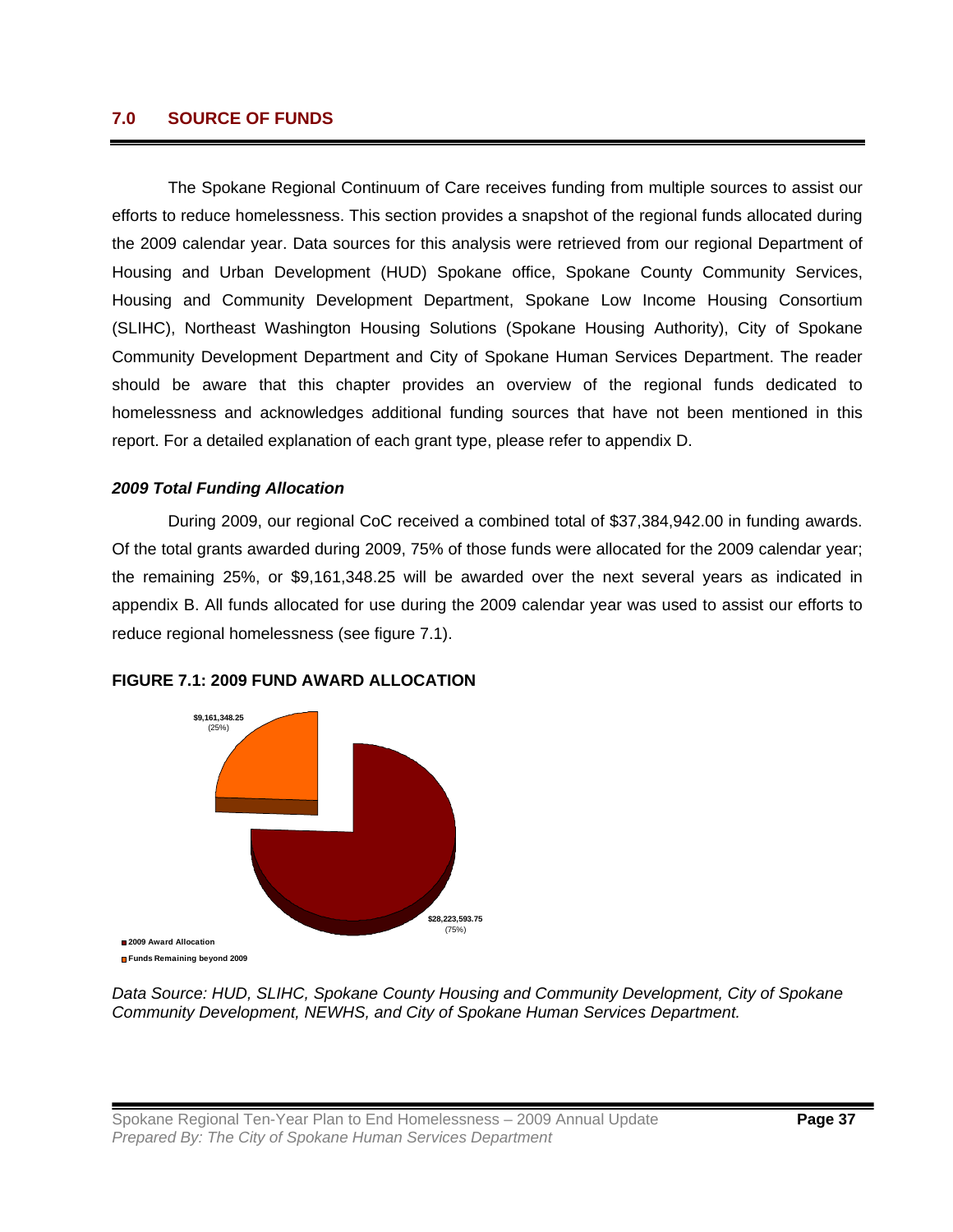## *Regional Funding Allocations*

Our region receives funding allocations annually that specify use terms. During 2009, the region received an influx of additional funding through federal stimulus dollars and state funding awarded through the Housing Trust Fund and Washington State Homeless Assistance Grant Program (SHARPP). These funds have two and three year award durations, for the purposes of this report the focus will be on funds allocated for the 2009 calendar year (see appendix B).



**FIGURE 7.2: TOTAL FUNDING ALLOCATIONS FOR REGIONAL COC** 

During 2009, the Spokane Regional CoC received a total of \$28,384,942. This represents a significant amount of funding to assist our efforts to provide necessary social services to individuals experiencing homelessness. The federal government (HUD) provided the greatest financial assistance to our region with a total award amount of \$19,175,883.92. This total represents 68% of the total funding allocated for 2009. The second greatest contributor to our region is the State of Washington at \$6,947,459.83. The state represents 25% of the total funding for our region. Local funding sources include document recording fees and grants awarded by the City of Spokane Human Services Advisory Board total 2,593,750.00. Representing 7% of the total funding allocations during 2009 (see figure 7.3).

*Data Source: HUD, SLIHC, Spokane County Housing and Community Development, City of Spokane Community Development, NEWHS, and City of Spokane Human Services Department.*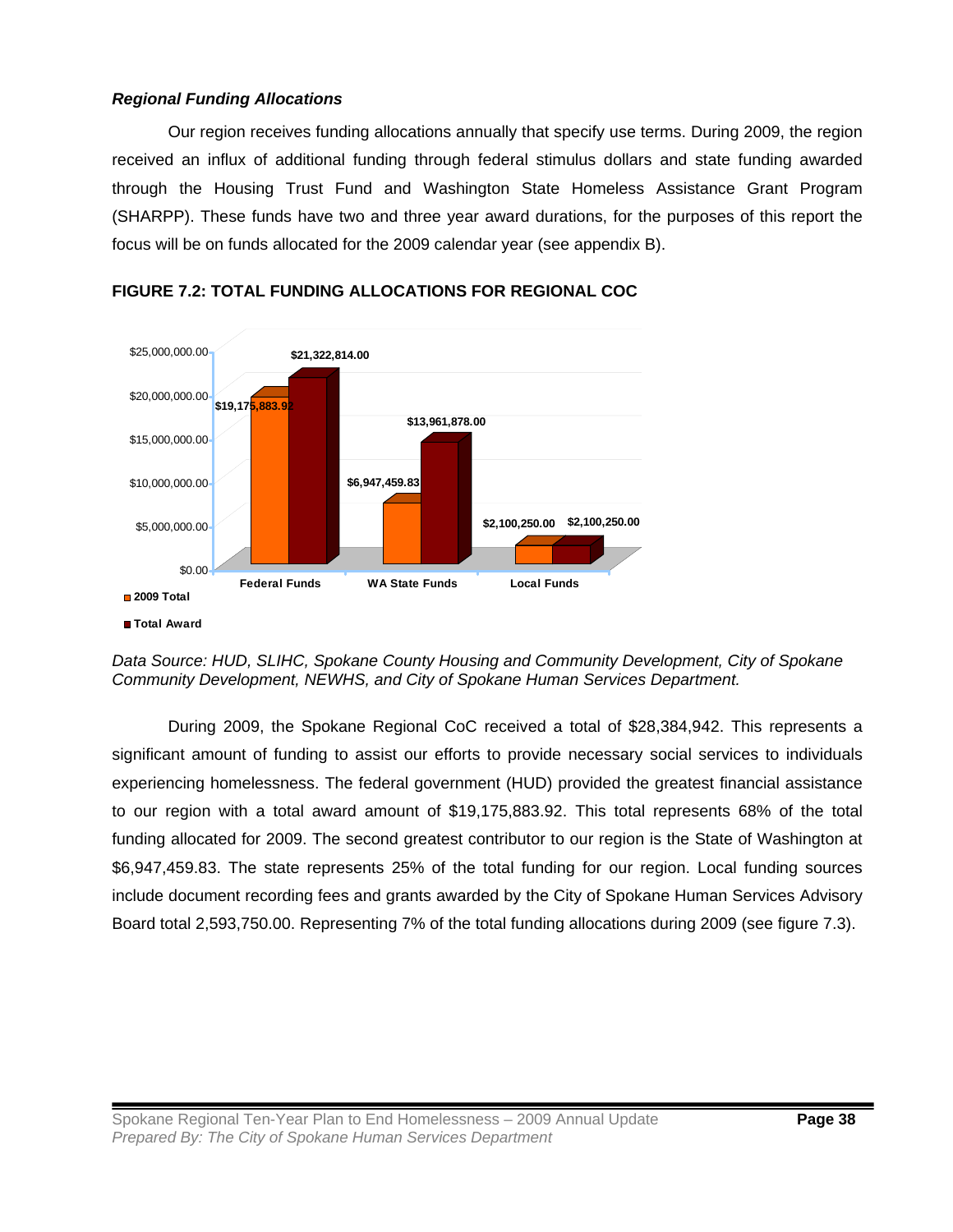

## **FIGURE 7.3: TOTAL FUNDING ALLOCATIONS BY FUNDING SOURCE – 2009**

*Data Source: HUD, SLIHC, Spokane County Housing and Community Development, City of Spokane Community Development, NEWHS, and City of Spokane Human Services Department.* 

## *Federal Funding Sources*

The federal government (HUD) allocated \$19,175,883.92 to our region in 2009, through eight separate grant programs (see figure 7.4). The largest funding allotment came through project-based section 8 funding assistance. This grant was awarded through the Department of Housing and Urban Development (HUD) for \$9,000,000.00, or 47% of the total federal funds awarded regionally in 2009 (see figure 7.4). Several other large grant awards added to the total award amount. These funds represent a significant contribution to the total amount of funds received during 2009.



**FIGURE 7.4: TOTAL FEDERAL FUNDS: ALLOCATION BY GRANT TYPE** 

*Data Source: HUD, SLIHC, Spokane County Housing and Community Development, City of Spokane Community Development, NEWHS, and City of Spokane Human Services Department.*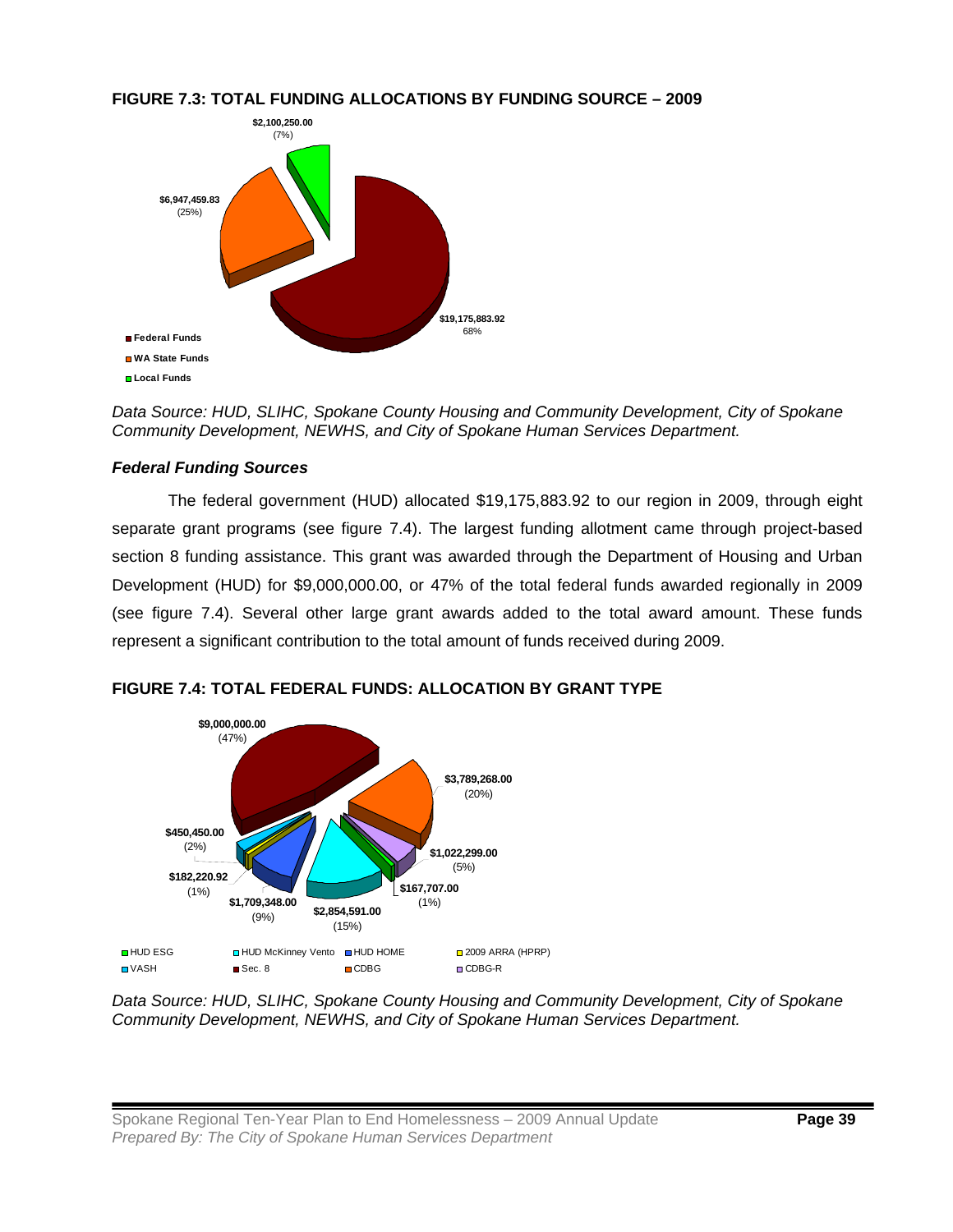## *Federal Stimulus Funds*

 During 2009, our regional CoC received additional funding sources from the federal government (HUD) as part of the American Recovery and Investment Act (stimulus funding). The region was awarded a total of \$3,351,450.00, for distribute among local supportive services agencies over the next 3 year period (see figure 7.5). Of the total amount, our region allocated \$1,204,519.92 during 2009 (see figures 7.5 & 7.6). For a more detailed table of the local stimulus funding, please refer to appendix C.



*Data Source: HUD, SLIHC, Spokane County Housing and Community Development, City of Spokane Community Development, NEWHS, and City of Spokane Human Services Department.* 



## **FIGURE 7.6: STIMULUS FUNDS AWARDED FOR USE IN 2009**

*Data Source: HUD, SLIHC, Spokane County Housing and Community Development, City of Spokane Community Development, NEWHS, and City of Spokane Human Services Department.*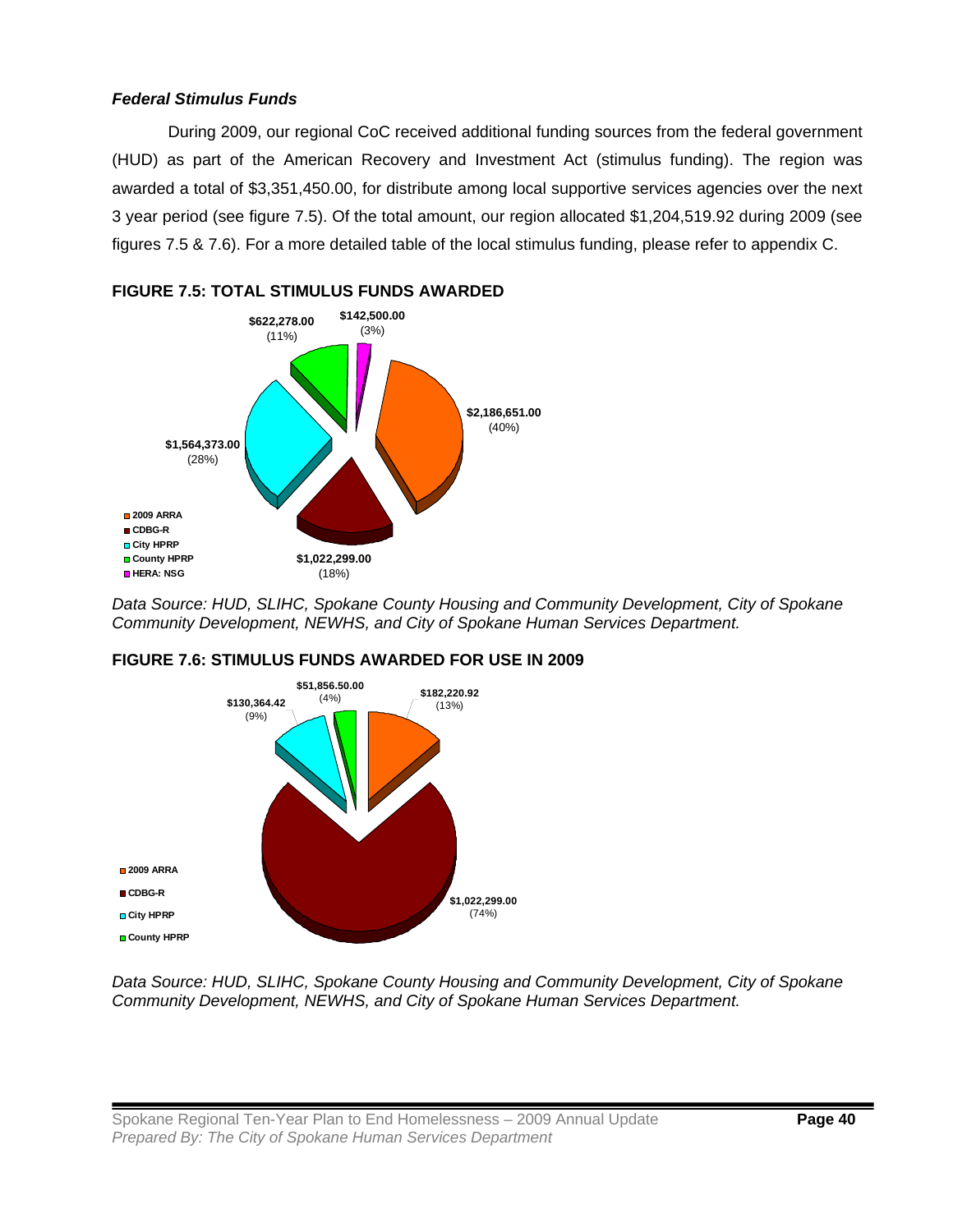## *Washington State Funding Sources*

Washington State awarded \$6,947,459.83 to the Spokane region during 2009. The greatest amount of funding came through the Housing Trust Fund, which supports affordable housing development projects. The total award amount was \$4,947,751.50 (72%) for 2009 (see figure 7.7). These funds are a significant contributor to our regional effort to develop housing alternatives for persons transitioning from homelessness.



**FIGURE 7.7: TOTAL WASHINGTON STATE FUNDS – ALLOCATION BY GRANT TYPE** 

*Data Source: HUD, SLIHC, Spokane County Housing and Community Development, City of Spokane Community Development, NEWHS, and City of Spokane Human Services Department.* 

## *Local Funding Sources*

 Local funding sources provide our regional CoC with a significant amount of funds to assist local agencies that serve homeless individuals. In 2009, the total amount of local funds awarded was \$2,100,250.00. In 2009, the Human Services Advisory Board awarded \$506,500.00 to local agencies who provide services to homeless individuals; a total of 24% of all local funds awarded during 2009 (see figure 7.8). Additional revenue is generated from local document recording fees as part of the State Homeless Housing Assistance Act (HHAA). Through the HHAA State legislation has enabled local jurisdictions to levy and collect real estate document recording fees to support projects and programs that increase affordable housing and reduce homelessness.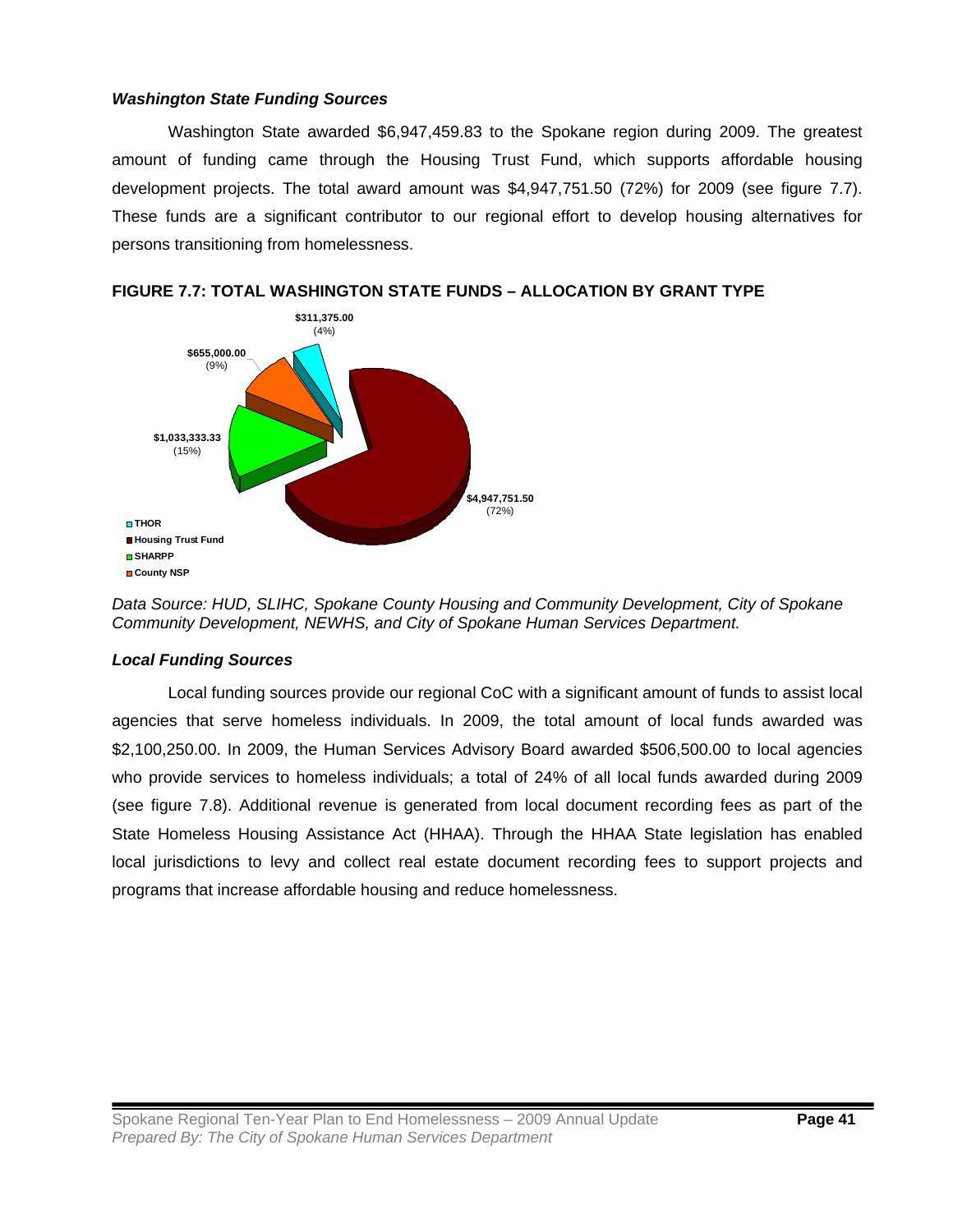## **FIGURE 7.8: TOTAL LOCAL FUNDS – ALLOCATION BY GRANT TYPE**



*Data Source: HUD, SLIHC, Spokane County Housing and Community Development, City of Spokane Community Development, NEWHS, and City of Spokane Human Services Department.* 

## *Conclusion*

During 2009, the Spokane Regional CoC was awarded \$28,223,593.75 from federal, state and local governments. These funds support our local agencies efforts to provide the necessary services to reduce homelessness in our region. Future financial reports will be a part of the annual update and provide a better understanding of our total regional funding awards (see appendix B).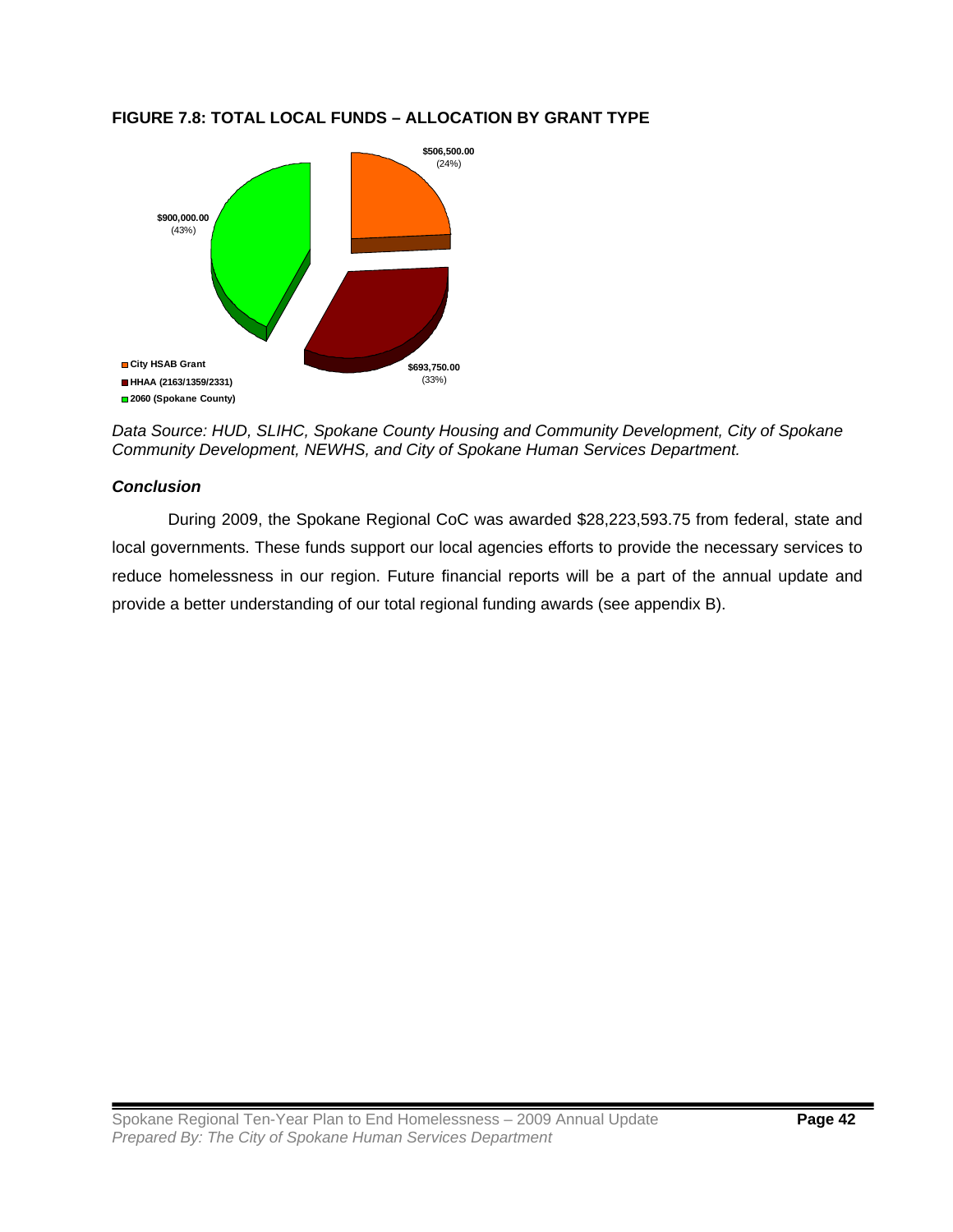As we move forward into and beyond 2010, it will become imperative that we work together as a region to address the social issues related to homelessness. *The Road Home,* our regional Ten-Year Plan that serves as the foundation to this report has outlined specific action steps and strategies to assist our efforts. These action steps have proven vital in our efforts and appear to be working based on the reduction of homeless persons counted since its implementation. Future annual reports will address how these action steps should be modified to meet the changing needs and respond to specific trends that are identified during our data analysis.

 HMIS has become a greater tool in our regional efforts to improve and enhance data collection and analysis. In 2009 the federal government awarded our region with stimulus funds to assist Homeless Prevention and Rapid Re-Housing (HPRP). The HPRP award has provided a dramatic shift in how we collect data and placed a further priority on HMIS. Regionally, the number of agencies that are using and becoming more comfortable with HMIS has dramatically improved in 2009. The improved use of HMIS has directly correlated with our ability to provide services to qualified individuals and analyze the data that is entered into the database.

 One of our regional priorities during 2009 was to improve our ability to centralize access to supportive services for homeless individuals. These priorities lead to the drafting of our regional Partner Agency Agreement. The agreement will allow agencies to share client information once a client allows agencies to do so. This will allow agencies to provide a more centralized approach to data collection and enhance the access clients have to supportive services. Additionally, it will assist our efforts to improve data quality by reducing the number of clients that are duplicated in the HMIS database.

#### *Conclusion*

The reader of this report must be made aware of the data quality presented in this report. Statistics presented in this report should be referenced as count numbers and do not fully represent the complete picture of homelessness in our region. The social complexity that is associated with homelessness will always present barriers to data quality and statistical analysis. However this report provides a point-in-time representation of homelessness in our region that is used to help plan for improved action steps to continue our regional efforts to reduce homelessness.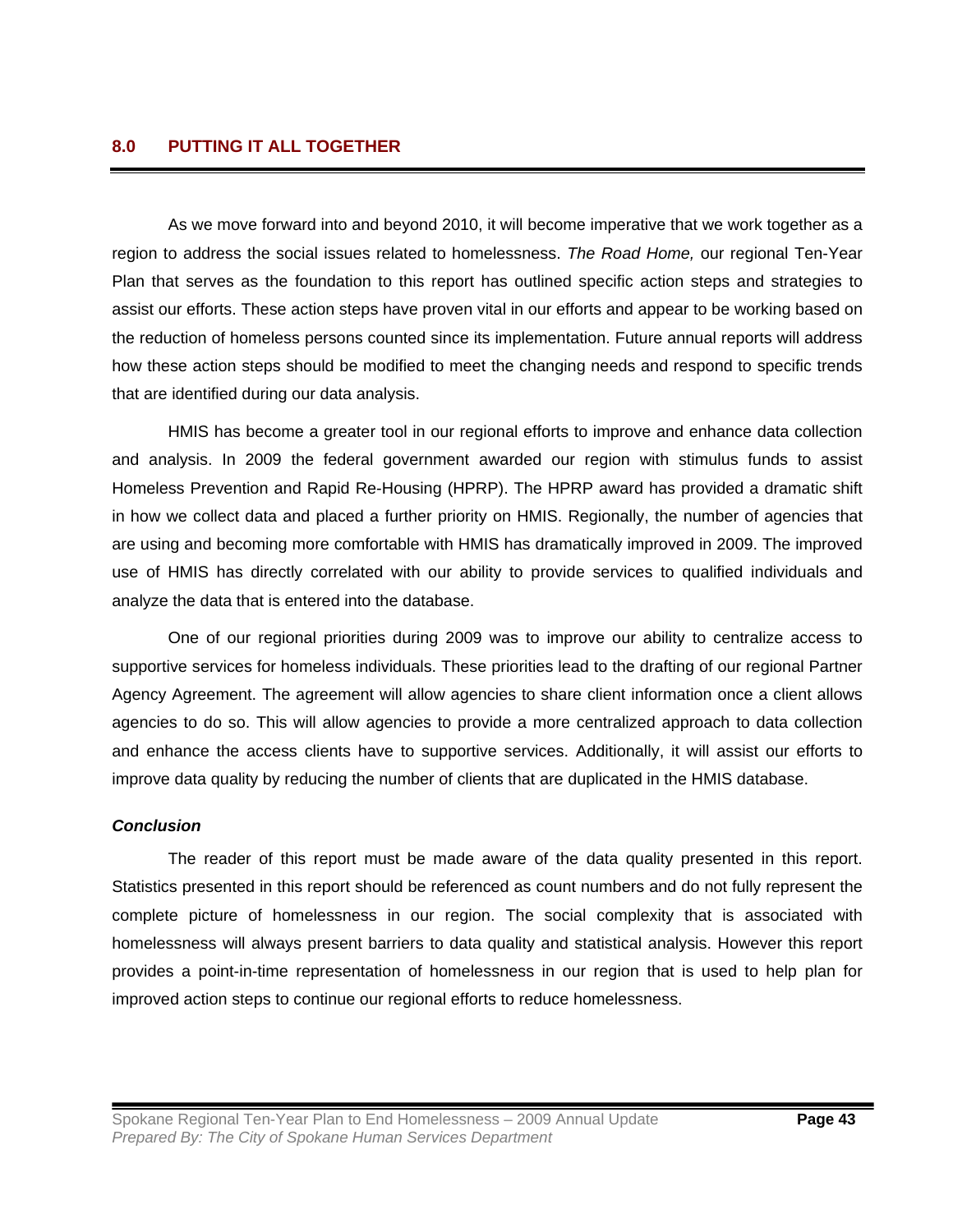## **APPENDIX: A**

## *2009 & 2010 Transitional/Permanent Housing Gap Analysis*

## **2009 Gap Analysis**

| <b>Transitional Housing</b>         | <b>Total Sheltered</b> | <b>Total Unsheltered</b> | <b>Total</b> | <b>Total Year-Round Beds</b> | <b>Housing GAP</b> |
|-------------------------------------|------------------------|--------------------------|--------------|------------------------------|--------------------|
|                                     | 476                    | 268                      | 744          | 290                          | $-454$             |
|                                     |                        |                          |              | Total (TH) GAP               | -454               |
|                                     |                        |                          |              |                              |                    |
| <b>Permanent Supportive Housing</b> |                        |                          |              |                              |                    |
|                                     | 217                    | 268                      | 485          | 287                          | $-198$             |
|                                     |                        |                          |              | <b>Total (PSH) GAP</b>       | $-198$             |

## **2010 Gap Analysis**

| <b>Transitional Housing</b>               |     |     |     |                        |        |
|-------------------------------------------|-----|-----|-----|------------------------|--------|
| Persons in Households without<br>Children | 145 | 146 | 291 | 252                    | $-39$  |
| Persons in Households with Children       | 383 | 23  | 406 | 383                    | $-23$  |
|                                           |     |     |     | <b>Total (TH) GAP</b>  | $-62$  |
|                                           |     |     |     |                        |        |
| <b>Permanent Supportive Housing</b>       |     |     |     |                        |        |
| Persons in Households without<br>Children | 60  | 146 | 206 | 270                    | 64     |
|                                           |     |     |     |                        |        |
| Persons in Households with Children       | 186 | 23  | 209 | 80                     | $-129$ |
|                                           |     |     |     |                        |        |
|                                           |     |     |     | <b>Total (PSH) GAP</b> | $-65$  |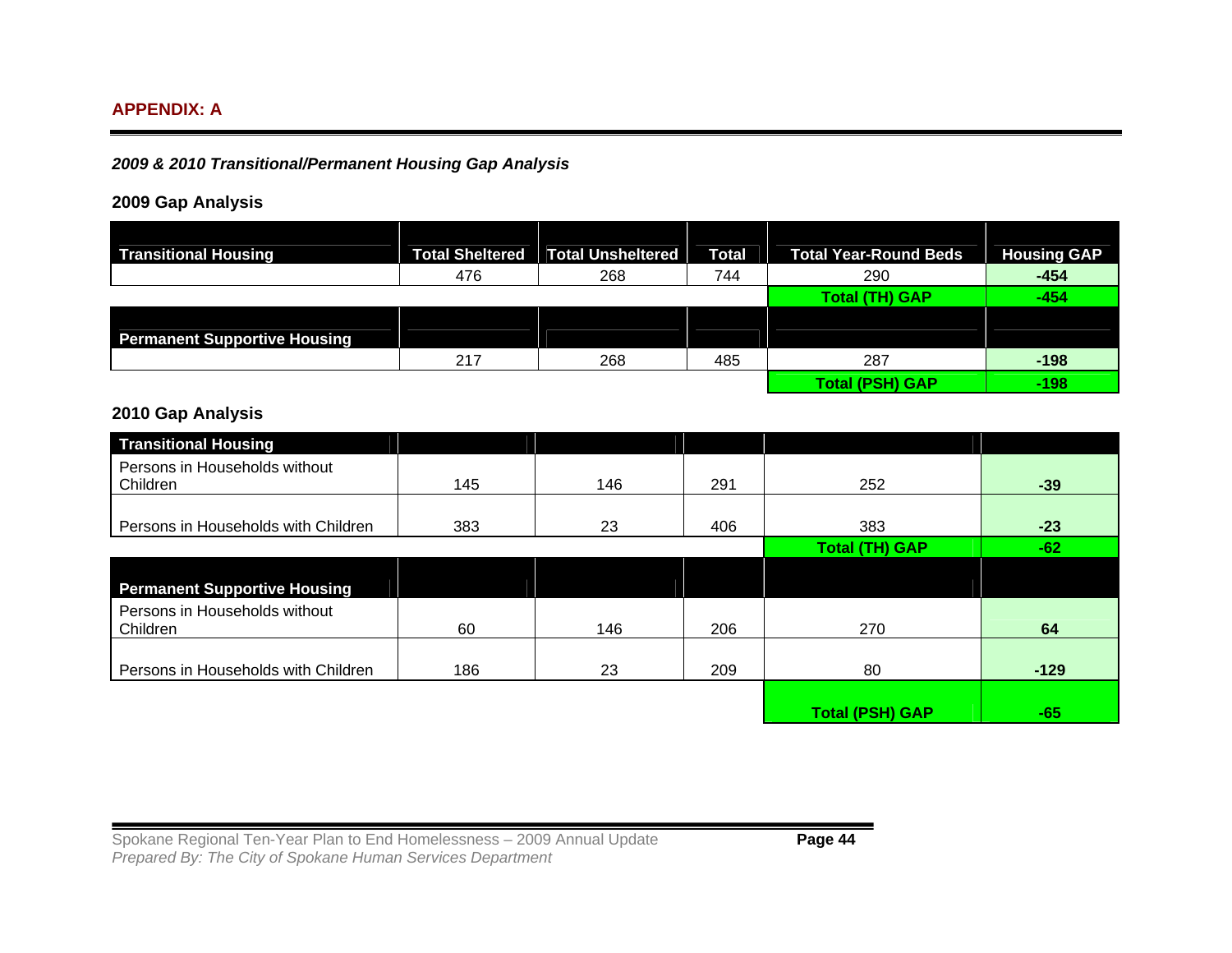#### **APPENDIX: B**

## *2009 Funding Distribution by Source*

| <b>Federal (HUD) Funds</b>                                               | 2009 Total      | <b>Duration</b><br>(Years) | <b>Total Award</b> |
|--------------------------------------------------------------------------|-----------------|----------------------------|--------------------|
| <b>HUD Emergency Shelter Grant</b>                                       | \$167,707.00    |                            | \$167,707.00       |
| <b>VASH</b>                                                              | \$450,450.00    |                            | \$450,450.00       |
| <b>HUD McKinney Vento</b>                                                | \$2,854,591.00  |                            | \$2,854,591.00     |
| <b>HUD HOME</b>                                                          | \$1,709,348.00  |                            | \$1,709,348.00     |
| 2009 ARRA (HPRP)                                                         | \$182,220.92    | 3                          | \$2,186,651.00     |
| Project-Based Sec. 8                                                     | \$9,000,000.00  |                            | \$9,000,000.00     |
| <b>Community Development Block Grant</b>                                 | \$3,789,268.00  |                            | \$3,789,268.00     |
| CDBG-R                                                                   | \$1,022,299.00  |                            | \$1,022,299.00     |
| Housing and Economic Recovery Act: Neighborhood Stabilization<br>Program | \$0.00          | 7                          | \$142,500.00       |
| <b>Total</b>                                                             | \$19,175,883.92 |                            | \$21,322,814.00    |
| <b>Washington State Funds</b>                                            | 2009 Total      | <b>Duration</b><br>(Years) | <b>Total Award</b> |
| <b>THOR</b>                                                              | \$311,375.00    |                            | \$311,375.00       |
| <b>Housing Trust Fund</b>                                                | \$4,947,751.50  | $\overline{2}$             | \$9,895,503.00     |
| County Homeless Grants Assistance Program - SHARPP                       | \$1,033,333.33  | 3                          | \$3,100,000.00     |
| County Neighborhood Stabilization Program                                | \$655,000.00    |                            | \$655,000.00       |
| <b>Total</b>                                                             | \$6,947,459.83  |                            | \$13,961,878.00    |
| <b>Local Funds</b>                                                       | 2009 Total      | <b>Duration</b><br>(Years) | <b>Total Award</b> |
| City Human Services Advisory Board Grant                                 | \$506,500.00    |                            | \$506,500.00       |
| HHAA (2163/1359/2331)                                                    | \$693,750.00    |                            | \$693,750.00       |
| 2060 (Spokane County)                                                    | \$900,000.00    |                            | \$900,000.00       |
| Total                                                                    | \$2,100,250.00  |                            | \$2,100,250.00     |
| <b>Combined Totals for the Region (2009)</b>                             | \$28,223,593.75 |                            | \$37,384,942.00    |

Spokane Regional Ten-Year Plan to End Homelessness - 2009 Annual Update **Page 45** *Prepared By: The City of Spokane Human Services Department*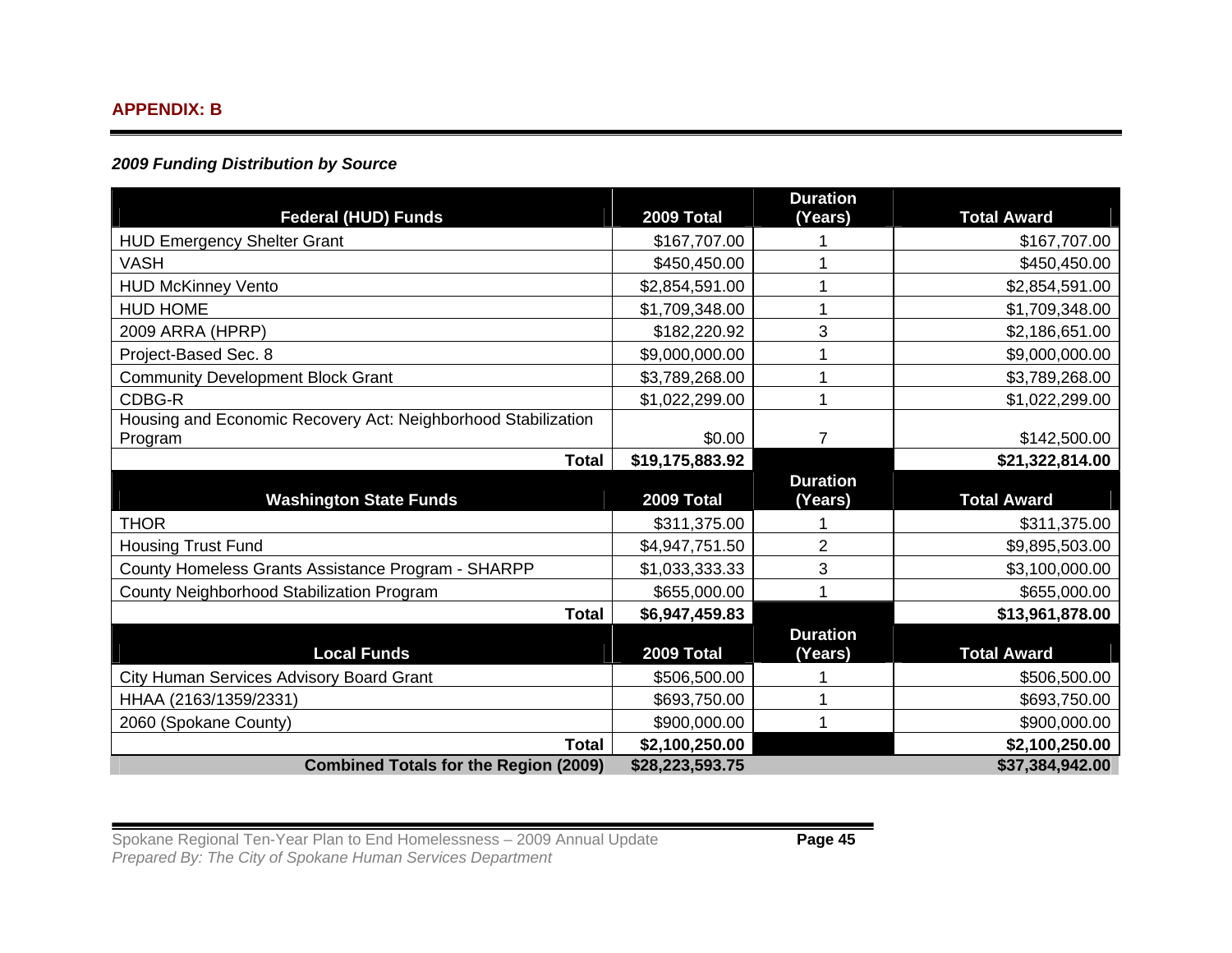*2009 Federal Stimulus Funds Distribution Matrix* 

| <b>Federal Funds</b> | Award          | <b>Duration</b> | 2009 Total         |
|----------------------|----------------|-----------------|--------------------|
| 2009 ARRA            | \$2,186,651.00 | 36 months       | \$182,220.92       |
| CDBG-R               | \$1,022,299.00 | Year            | \$1,022,299.00     |
|                      |                | 3 Months (Oct-  |                    |
| <b>City HPRP</b>     | \$1,564,373.00 | Dec 2009)       | \$130,364.42       |
|                      |                | 3 Months (Oct-  |                    |
| <b>County HPRP</b>   | \$622,278.00   | Dec 2009)       | \$51,856.50        |
|                      |                |                 | No Funds were      |
| <b>HERA: NSG</b>     | \$142,500.00   | 7 Years         | allocated for 2009 |
| <b>Total</b>         | \$3,351,450.00 |                 | \$1,204,519.92     |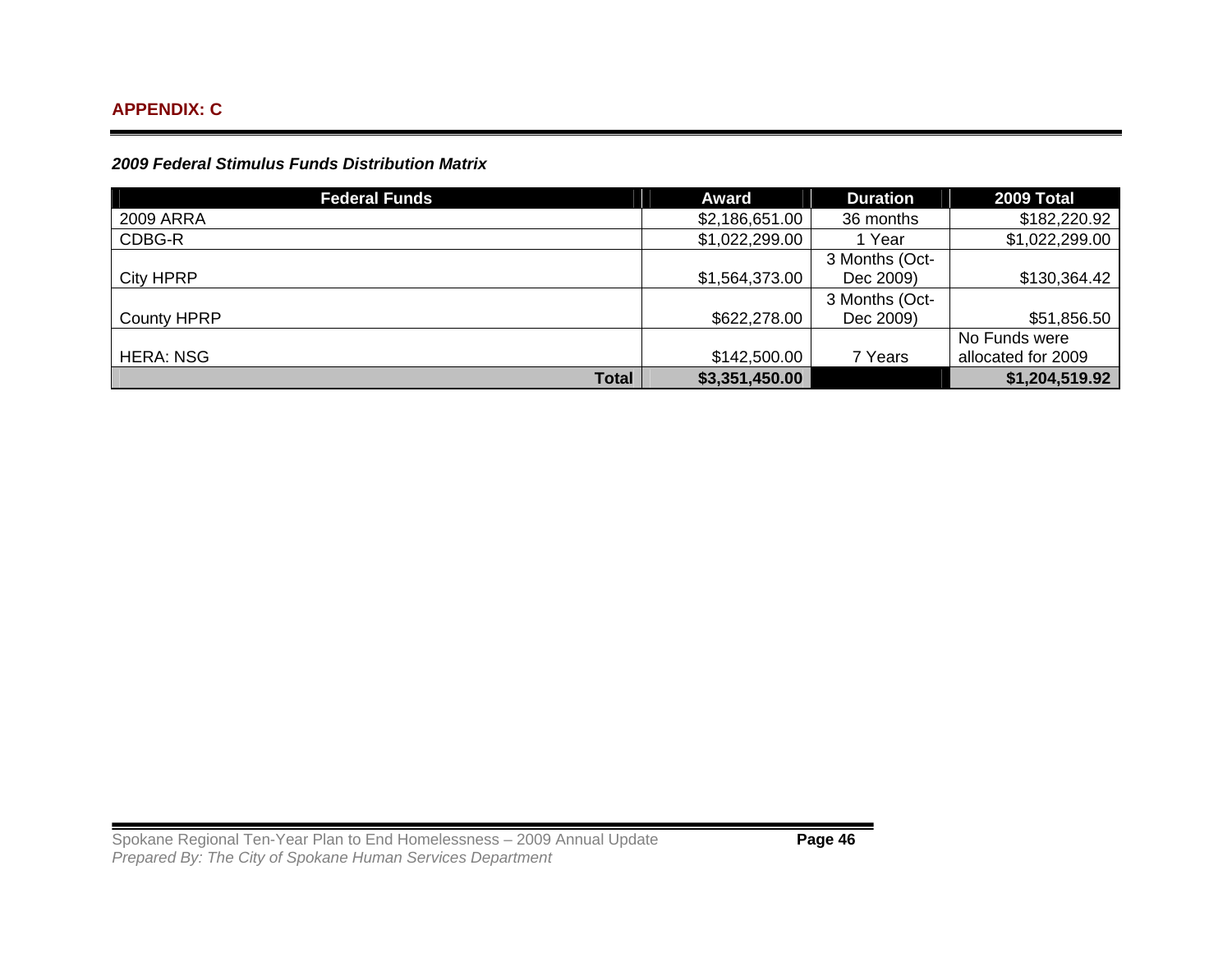#### *Grants Awarded Definitions*

**Housing and Urban Development McKinney Vento Act**: Competitive federal grant awarded annually to regional Continuums of Care. The Department of Housing and Urban Development awards this grant to fund emergency shelter, supportive housing and shelter plus care programs.

**Housing and Urban Development HOME:** The HOME grant is intended to support affordable housing for low-income households. This is an annual grant awarded through HUD.

**2009 American Recovery and Investment Act, Homeless Prevention and Rapid Re-Housing Program (HPRP):** Grant awarded to the Spokane Regional CoC to provide assistance for families and individuals at risk of loose their home and becoming homeless. The HPRP grant is a federal spend down grant that will end mid 2012.

**Project-Based Section 8:** Grant awarded to subsidize affordable housing development. These funds are managed by Northeast Washington Housing Solutions.

**Community Development Block Grant:** Federal grant intended to improve community development for low income individuals.

**Community Development Block Grant-R**: Stimulus grant funds intended to provide additional funds for community development for low and moderate income individuals. The intent of this grant is to provide affordable housing and economic opportunities.

**Housing and Economic Recovery Act, Neighborhood Stabilization Program**: Federal grant intended to provide assistance for communities suffering from foreclosures and abandonment.

**HOME Investment Partnership Program**: Federal funds allocated to low and very low income individuals for housing assistance.

**Emergency Shelter Grant Program**: HUD grant intended to provide emergency shelter and short-term homeless prevention.

**County HOME Program - Rental Housing Development**: Federal funds used to develop affordable rental housing units for qualifying low-income individuals.

**County HOME Program - Tenant Based Rental Assistance**: HUD grant used to provide low-income individuals with rent and utility assistance.

**County HOME Program - Down payment Assistance**: Federal funds used to assist low-income eligible individuals with down payment assistance for home buyers.

**County Homeless Prevention and Rapid Re-Housing Program**: Federal stimulus program intended to assist low-income individuals at risk of losing their housing and assisting to re-house those who have lost their housing.

**County Community Development Block Grant**: Flexible program that provides communities with resources to address a wide range of unique community development needs.

**Transitional Housing, Opportunity and Rent (THOR)**: The THOR program provides homeless families with children with up to two years of rental assistance, transitional facility operating subsidies, and case management to help them transition to permanent housing and self-sufficiency. The program is funded through the State General Fund.

Spokane Regional Ten-Year Plan to End Homelessness – 2009 Annual Update **Page 47** *Prepared By: The City of Spokane Human Services Department*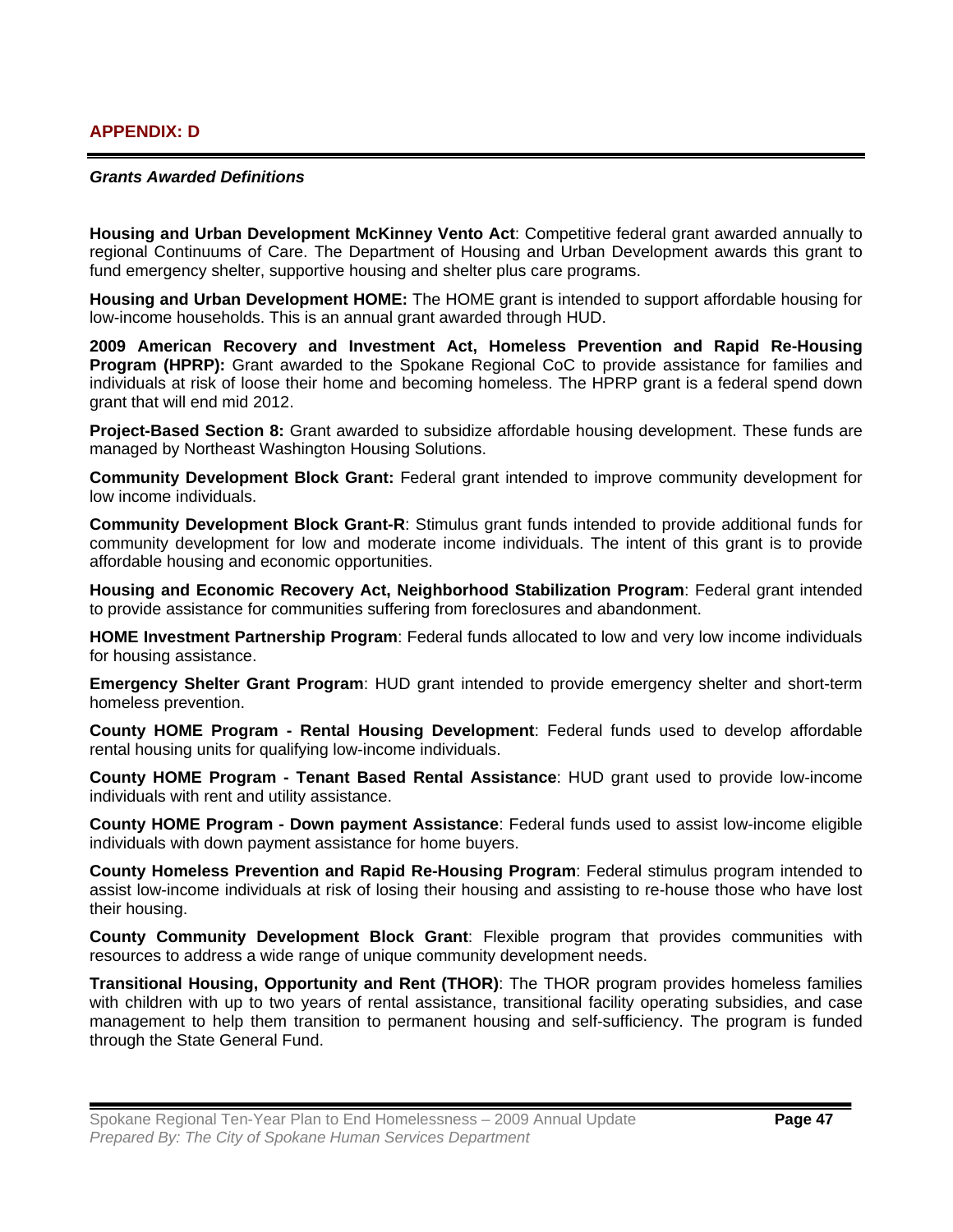**Housing Trust Fund:** The Washington State Housing Trust Fund helps communities meet the housing needs of low-income and special needs populations.

**County Homeless Grants Assistance Program – SHARPP**: Homeless Grant Assistance Program was first launched in 2006 to provide grants to Washington State counties for innovative projects that reduce homelessness and demonstrate systems change by integrating criminal justice, social service, health, and other state and local systems.

**County Neighborhood Stabilization Program**: Federal grant intended to support local communities that are suffering from foreclosures and abandonment.

**City Human Services Advisory Board Grant**: City of Spokane funded grant that is awarded to local human service providing agencies.

**Homeless Housing and Assistance Act (2163/1359/2331)**: Local document recording fees that are designated for homeless assistance.

**2060 (Spokane County)**: Local document recording fees that are designated for homeless assistance.